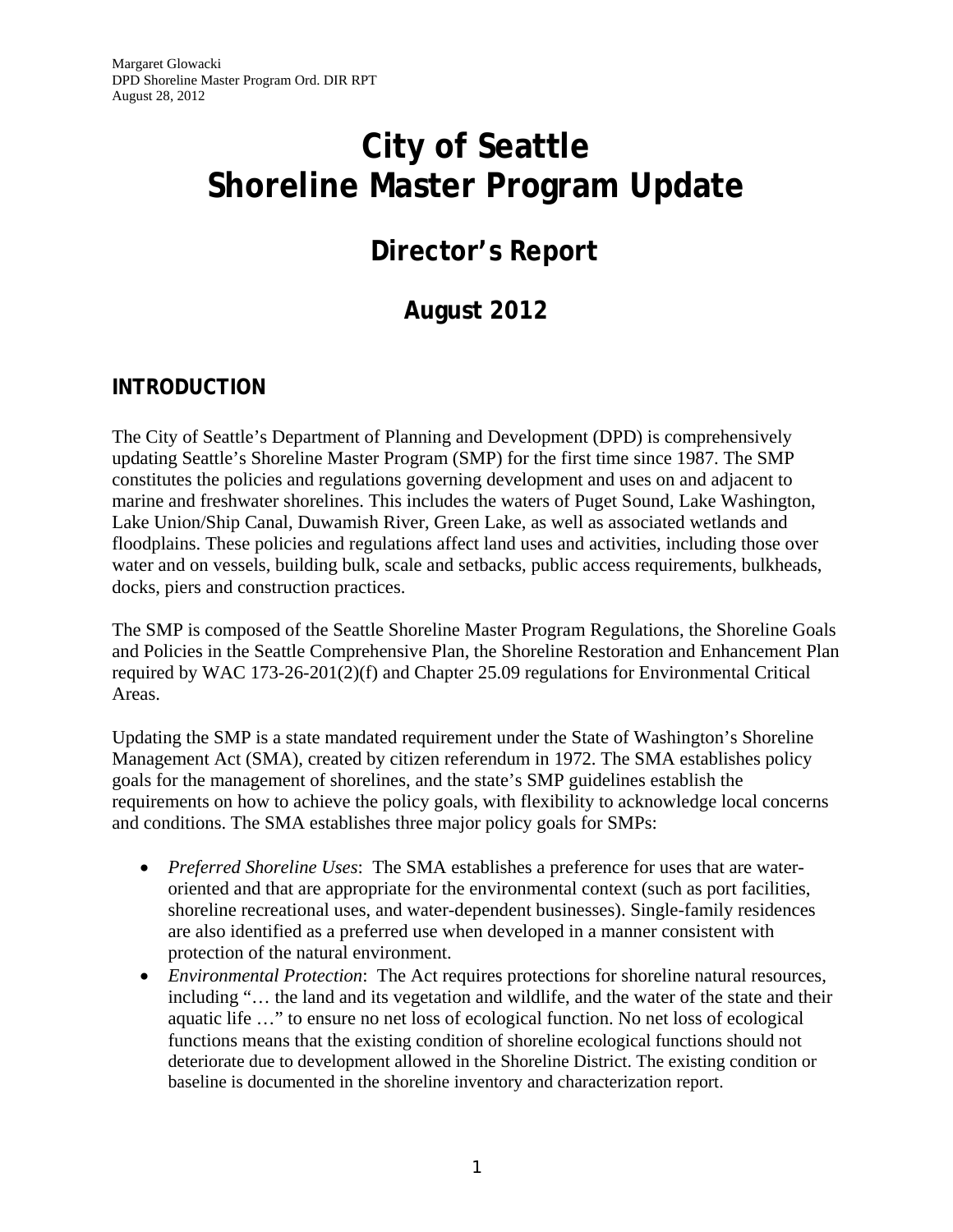*Public Access*: The Act promotes public access to shorelines, including view protection by mandating inclusion of a public access element in local SMPs and requiring provisions to ensure that new development maintains public access features.

The goal of the update process is to improve Seattle's SMP to both comply with the new SMA guidelines developed by the Washington State Department of Ecology (Ecology) in 2003 and better implement the people of Seattle's vision for Seattle's shorelines.

# **SUMMARY**

Ecology's Shoreline Master Program Guidelines challenges local jurisdictions to reduce the impact of shoreline activities on ecological processes through the concept of "no net loss" of ecological functions. The SMP update also provided DPD the opportunity to fine-tune Seattle's shoreline regulations to ensure that economic development and environmental protection priorities are effectively balanced.

# *Public Involvement*

Throughout the update process DPD conducted public outreach in many ways including a Citizen Advisory Committee (CAC) that was convened in 2008. The CAC met from May 2008 through June 2009 to help develop the policy direction for the update. Additionally, DPD convened inter-departmental and inter-agency teams to provide input on the proposed changes and attended many community meetings gathering input on the proposed regulations.

# *Shoreline Master Program Guidelines*

The SMP Guidelines are composed of six main components that are required for the SMP update:

- 1. Shoreline Inventory and Ecological Characterization Report.
- 2. Development and implementation of a public participation plan, included the Citizen Advisory Committee.
- 3. Shoreline Policy Development for the City's Comprehensive Plan.
- 4. Regulations.
- 5. Cumulative Impact Analysis on regulations to demonstrate that regulations meet no net loss of ecological functions.
- 6. Restoration Plan non-regulatory build on existing salmon recovery planning efforts, city department capital improvement projects and other public agency work that restores ecological functions along the shorelines

# *Key Recommendations*

The proposal to amend the Shoreline Master Program is summarized by the following list of key recommendations: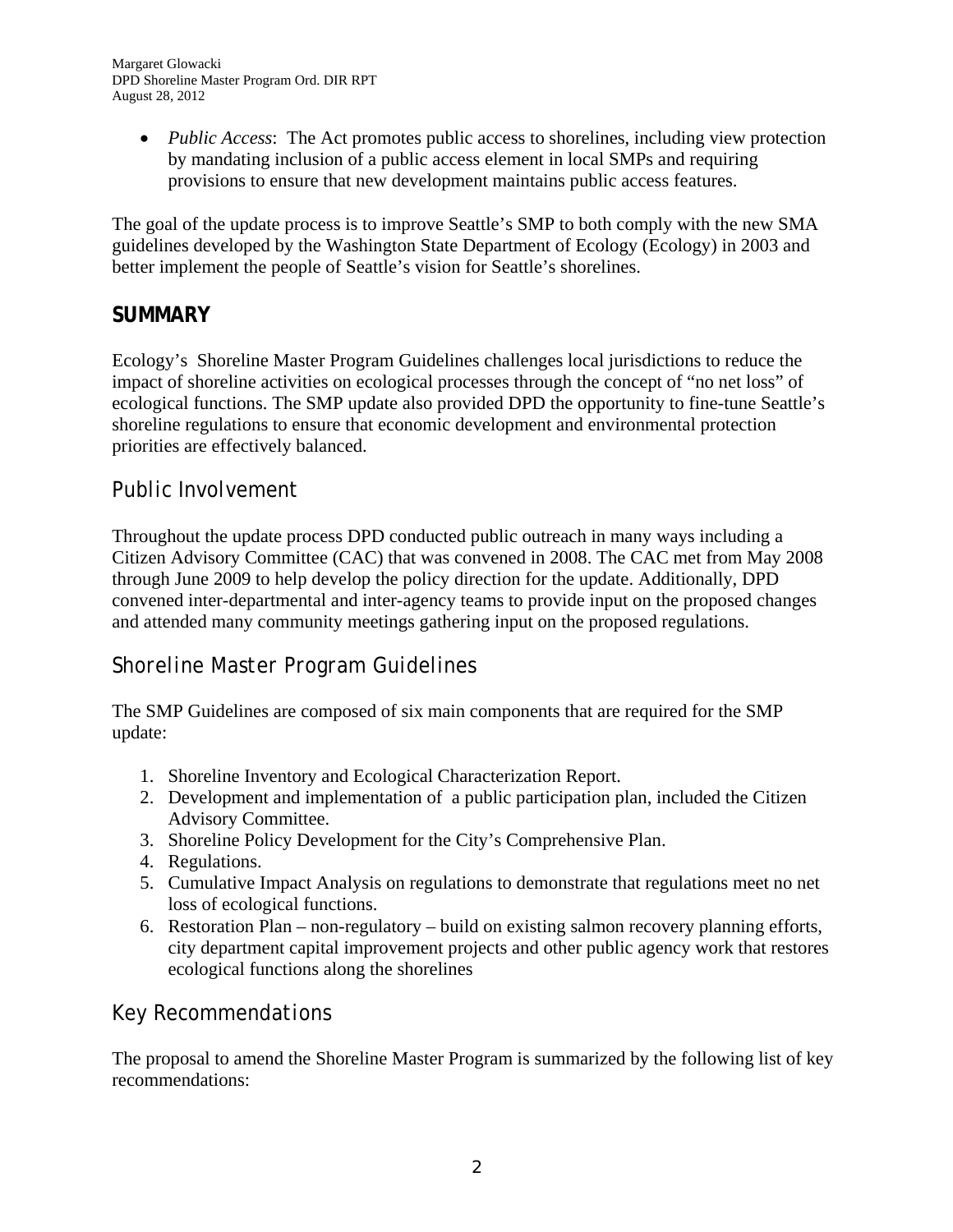- Require that the regulations, including the Environmentally Critical Areas regulations, meet No Net Loss (NNL) of Ecological functions.
- Regulate environmentally critical areas located in the Shoreline District under the SMP.
- Develop a restoration plan that is non-regulatory and when implemented results in improved ecological functions of the shoreline.
- Require that non-water-oriented uses, when allowed on waterfront lots, include ecological restoration to meet the goals of the SMA.
- Require that non-conforming uses and structures when allowed to be replaced include ecological restoration to meet the goals of the SMA.
- Include shoreline buffers for all shoreline environments based on the purpose of the shoreline environment and the ecological conditions of the shoreline as determined by the Shoreline Inventory and Characterization Report. Buffers range from 15 ft for water dependent and water related uses in the Urban Industrial and Urban Maritime Shoreline Environments to 100 ft in areas of the Conservancy Preservation Shoreline Environment where there is little to no existing development.
- Add a new section to allow 20% of a site to be used for uses that are not water-dependent or water-related (WD/WR) and support WD/WR uses as identified in the Seattle Shoreline Market Study. These uses are allowed without a Conditional Use.
- Add a new section to allow additional height for structures that are used for the above allowed uses that are not WD/WR and for accessory uses.
- Add a new section for small lots that allows for WD/WR uses to be located over water on lots in the Urban Commercial and Urban Maritime shoreline environments and allow certain non-water-dependent or water-related uses to be located overwater as a Conditional Use.
- Add new sections for mitigation sequencing that requires a project to avoid impacts and mitigate remaining impacts to achieve NNL.
- Add a new section that defines and protects priority freshwater and saltwater habitat.
- Allow for existing structures in the Urban shoreline environments built in the required setback to be replaced if mitigation is provided.
- Allow recreational marinas in the Urban Industrial and Urban Maritime shoreline environments in the Lake Union Ship Canal.
- Maintain current regulations for floating homes to be repaired, maintained and replaced.
- Prohibit new floating homes.
- Maintain current regulations prohibiting house barges after 1990 and requiring water quality protection.

# **Background**

# **State Requirements**

Ecology's 2003 SMP Guidelines require that local jurisdictions comprehensively update their SMPs. The main components of the update include: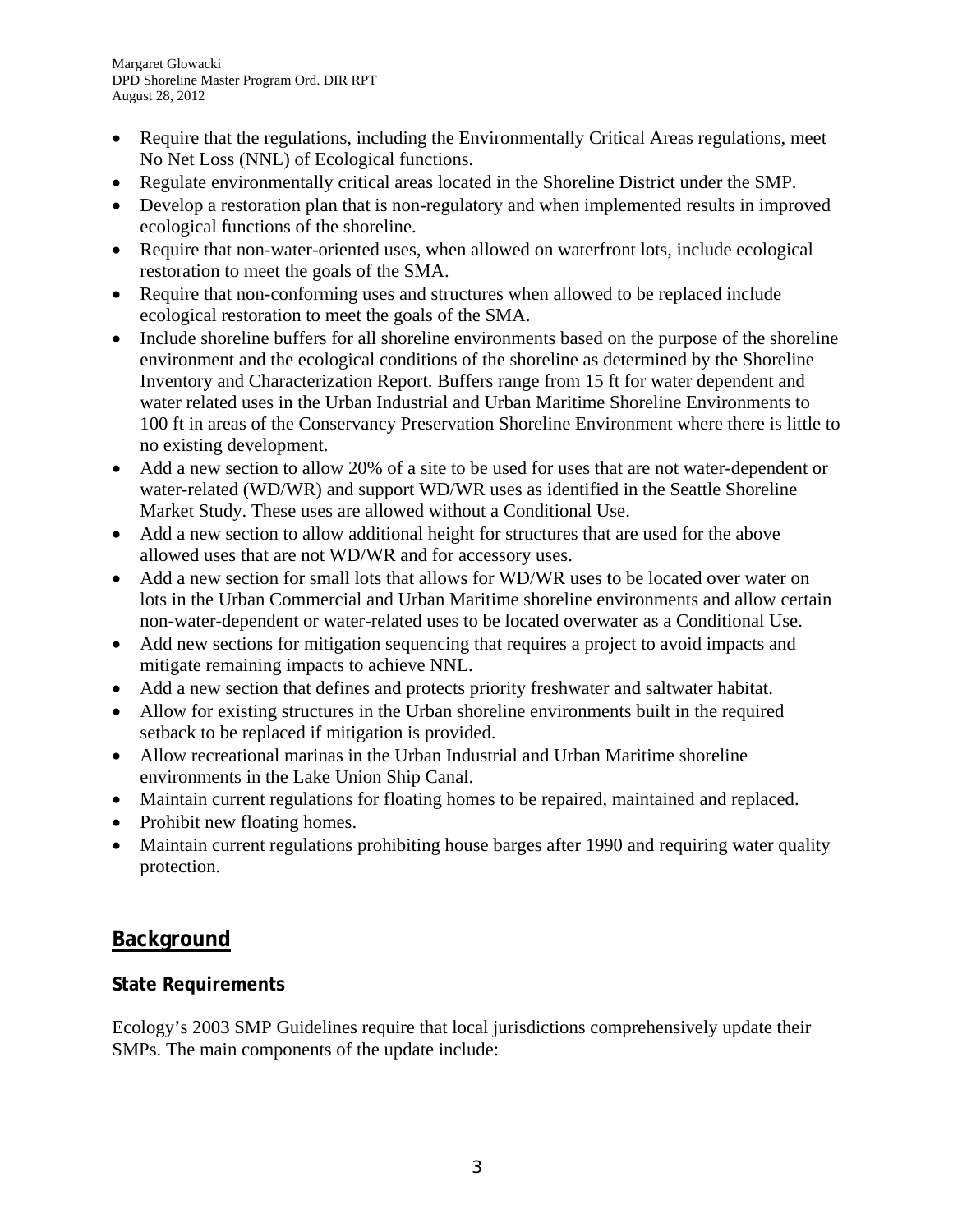1. *Shoreline Inventory and Characterization Report*. DPD inventoried the shoreline ecological environment and assessed the ecological conditions of the shoreline. A Shoreline Characterization report was produced that rated the ecological condition with five ratings from least impaired to most impaired. The information on the ecological condition of the shorelines will serve as the baseline conditions by which DPD measures impacts and restoration on the shoreline after the new regulations are implemented.

2. *Public Participation Plan.* DPD produced a public participation plan that included a website, an open house, a public survey of Seattle citizens and seven visioning workshops, a Visioning Report that summarized the public survey and visioning workshops and the formation of a Citizen Advisory Committee (CAC) with a report that summarized the work of the CAC.

3. *Shoreline Environments.* DPD evaluated existing shoreline environment designations and compared these designations with Ecology's new requirements for protection of shoreline ecological functions while providing for the preferred uses and public access of the shoreline.

4. *Shoreline goals, policies and regulations*. DPD has proposed updated shoreline goals and polices in the Comprehensive Plan and shoreline regulations in Chapter 23.60 of the Seattle Municipal Code to:

- a. Protect areas of the shoreline that have higher ecological functions based on the results of the Shoreline Inventory and Characterization Report.
- b. Require that all uses on waterfront parcels be water dependent unless a study shows that the demand by water-dependent uses is less than the supply of available land for such uses. Single family residential use is also a preferred use and therefore can be allowed on waterfront parcels if developed in a manner consistent with protection of the natural environment.
- c. Require that all impacts to the shoreline environment meet "no net loss" of ecological functions.
- d. Incorporate the City's regulations for environmentally critical areas, currently in SMC 25.09.

5. *Cumulative Impact Analysis.* DPD analyzed the draft regulations to determine if the regulations, when implemented, meet "no net loss" of ecological functions. The draft Cumulative Impact Analysis report detailing the findings of this analysis was completed in April of 2012.

6. *Shoreline Restoration and Enhancement Plan.* DPD prepared a draft shoreline restoration plan that identifies the type of restoration that will increase ecological functions along Seattle's shorelines. The shoreline is divided into reaches and within each reach, specific actions are identified that will increase ecological functions along the reach. This restoration plan is nonregulatory and plans for the improvement of ecological functions of the shoreline over time. The restoration plan will be approved as part of the SMP ordinance.

All SMP update documents may be accessed on DPD's website at:

http://www.seattle.gov/dpd/Planning/ShorelineMasterProgramUpdate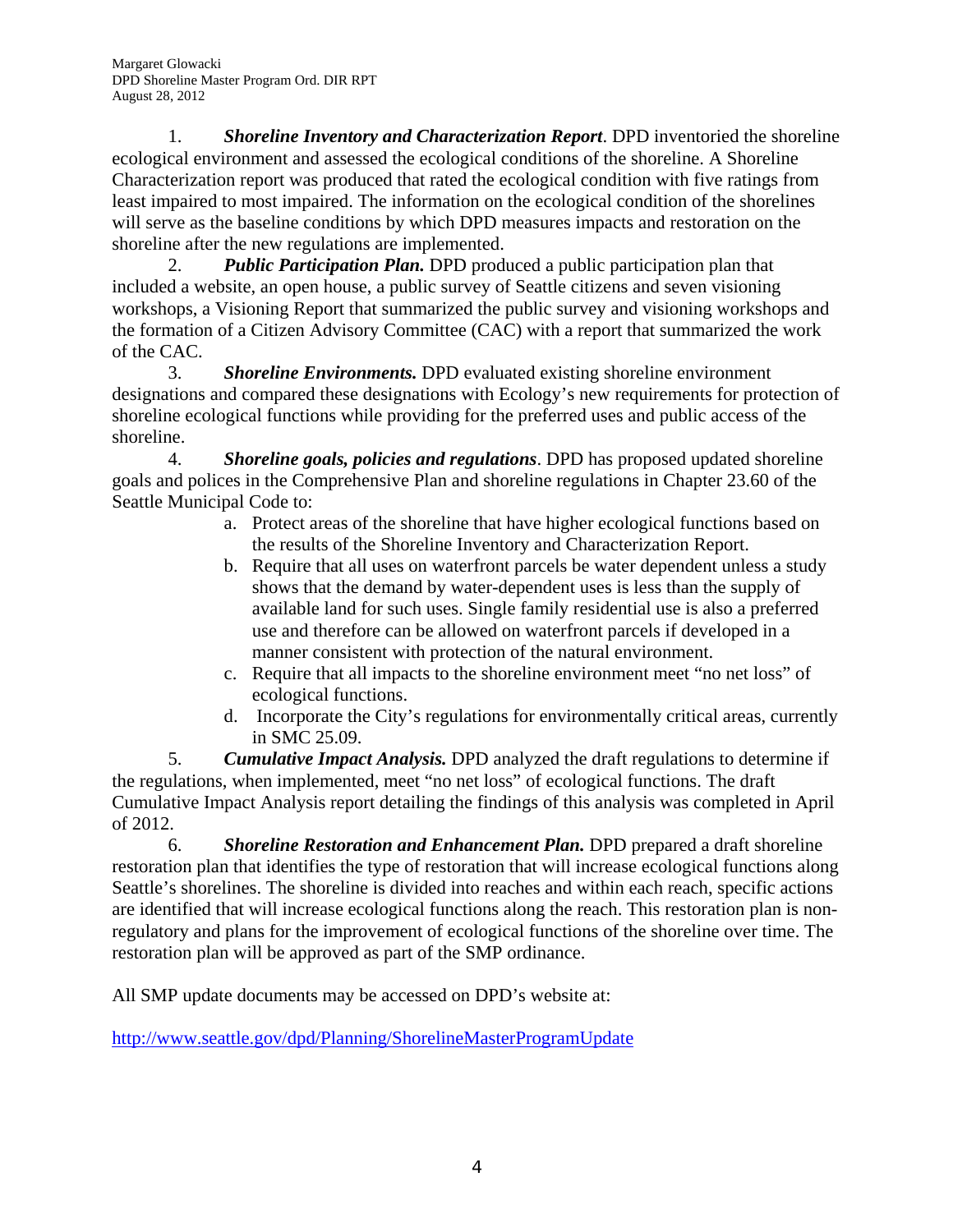# **PUBLIC PARTICIPATION**

The SMA requires that local governments actively encourage participation by the public. To this end DPD has implemented the following to engage and inform the public on the SMP update:

#### **Website and ListServ**

DPD established a website and a ListServ in the fall of 2007. The website provides information on the shoreline update process, announces dates and times of public meetings, including CAC meetings, and posts all documents that have been prepared for the SMP update and contains a comprehensive list of comments received on the first and second drafts, how the City responded to the first comments, a summary of the response to the second comments.

Information regarding public meetings and the release of documents are sent to the Listserv so that constituents requesting specific notice are kept informed of the SMP update progress.

#### **Public Meetings**

Table 1 in Appendix A lists the public meetings, including the purpose of the meetings held in 2007 – 2012 for the SMP update.

#### **Visioning Process**

As part of the Visioning element required by the SMP guidelines, DPD undertook a community visioning process to develop an overall vision for Seattle shorelines and to establish the intent of future shoreline policy. This Visioning process identified a range of visions and views for the city as a whole, as well as for each of six shoreline sub-regions (Elliott Bay, Duwamish River, Lake Union/Ship Canal, Lake Washington, Puget Sound and Green Lake).

The community visioning process consisted of: 1) a telephone survey conducted by Elway Research, Inc.; 2) a series of seven visioning workshops in the shoreline sub-regions attended by 117 participants; and 3) comments provided online via the city's SMP Update web site (http://www.seattle.gov/dpd/Planning/ShorelineMasterProgramUpdate).

The telephone survey was designed to quantify general public opinion about Seattle's shorelines. 400 randomly selected Seattle residents were asked fourteen questions. The results of the survey are statistically valid, with a 95% probability that the results are within 5% of what would have been obtained by interviewing all city residents.

The community visioning workshops were designed to generate more in-depth conversation about shorelines and competing values. Workshops were structured around the following questions:

- What do we want our shorelines to be like in the future?
- What are the different visions for shoreline management that exist within each community?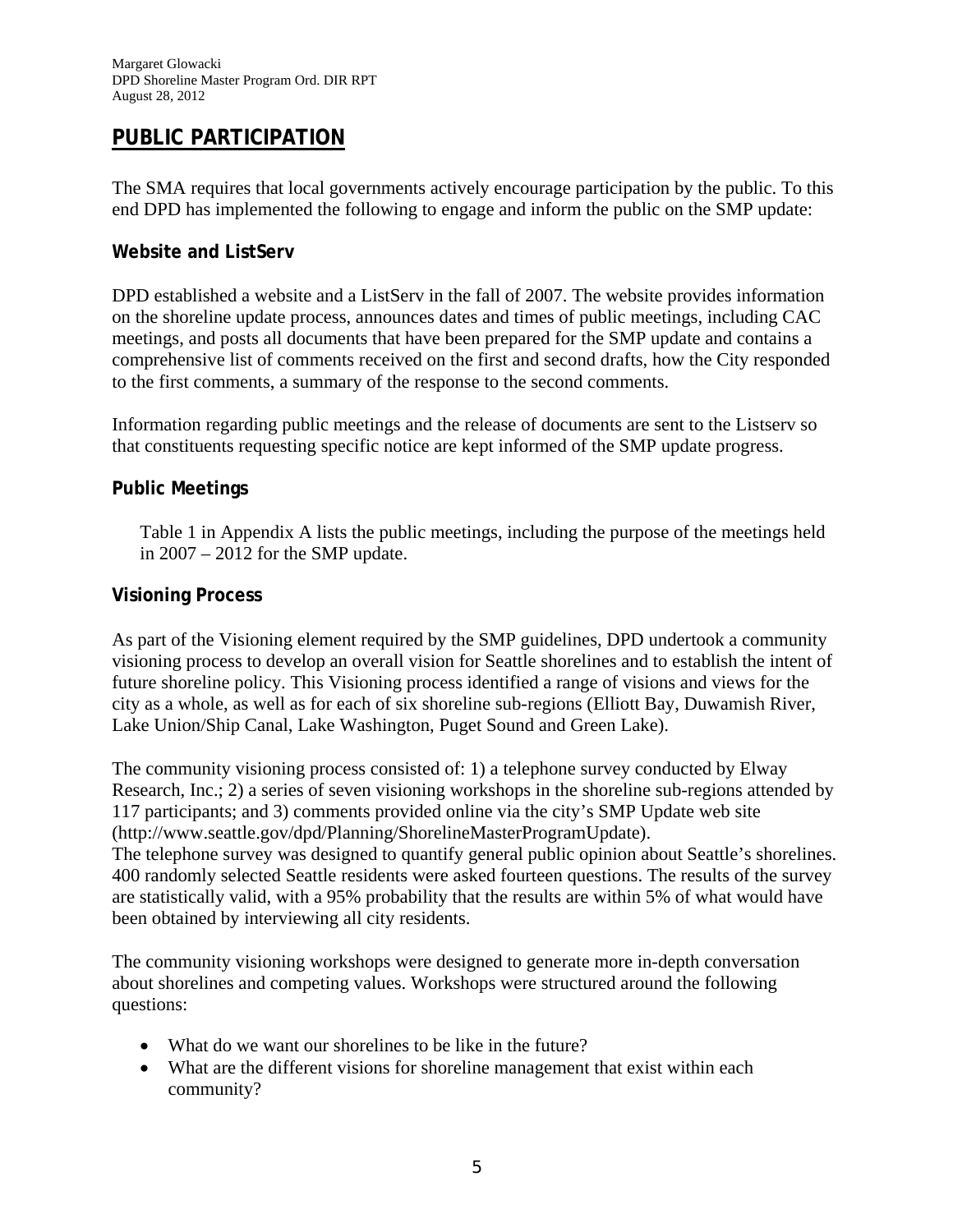- How well are competing uses being balanced?
- What unique conditions exist in each section of shoreline?

A Visioning Report provided a summary of the rich and diverse input provided through this visioning process and concluded that Seattle's shorelines play an important role in how we work and recreate, and they are one of the features that make Seattle a world-class city. The public survey and visioning process demonstrated that citizens of Seattle place a high value on shorelines and that water-dependent businesses, public access, and environmental protection are all priorities for the future. Through this public visioning process, the public helped DPD review and update the City's Comprehensive Plan shoreline policies and the SMP.

Responses to the telephone survey, the visioning workshops, and via the online comment form are available on the City's SMP Update web site.

#### **Citizen Advisory Committee**

DPD convened a Citizens Advisory Committee (CAC). The CAC's charge was to review, discuss and make recommendations to influence and guide DPD in the course of updating the SMP. DPD developed a list of stakeholders to serve on the CAC, asked for and received nominations from the public. Nominees were interviewed by Triangle Associates (who also provided meeting facilitation for the CAC and the Community Visioning Workshops). Triangle worked with DPD to develop and present recommendations as to who would sit on the CAC. The objective was to provide a wide range of perspectives, not a proportionately representational group (a list and biosketches of CAC members are included as an appendix to the final CAC report).

CAC members also participated in an interactive visioning exercise. The result was a consensus vision statement to guide the CAC's deliberations as they discussed, debated and expressed their viewpoints on the issues. The full record of the CAC's visioning exercise is attached to the final CAC report as an appendix. The vision statement reads as follows:

*The SMP Update Citizens Advisory Committee envisions a future for Seattle's shorelines in which the Shoreline Management Act's three major co-equal policy goals (protecting preferred uses, providing environmental protection, and promoting public access) are truly balanced. This means that the opportunity for citizens to experience and interact with the shoreline in a wide variety of ways will not be limited by a lack of public access points or views. It means that the shoreline's ability to sustain diverse plants and animals will be both protected and restored. It means that existing historic, diverse and active uses of Seattle's shorelines will be maintained. And it means ensuring that Seattle remains a place where marine businesses thrive and make an important contribution to both the economy and our unique character.* 

The major issue areas that were discussed at the CAC meetings were:

- Shoreline Environmental Designations
- Residential Development Standards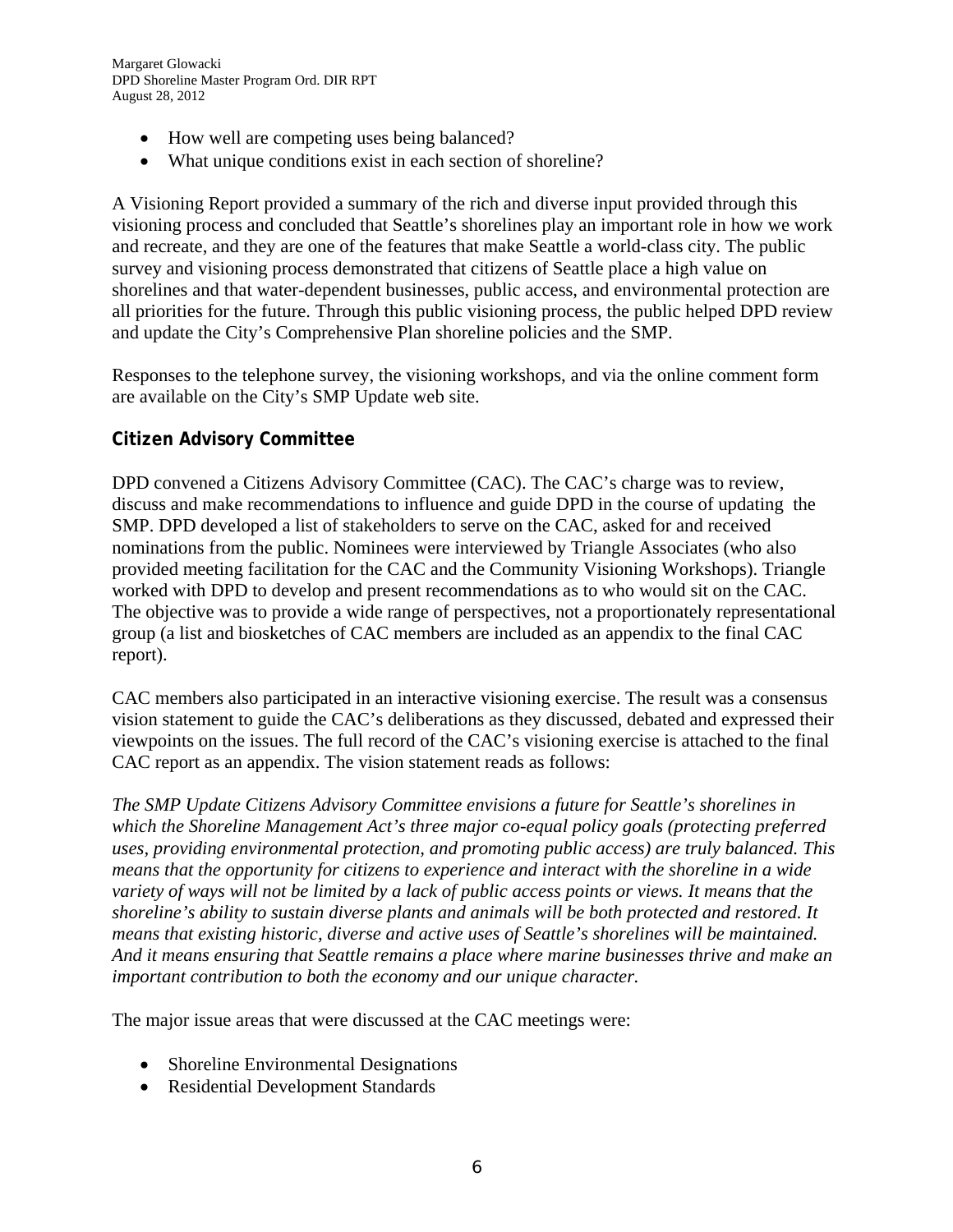Margaret Glowacki DPD Shoreline Master Program Ord. DIR RPT August 28, 2012

- Commercial and Industrial Development Standards
- Shoreline Modifications (including dredging, shoreline stabilization and overwater structures)
- Shoreline Mitigation
- Public Access and Views
- Floating Homes
- Urban Stable/Urban Mixed Use Development and Use Standards
- Non-Conforming Structures and Uses

Three documents were prepared for each of the issue areas, to document the CAC's review and discussion. Prior to each meeting, DPD prepared a policy paper that outlined existing standards and explained how the state's guidelines in the Washington Administrative Code (WAC) applied to the subject at hand, as well as a list of issues that needed to be addressed under that specific issue area.

CAC members discussed each policy paper at the meetings, and were asked to identify areas of agreement, as well as provide statements of support or concern where there was not broad agreement. CAC members were also encouraged to provide written comments on the issue areas between meetings. After each meeting, a summary was prepared by Triangle Associates, to describe areas of agreement and disagreement, clarify where and why there was disagreement and to state points of view fairly and clearly.

DPD then developed response papers for each issue, containing a summary of the proposals DPD presented to the CAC, views expressed by CAC members, and DPD's responses to these comments. All of these documents are provided as appendices to the final CAC report.

CAC Report- the CAC, with support provided by DPD, compiled their own report of their views and positions with regard to the topic areas discussed. The report provides a concise summary of the CAC's year-long process to review and discuss key policy issue areas for the Seattle SMP update.

#### **Boat Tour**

In September of 2008 DPD organized a boat tour of Seattle's shorelines to provide the members of the CAC and the public an opportunity to view the shorelines from the water and to hear about the history of Seattle's shorelines from Dr. Lorraine McConaghy, the historian at the Museum of History and Industry. Additionally, the boat tour provided the opportunity for broad discussions regarding the ecological functions and the industrial, commercial, residential and recreational uses of the shoreline. Judith Noble, a Strategic Advisor for Seattle Public Utilities, provided information on the environmental and industrial aspects of the shoreline focusing on the Duwamish River and Elliott Bay, and Eric Hanson, the manager of Seaport Planning for the Port of Seattle, provided information regarding the Port's role in providing both economic and environmental benefits to Seattle.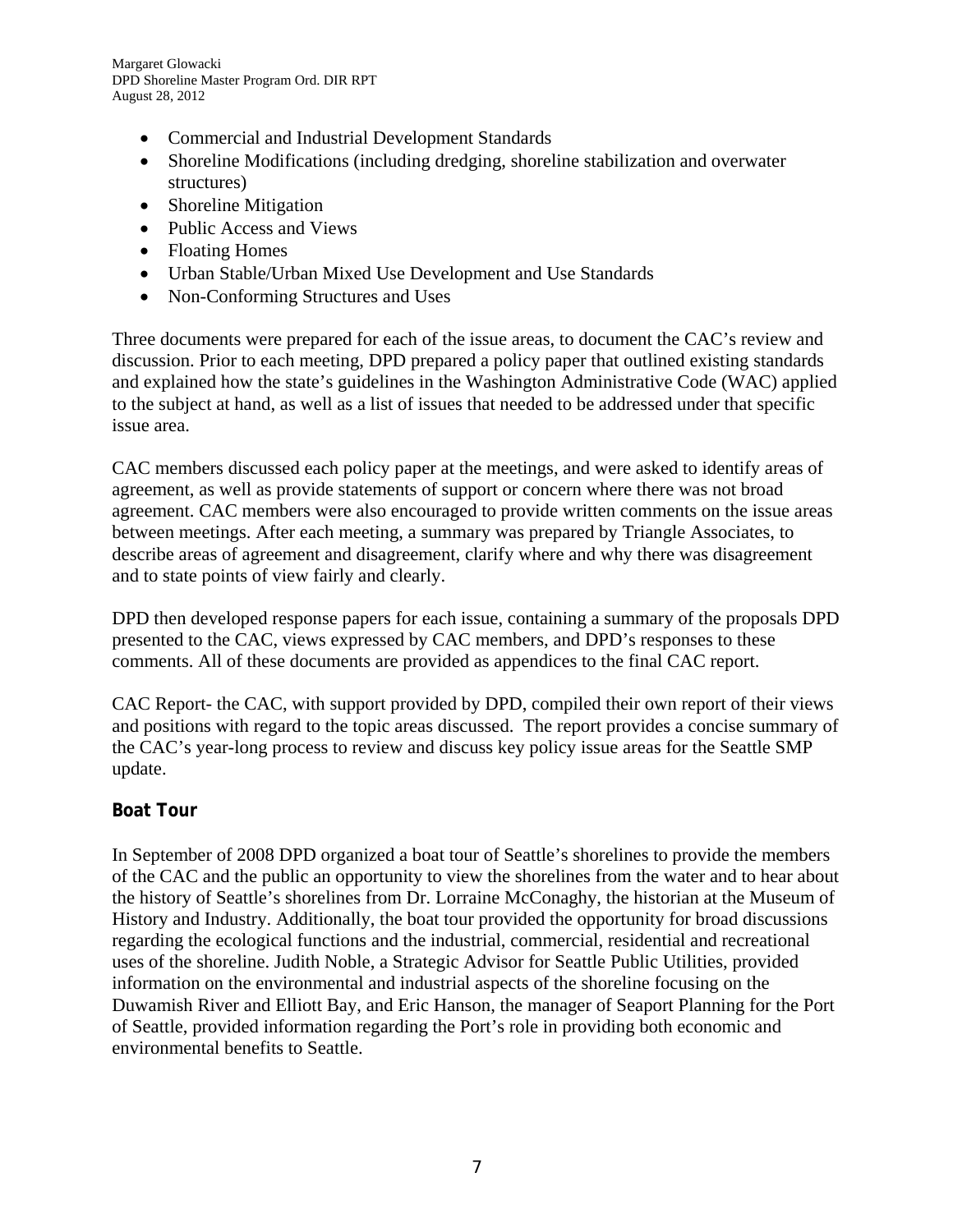Attendees on the tour included Councilmember Jean Godden, ten CAC members, 29 community members, DPD consultants and staff from the Seattle Department of Transportation (SDOT), Office of Economic Development (OED), Seattle Public Utilities (SPU) and DPD.

### **Other Agency Reviews:**

The State requires that local governments actively encourage participation of federal, state and other local agencies in updating SMPs. Therefore, DPD organized four meetings with the staff of the Washington Department of Fish and Wildlife, the Washington Department of Natural Resources, NOAA Fisheries, U.S. Fish and Wildlife Service and the Army Corps of Engineers during the months of August and September, 2009. Staff from the Muckleshoot Tribe were invited but could not attend the meetings because of time constraints. These meetings were held after completion of CAC meetings so that the discussions could focus on how proposed regulations would address the major issues that were discussed at the CAC meetings. No major concerns were identified during these meetings.

### **Draft Proposals and SEPA Review:**

DPD released two drafts of the proposed regulations for public and Department of Ecology review and comment. The first draft was released on February 8, 2011 followed by a 4 month public comment period and the second draft was released in October 26, 2011 followed by a 2 and ½ month public comment period. As noted, public comments received are posted on the SMP update website.

DPD published a SEPA decision on the proposed Shoreline Master Program including the shoreline policies, proposed regulations and map (see Appendix B) of the shoreline district with the proposed changes to shoreline environments.

# **ANALYSIS & RECOMMENDATIONS**

#### **COMPREHENSIVE PLAN**

The majority of changes that were made to the Comprehensive Plan were organizational and grammatical. The major substantive changes to the Comprehensive Plan are as follows:

- Included the management policies of each shoreline environment to the goals and policies for each environment.
- Included the requirement to achieve no net loss of ecological functions to the shoreline protection and restoration goals and polices.
- Allowed specific uses that are not water-dependent or water-related, limited to 20 percent of the dry land lot area as part of a development that includes a water-dependent use in the Urban Industrial and Urban Maritime Shoreline Environments if the use was indentified in the maritime report prepared as part of the SMP update. These specific uses are allowed without requiring ecological restoration because the maritime report identified these as uses that will benefit water-dependent uses located in the Shoreline District.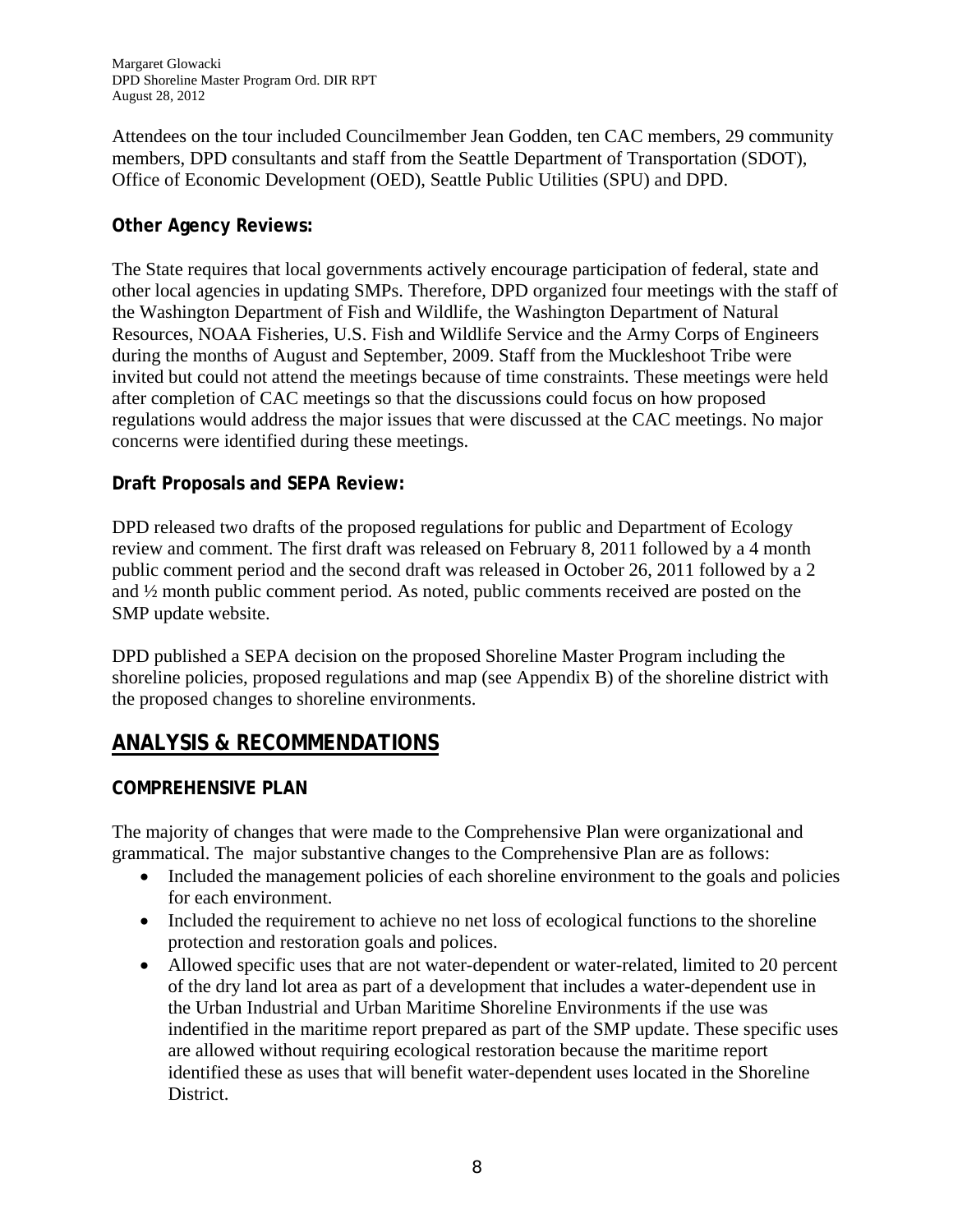Margaret Glowacki DPD Shoreline Master Program Ord. DIR RPT August 28, 2012

- Allowed uses that are not water-dependent or water-related or water enjoyment, limited to 20 percent of the dry land lot area as part of a development that includes a waterdependent use if and the development includes shoreline ecological restoration that furthers the goals of the SMP per WAC 173-26-241(3)(d)(i) and (f)(i).
- Included the requirement of a Restoration and Enhancement Plan, to guide restoration activities and improve the ecological functions of the shoreline.
- Supported the use of scientific and technical studies and monitoring to measure the implementation of the regulations to achieve not net loss of ecological functions and the implementation of the Restoration and Enhancement Plan to increase the ecological functions of the shoreline.

# **SHORELINE ENVIRONMENT DESIGNATIONS**

Shoreline environments separate Seattle's shorelines into distinct geographic areas based on environmental conditions, land use patterns, and zoning. Seattle has two main categories of shoreline environments, Urban and Conservancy: there are six Urban and five Conservancy shoreline environments. The Urban environments are areas that are more developed and provide for single family residential development and water-dependent and water-related uses. The Conservancy shoreline environments are less developed and provide for areas of navigation, recreation and habitat protection.

In updating shoreline environments and designations, DPD assessed the overall framework of goals, policies and locational criteria and determined that the existing eleven shoreline designations reflect the unique goals and characteristics of the shorelines and meet the SMA and WAC 173-26; therefore, the existing eleven shoreline environments are proposed to remain subject to the following changes:

- The name of the Urban Stable (US) shoreline environment (Lake Union/Ship Canal) will change to Urban Commercial (UC) to better describe the type of development that characterizes this shoreline environment. This change is a change in name alone; therefore, the standards in subsections 23.60A.042 and 23.60A.060 do not apply.
- All the management policies from the environmental designation provisions of the SMP will be moved to Comprehensive Plan. This change will combine overarching policies and integrate these policies with other existing shoreline goals and policies.
- The policy of "no net loss of ecological function" and water quality protection will be specifically included in the SMP as an over-arching policy for all shoreline environments.

Shoreline environment designations were further reviewed against the SMA and WAC 173-26 criteria, and reviewed against the preferences for shorelines of statewide significance pursuant to RCW 90.58.020; the updated goals and policies in the Comprehensive Plan, the locational criteria for each Shoreline Environment based on current conditions, underlying zone, the rezone evaluations in Section 23.34.007 and the general rezone standards in Section 23.34.008 to determine where the designations should be changed. Six sources of information were used in this analysis:

1. Land use data collected in the 2007 Land Use Inventory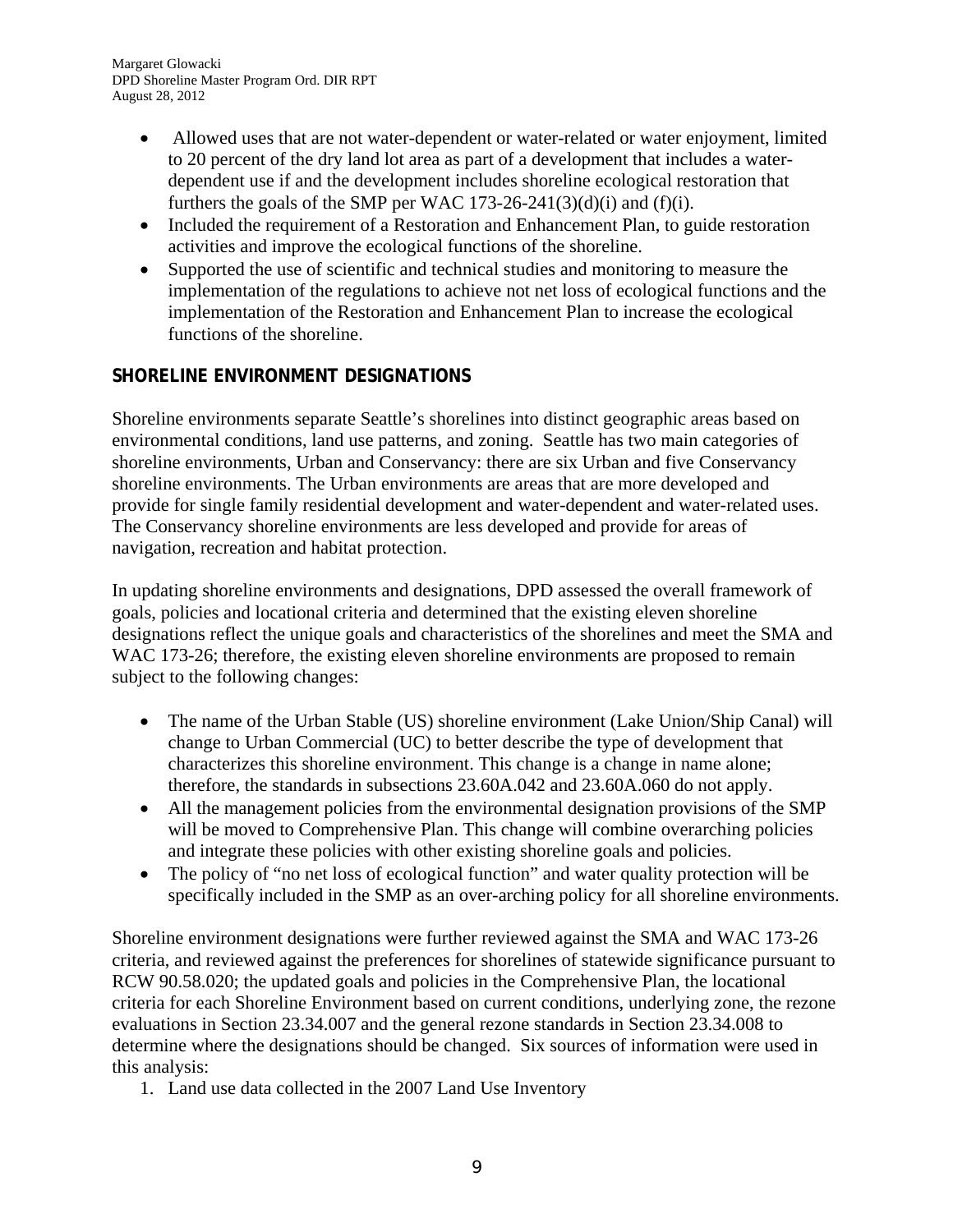- 2. Ecological conditions noted in the 2009 Shoreline Inventory and Characterization Report
- 3. Underlying zoning designations
- 4. SMA and WAC 173-26
- 5. Seattle Municipal Code (Sections 23.34.007, 23.34.008 and 23.60.)
- 6. Comments from the public and the SMP Citizen Advisory Committee

Based on this analysis, changes to the environment designations are proposed in 18 locations. These proposed changes are identified as follows and correspond with areas identified on the Shoreline Maps in Exhibit B of the Shoreline Master Program Ordinance and summarized on the map in Appendix B of this report:

### **General Proposals**

- Based on the characterization report, apply the most appropriate environmental designations to publicly-owned land with high quality habitat or high potential for restoration. The proposed changes include re-designating areas 1, 10, 9, 11, 18, 14 and 15 to Conservation Preservation (CP).
- Rename the Urban Stable environment to Urban Commercial (UC) environment for greater clarity in the types of uses that are allowed in this shoreline environment.
- Re-designate certain areas in the former US environment (now UC) based on current uses and site characteristics. The proposed changes include area 4.
- Expand the shoreline jurisdiction to include shoreline-associated wetlands, as authorized by WAC 173-26. Designate newly-added wetland areas as CP (2, 5 and 15).
- Adjust boundaries of existing shoreline environments where they conflict with the regulations of underlying land use zones (3,).
- Change parks with boat ramps and no major overwater boat storage from Conservancy Management (CM) to Conservancy Recreation (CR) to more clearly differentiate between CM and CR (8, 7 and 6).
- Change dry land at Elliott Bay Marina to CM for consistency with other marinas (12).
- Change Elliott Bay parks from CM to CR to recognize the new waterfront trails and restored ecological functions (13, 17).
- Change parks in the Urban Industrial (UI) shoreline environment to CR to recognize recently created public access and restored ecological functions (18).
- Change land containing multifamily residential development from CM to UC for consistency (16).

# **Specific Proposals**

- 1. Change designation from CN to CP for submerged lands between Golden Gardens Park and the northern city limit.
- 2. Expand shoreline jurisdiction upstream to capture the associated wetlands of Pipers Creek (CP).
- 3. South of the Hiram Chittenden Locks on the Lake Washington Ship Canal, change a sliver of UR to UM where a conflict exists between the shoreline environment and the underlying zoning, which is Industrial Buffer /U45 and does not allow residential use.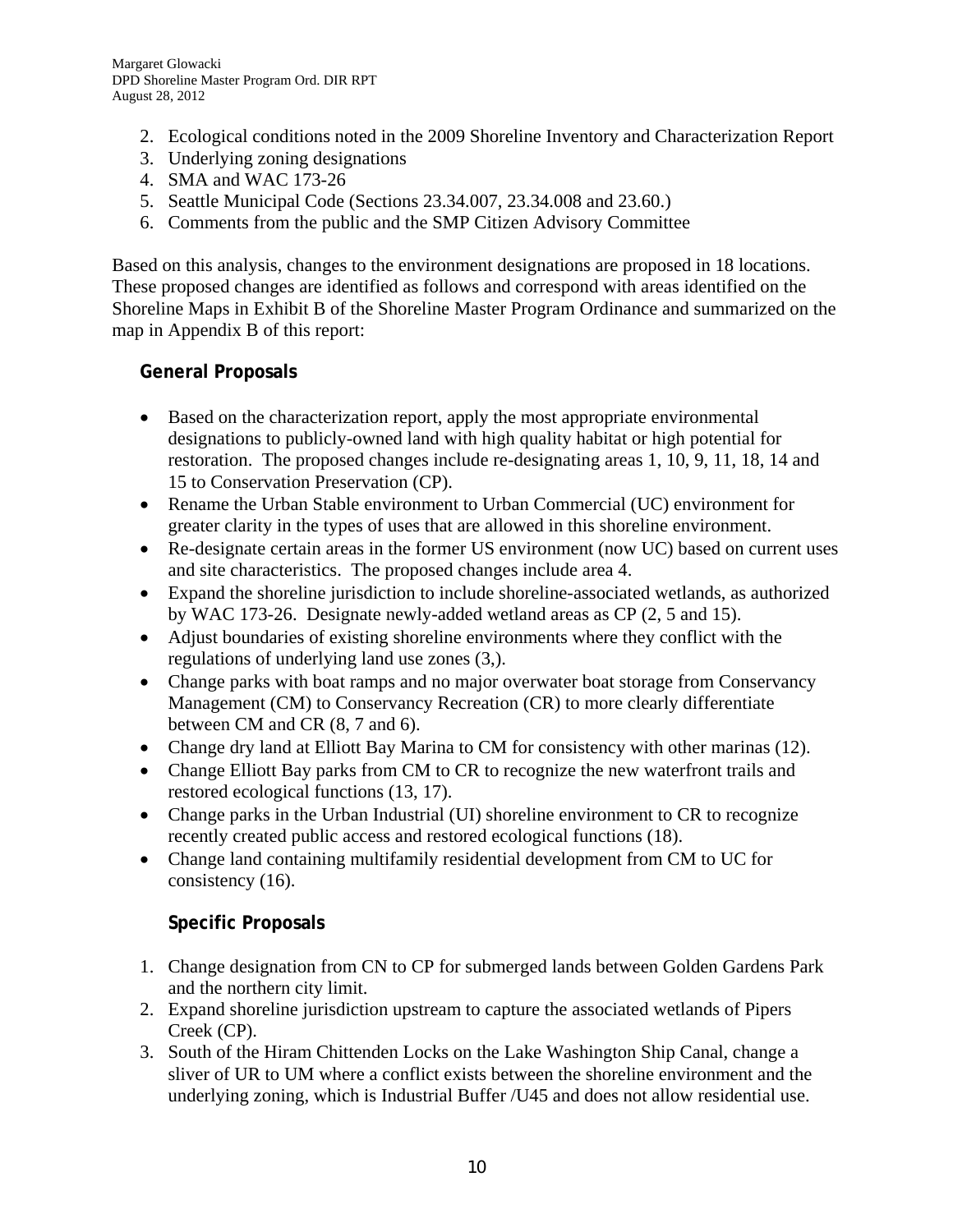- 4. Change the south side of the Fremont cut from US to UG for consistency with the north side, and to reflect the impracticality of water-related uses along this shoreline.
- 5. Extend shoreline jurisdiction upland to capture the associated wetlands on UW property and designate these new areas as CP.
- 6. Change dry and submerged land at Laurelhurst Beach Club from CM to CR for consistency with other recreation areas.
- 7. Change dry land at Laurelhurst Country Club from CM to CR for consistency with other recreation areas.
- 8. At the Magnuson boat ramp area, change dry and submerged land from CM to CR for consistency with other recreation areas.
- 9. East of NOAA's pier, change submerged land from CM to CP.
- 10. Change Matthews Beach Park dry and submerged land from CR to CP to protect creek mouth and high quality shallow-water habitat.
- 11. On submerged land northwest of Elliott Bay Marina, change high quality habitat reach from CR to CP.
- 12. At Elliott Bay Marina, change upland area from UR to CM for consistency with other marinas.
- 13. On submerged land adjacent to Myrtle Edwards (south of grain elevators), convert CM to CR in recognition of multiple beach restoration areas and waterfront trail.
- 14. Change submerged land at Madrona Park from CR to CP to better protect undeveloped shoreline.
- 15. Add associated wetlands at Pritchard Island as CP. Change wetlands at Beer Sheva from CR to CP to protect high-quality habitat.
- 16. Change land containing marinas and condos from CM to UC.
- 17. On dry and submerged land at Seacrest Park, change CM to CR.
- 18. Change dry land at Herring's House Park from UI to CR to protect the recently restored intertidal habitat area. Change submerged land at T-107 Park and Herring's House Park from UI to CP.

# **SHORELINE ENVIRONMENTS - USE AND DEVELOPMENT STANDARDS**

While underlying zoning continues to generally apply, shoreline environments contain specific standards that regulate uses, height, lot coverage and setbacks in accordance with specific shoreline objectives. Proposed changes to uses and general development standards in the shoreline environments are discussed below. Specific changes applicable to uses for each shoreline environment are indicated in Tables 2 through 12 of Appendix C.

# **Common Elements in the Shoreline Environments**

In all shoreline environments the following proposed changes are recommended:

 Upland lots by definition are separated from the water by a right-of-way or other government controlled property; therefore, these lots do not have access to the water. Allow uses on these upland lots that are not water-oriented because they do not have direct access to the water and thereby meet the requirements of *WAC 173‐26‐211.5.d.ii.A*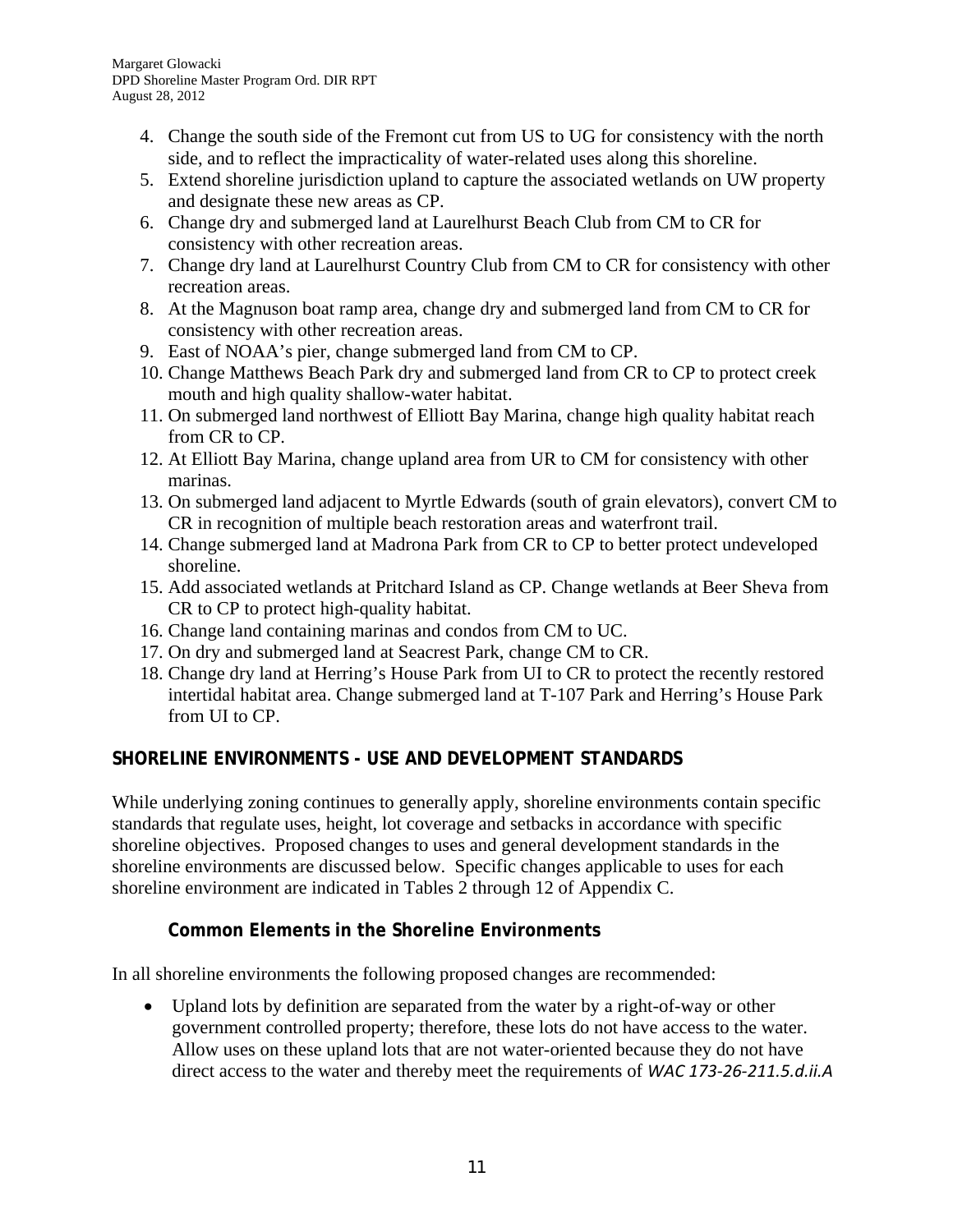*allowance of non‐water‐oriented uses on lots without direct shoreline access should be limited to specific situations identified in a shoreline use analysis.*

- Aquaculture, where allowed, is proposed as a conditional use because of concerns regarding the impacts of this use on the aquatic environment including water quality.
- Cemeteries are included as a listed use and are prohibited in all shoreline environments.
- Live-work units are included as a listed use and are prohibited in all Conservancy shoreline environments; are allowed on waterfront and upland lots in the Urban Commercial shoreline environment, allowed on upland lots in the Urban Harborfront shoreline environment and prohibited in all other Urban shoreline environments.
- Research uses and restoration and enhancement uses are new uses that are regulated and allowed in all shoreline environments.
- Surface water heating cooling pumps are new uses that are regulated and allowed as conditional use outside the Lake Union and Ship Canal area in the Conservancy Management, Conservancy Recreation and Urban shoreline environments.
- To avoid requiring the applicant to apply for a variance that likely would be granted, redevelopment on lots with little or no dry land would be allowed as follows:
	- $\triangleright$  If the dry land portion of the lot from ordinary high water mark to the landward lot line is less than 65 feet, but at least 35 feet, the replacement structure can be no farther waterward from the landward lot line than 35 feet and must be located outside of the shoreline setback to the extent reasonable.
	- $\triangleright$  If the dry land portion of the lot from OHW to the landward lot line is less than 35 feet, the replacement structure can be rebuilt within the shoreline setback to the existing footprint of the structure or overwater to the extent reasonable and no larger than the existing footprint of the structure.

# **Urban Environments**

The SMP contains six urban environments: Urban Commercial, Urban General, Urban Harborfront, Urban Industrial, Urban Maritime and Urban Residential. These environments include areas of industrial and commercial water-dependent and water-related uses including Port facilities, cargo transportation, and commercial and recreational marinas and areas for residential development.

# **Urban Commercial Environment**

The current Urban Stable (US) environment is located in Lake Union, the Ship Canal, Lake Washington near Leschi, and in some areas along Seaview Avenue NW. These areas represent a unique environment within Seattle that accommodates high density development of commercial and residential uses as well as a mix of water-dependent and water-related commercial and recreational uses. Many of the lots have only small areas of dry land, with the majority of each parcel comprised of submerged lands. These lots support buildings that extend over-water on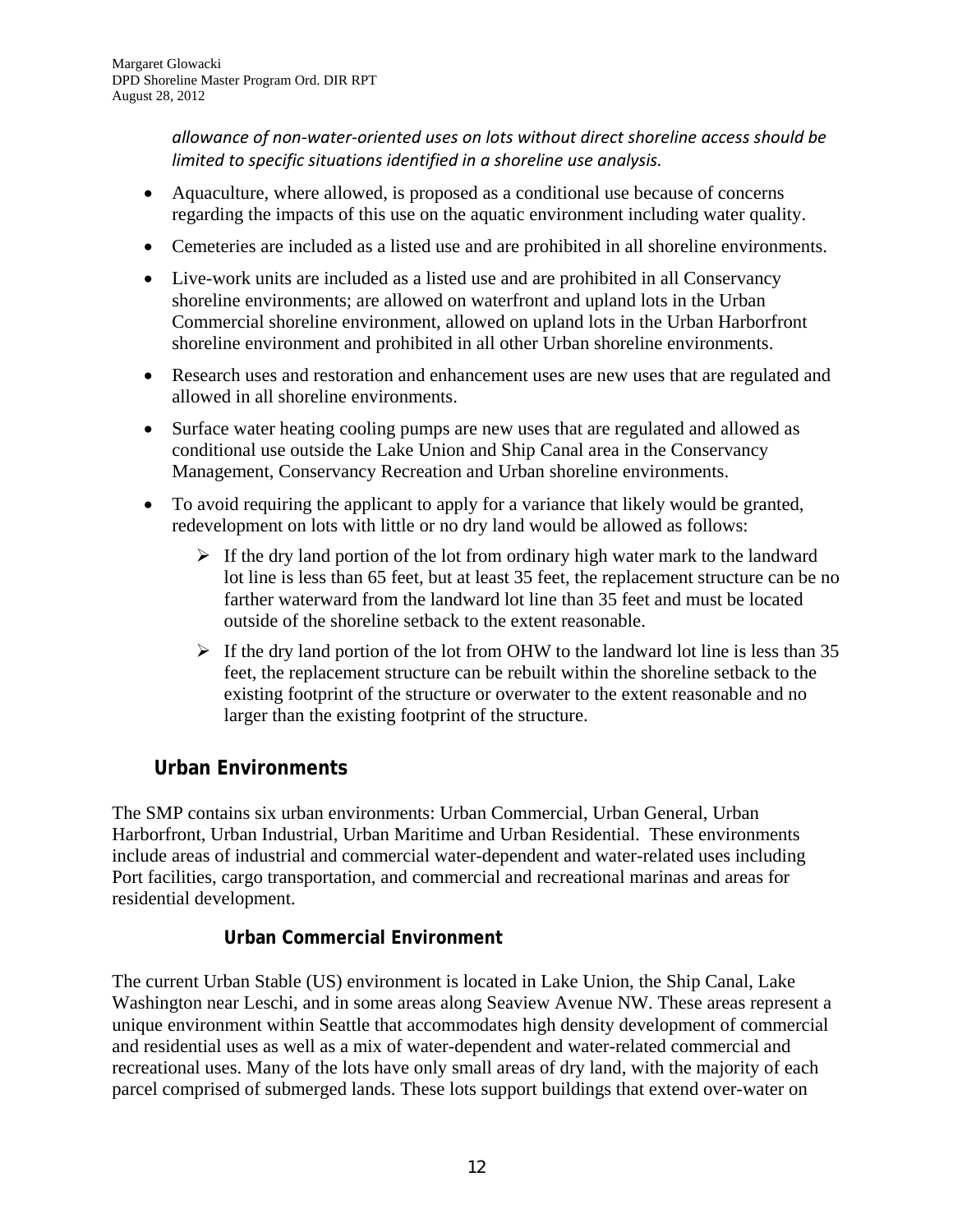piers, and most, but not all, of the buildings existed before the SMA was enacted. The following changes to regulations in this shoreline environment are proposed:

- Rename the existing US environment, Urban Commercial, to better describe this area.
- Define Lake Union as the area between the Fremont Bridge and the University Bridge.
- Establish a 35 foot setback that will result in the following:
	- $\triangleright$  Limited development would be allowed in the buffer including development necessary for water-dependent uses;
	- $\triangleright$  Structures that exist in the setback are allowed to be repaired, maintained and replaced to the existing footprint and will not be considered nonconforming. No expansion of these structures is allowed in the setback area. Expansion of structures is allowed outside the setback pursuant to the development standards.
- Allow for exceptions to the previous standards that reduce or eliminate the setback required on lots with little or no dry land. No expansion is allowed.
- Continue to allow residential, office and mixed non-water-dependent commercial uses on the dry land portion of waterfront lots in limited quantity; retain existing provisions with the following proposed changes:
	- $\triangleright$  Either provide public access as allowed in the existing regulations or provide ecological improvements, a new option, when permitting a non-water oriented commercial use, provided that the use must be part of a development that contains a water-dependent use. The public access requirement is for a major open space including a waterfront walkway instead of other public access options that are currently allowed, unless it is infeasible due to parcel size or incompatibility with water-dependent uses. The ecological improvement option is for a project that substantially improves the shoreline condition.
	- $\triangleright$  Allow counting the vegetated buffer in the calculation for the size of a major open space where required.
	- $\triangleright$  Apply existing commercial use floor area ratio (FAR) & parking limits to residential uses.
	- $\triangleright$  Increase the minimum percent of water dependent use required to avoid public access or ecological improvement requirements from 40% to 50%. Allow certain uses that are not water-dependent or water-related over water in existing buildings if a significant public benefit with respect to restoration goals of the Shoreline Management Act is provided as required by WAC 173-26-241.
- Allow residential, office and non-water-dependent commercial uses on upland lots.
- Change major durable retail sales from a conditional use to a prohibited use on waterfront lots.

All proposed changes to existing shoreline uses in the Urban Commercial shoreline environment are shown in Table 2 in Appendix C.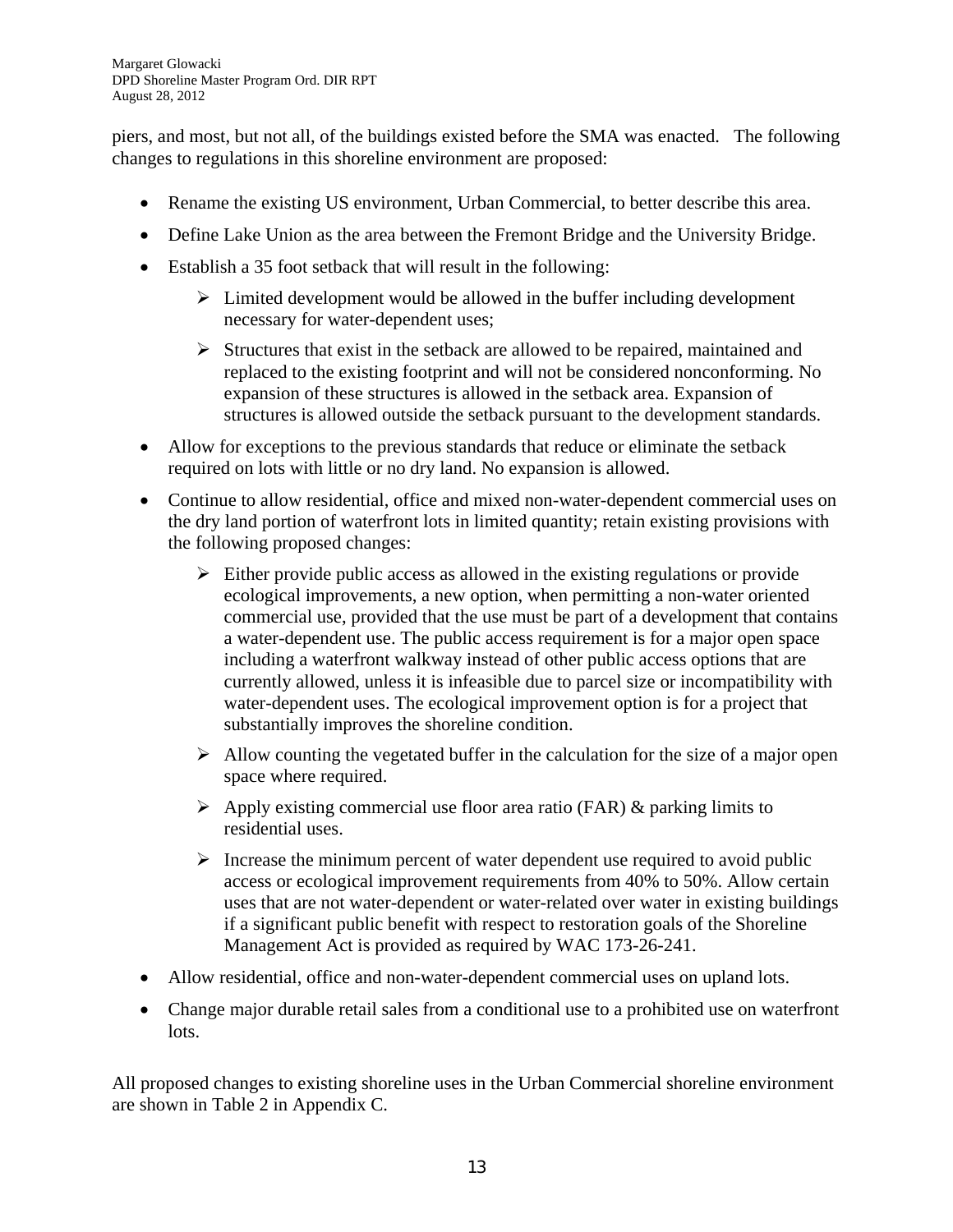### **Urban General, Urban Harborfront, Urban Industrial and Urban Maritime Environments**

Urban General, Urban Harborfront, Urban Industrial, and Urban Maritime shoreline environments are the heavy commercial and industrial shorelines of the city. These areas contain the bulk of water-dependent and water-related uses that occur in Seattle, particularly marine industrial uses, and they play a critical role in the economic vitality of the city. Proposed changes in these shoreline environments are as follows:

- Maintain the requirement for water-dependent and water-related uses on waterfront lots, but allow greater flexibility on upland lots.
- Require a 15-ft building setback in the UH, UI and UM shoreline environments for water-dependent and water-related uses to provide some protection to the shoreline and provide the opportunity for shoreline vegetation where it does not compete with the allowed use on the property. The size of this setback is small in order to facilitate the use of this land by water-dependent and water-related uses.
- Water dependent uses that are required to be located in the shoreline setback and structures, including docks, piers, loading facilities and equipment necessary to accommodate access to the water by water-dependent uses are allowed within the 15 feet shoreline setback.
- Allow for reduced or no shoreline setback on lots with little or no dry land as follows: If the dry land portion of the lot from OHW to the landward lot line is less than 30 feet, the replacement structure can be rebuilt within the shoreline setback to the existing footprint of the structure or overwater to the extent reasonable and no larger than the existing footprint of the structure.
- When mitigation is required continue to seek re-vegetation in the setback as part of mitigation plans.
- The locational criteria for the Urban General shoreline environment are generally for areas within the Shoreline district that do not have access to the water because they are separated from the water by a government controlled property. Therefore, non-wateroriented uses are allowed on such lots in the Urban General shoreline environment. This allowance meets the requirement of WAC 173-26-211.5.d.ii.A allowance of non-wateroriented uses on lots without direct shoreline access, which should be limited to specific situations identified in a shoreline use analysis.
- Require a 35 foot shoreline setback in the UG shoreline environment because waterdependent uses are generally not located in this shoreline environment because the lots do not provide access to the water. Allow for an exception to this setback requirement on lots that have water access and contain a water-dependent use.

The state requires that uses on waterfront lots be water-dependent unless the demand by waterdependent uses is less than the supply of land available for such uses. Some waterfront property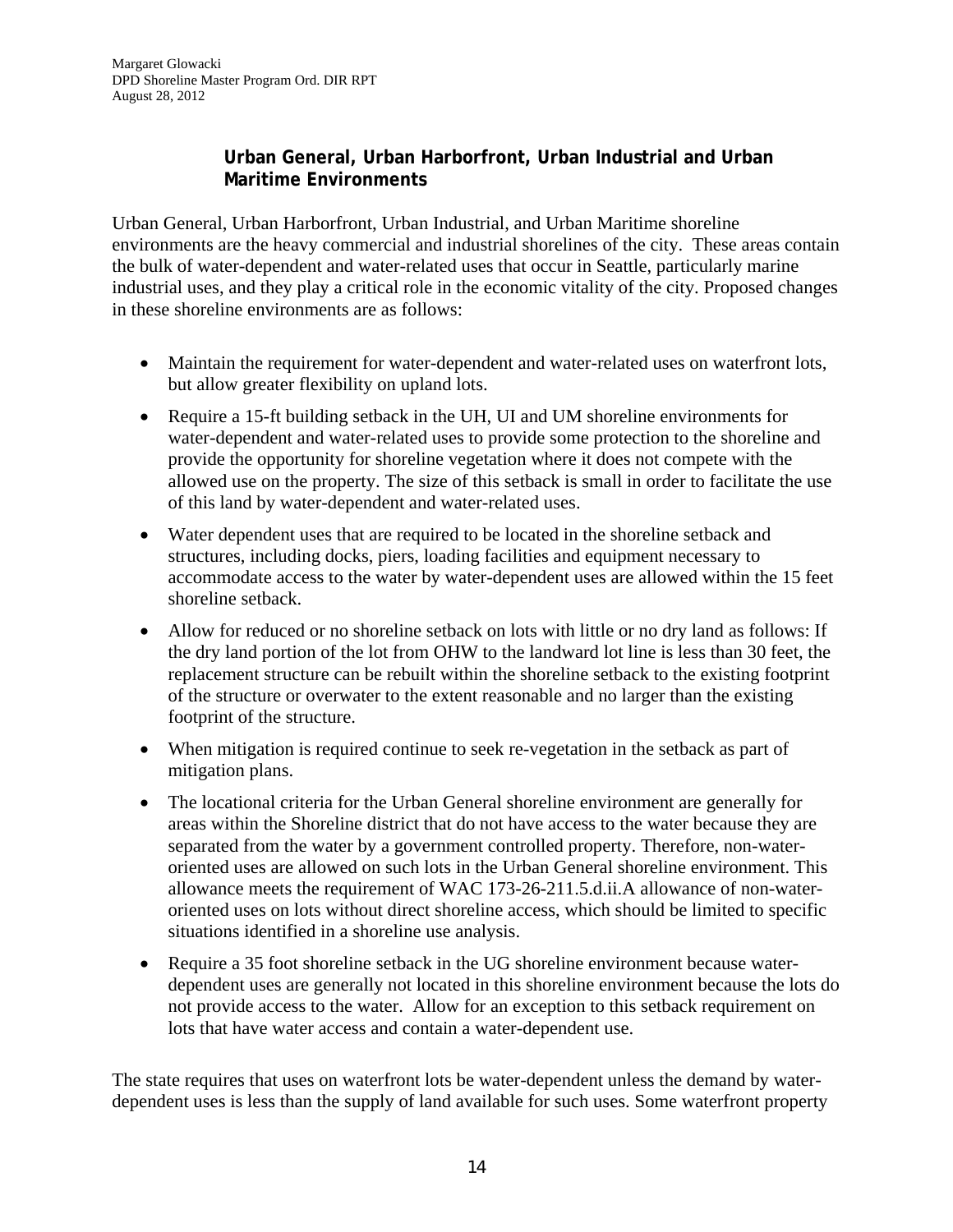owners are concerned that their properties are vacant because there is no demand for the use of their property by water-dependent users.

DPD commissioned a study by Easton and Associates to determine the demand for, and availability of waterfront land for water-dependent uses in order to understand whether the current inventory of land is adequate. Results of the study indicated that the demand for shoreline property by water dependent businesses does not exceed supply of shoreline property, however, the location and size of shoreline property available does not always meet the needs of the waterdependent businesses. Additionally, the study identified non-water dependent businesses that support water-dependent and water-related businesses that could help the economic viability of water-dependent and water-related uses if they were allowed to be located on the same shoreline property.

Based on this information and with the goal of ensuring an adequate supply of land for waterdependent and water-related uses while accommodating the efficient and profitable use of shoreline property, the following change is proposed:

 Allow for 20% of a waterfront shoreline property to be used for the non-water-dependent uses identified in the shoreline market study. The identified uses include material suppliers, grocery suppliers, hardware stores and machine shops. If these uses are nonwater-oriented, they must be part of a project with a water-dependent use but are not required to provide a significant benefit such as ecological restoration that promotes the SMA goals because the market study identified these uses as benefiting water-dependent uses located in the Shoreline District.

Additional proposed changes to the uses in these shoreline environments are as follows:

- Allow water-related museums on upland lots in the UM environment.
- Allow water-dependent and water-related uses over water in existing structures on lots with less than 50-ft of dry land in the UM environment.
- Allow certain commercial and institutional uses overwater on and in existing structures when a significant benefit such as ecological restoration is provided that promotes the SMA goals per WAC 173-26-241(3).
- Allow new recreational marinas in the UI and UM in the Lake Union/Ship Canal.
- Prohibit bus bases in the UH environment.
- Provide clearer definitions of "water-dependent" uses and "water-related" uses to meet the SMP update requirements.

All proposed changes to existing shoreline uses in the Urban General, Urban Harborfront, Urban Industrial and Urban Management shoreline environments are shown in Tables 2 through 5 in Appendix C.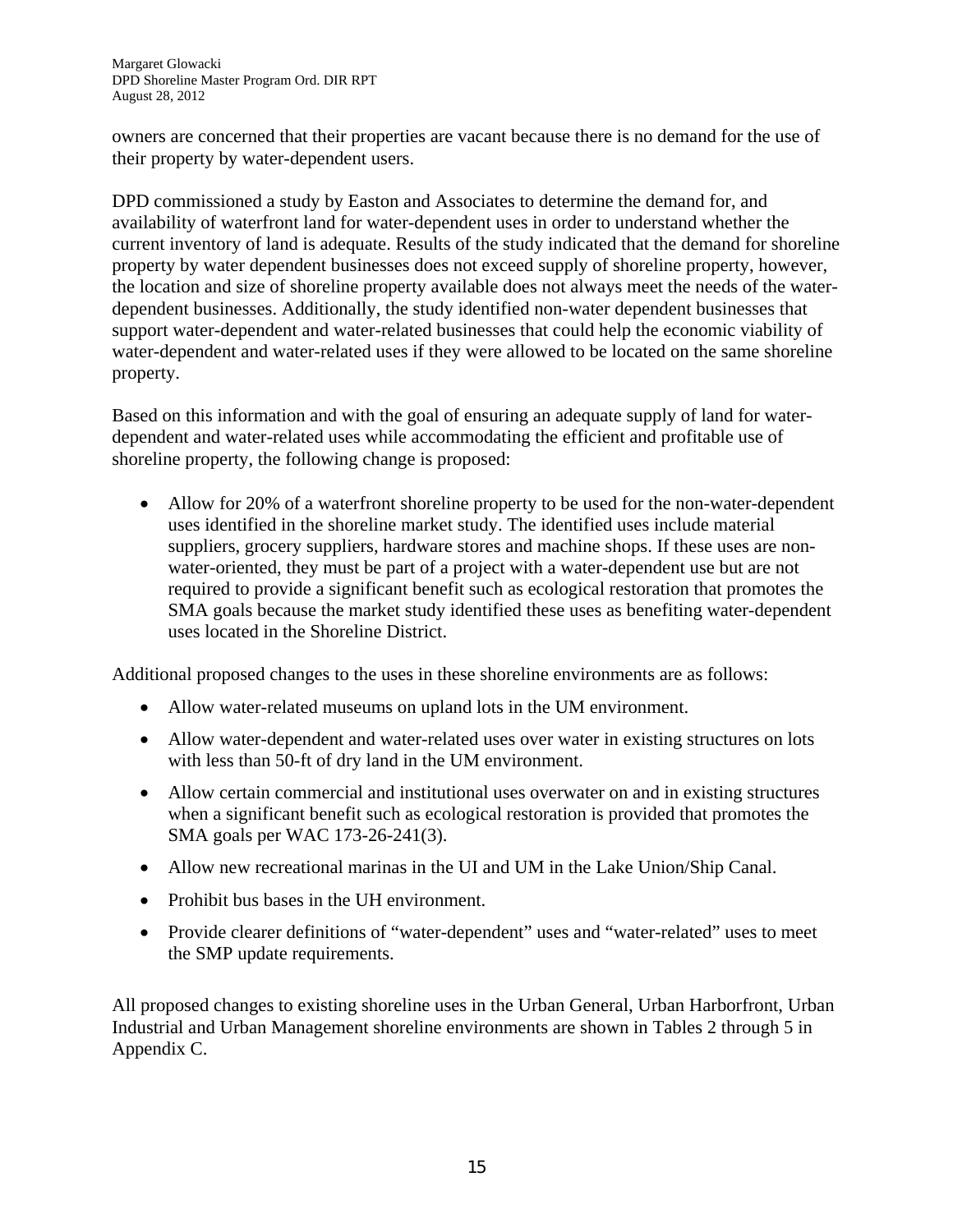### **Residential Environments**

The Urban Residential environment represents the only explicitly residential environment in the Shoreline District. Floating homes primarily occur in the UR environment but are discussed separately and in more detail in the Over Water Residential Use Section of this report. Proposed changes are as follows:

- No substantial changes are proposed for use, height, and lot coverage. A variety of residential and limited institutional uses will continue to be allowed in this environment, similar to underlying residential zones. Height and lot coverage will continue to be consistent with underlying zoning.
- Extend existing 25 foot shoreline setback for primary structures to 35 feet and expand setback to include accessory structures, including garages, pools, decks, etc. DPD considered keeping the existing 25 foot setback; however the best available science regarding the impacts of development on aquatic habitat indicates that the minimum setback for protection of the aquatic environment is 35 feet. In order to provide minimum protection the restriction is needed for all structures and impervious surface. Primary structures existing in the shoreline setback area are allowed to be repaired, maintained and replaced to the existing footprint but may not expand in any manner in the setback. Expansion of structures is allowed outside the setback pursuant to the development standards.
- Allow for reduced or no shoreline setback on lots with little or no dry land as follows: If the dry land portion of the lot from OHW to the landward lot line is less than 30 feet, the replacement structure can be rebuilt within the shoreline setback to the existing footprint of the structure or overwater to the extent reasonable and no larger than the existing footprint of the structure.
- The existing residential view setback, which prevents new homes from being located waterward of adjacent residences, remains in effect.

All proposed changes to existing shoreline uses in the Urban Residential shoreline environment are shown in Table 7 in Appendix C.

#### **Conservancy Environments**

The SMP contains five conservancy environments: Conservancy Management, Conservancy Navigation, Conservancy Preservation, Conservancy Recreation, and Conservancy Waterway. These environments include areas of high ecological value and submerged and aquatic lands that play important roles in providing habitat for aquatic species, navigation, recreation, and/or major public works such as the Hiram M. Chittenden Locks and the West Point sewage treatment plant.

The common change to all Conservancy shoreline environments is to establish a shoreline setback of 35, 50, 80 and 100 feet based on the best available science. A limited amount of development, including trails to access required viewpoints that provide public access, is allowed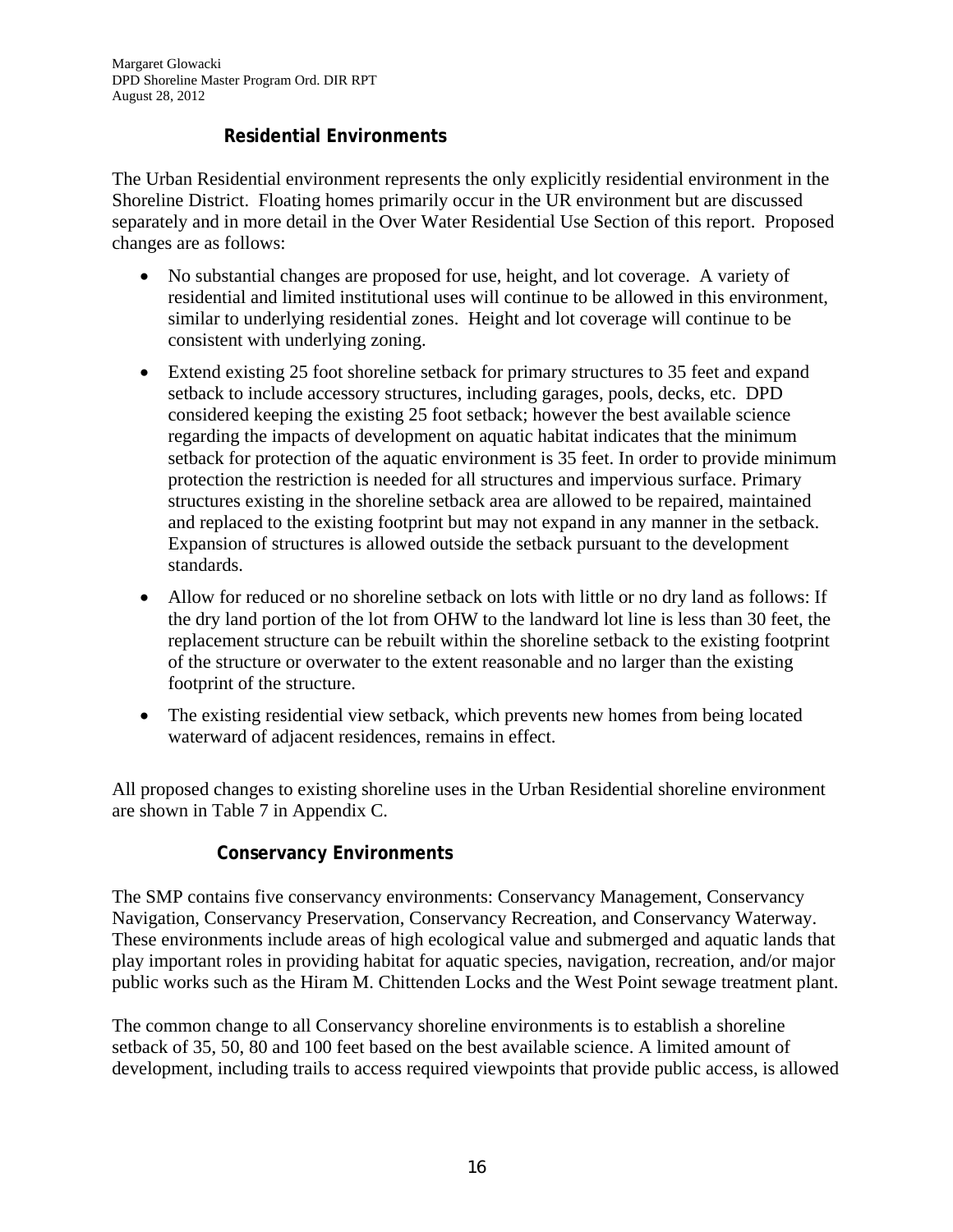in the setbacks. Proposed changes to uses allowed in the Conservancy shoreline environments include:

- Allow certain non-water-oriented commercial uses in existing buildings located in designated historic districts in the CM shoreline environment.
- Allow, as a conditional use, utility service uses in the CR shoreline environment.
- Require water-related uses to provide public access as required by the Department of Ecology.
- Remove public access requirement for waterways where the dry-land portion of the lot is used for industrial purposes.
- Clarify when public access is allowed overwater.

All proposed changes to existing shoreline uses in the Conservancy shoreline environments are shown in Tables 7 through 11.

# **SHORELINE MODIFICATIONS**

A new section is proposed to be added to address shoreline modifications as required by the State. Shoreline modifications are those actions that modify the physical configuration or qualities of the shoreline area, usually through the construction of a physical element such as a dike, breakwater, pier, weir, dredged basin, fill, bulkhead or other shoreline structure. They can include other actions, such as clearing, grading, or application of chemicals. The main shoreline modifications are discussed below.

# **Dredging and Filling**

- Make minor changes to the existing location standards for dredging and filling to ensure that these modifications are only permitted where necessary for access to waterdependent uses, transportation projects of state-wide significance, environmental mitigation or enhancement, cleanup of contaminated materials, and installation of utilities and bridges.
- Prohibit dredging accessory to residential docks and piers in the CR and UR environments.
- Add clarification on the types of best management practices that are required to address existing standards regarding dredged material containment, turbidity generation, dewatering of dredge materials and identification of contaminated materials.
- Allow dredging and filling for environmental mitigation or enhancement in all shoreline environments.

# **Shoreline Stabilization**

Shoreline stabilization includes actions taken to impede erosion of land at the shoreline. Shoreline erosion is a natural process that provides the building blocks for essential aquatic habitat. Shoreline stabilization impacts property and structures. These actions can include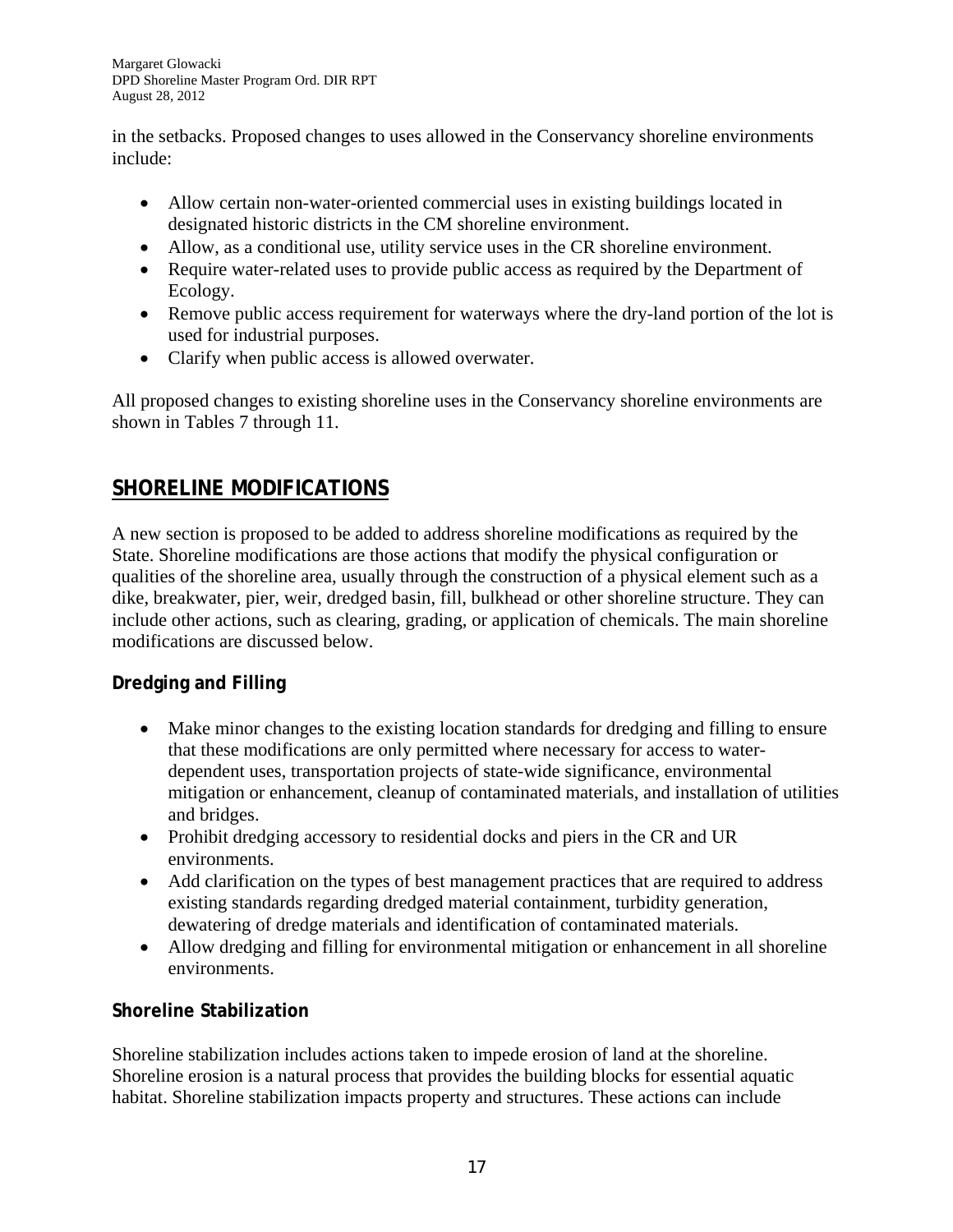structural ("hard engineering" or "armoring") and nonstructural methods ("soft engineering"). "Hard" structural stabilization measures refer to those with solid, hard surfaces, such as concrete bulkheads or rip rap. "Soft" structural measures rely on softer materials such as vegetation, sand and gravel, and drift logs. Nonstructural methods may also include building setbacks, relocation of structures to be protected, storm water management and other planning or regulatory measures to avoid the need for structural stabilization. Proposed changes include:

- Provide ongoing exemptions for repair and replacement of existing shoreline armoring.
- Provide ongoing exemptions for beach nourishment and bioengineering.
- Revise existing shoreline stabilization standard to allow new or replacement of "hard engineering" only where it is demonstrated that principal structures or uses are threatened. A geotechnical study must demonstrate why softer solutions are not feasible for new or expanded bulkheads and that adjacent properties with soft shorelines will not be harmed by the installation of a new or expanded bulkhead.

#### **Overwater Structures**

Overwater structures include piers (fixed, pile supported structures and floating structures connected to the shoreline) and floats (floating structures that are moored, anchored or otherwise secured in the water and not connected to the shoreline). Floating homes and overwater buildings are also overwater structures and are discussed here in the context of the amount of overwater coverage that is allowed in each shoreline environment. A more in-depth analysis of floating homes and overwater buildings is included in the "Floating Homes" and "Urban Stable/Urban Commercial" sections of this report. Overwater structures typically require permits from local, state and federal agencies.

Proposed changes for commercial/industrials uses include:

- Continue to regulate primarily through submerged lot coverage regulations that are not proposed to change.
- Clarify that new overwater coverage is allowed for the components of water-dependent uses that are necessary to provide access to the water or necessary for use of the water such as piers, floats and loading equipment.
- Require that all principal residential and recreational moorage facilities locate ells and boat moorage areas a minimum of 30 feet waterward from the ordinary high water mark, in saltwater and Lake Washington if reasonable.
- Require that principal residential and recreational moorage facilities locate ells and boat moorage areas 15 feet waterward of the ordinary high water mark, in Lake Union if reasonable.
- Require that commercial moorage locate ells and boat moorage areas 15 feet waterward of the ordinary high water mark where doing so does not interfere with the function of water-dependent and water-related uses. Commercial moorage can be located closer than 15 feet if required for the operation of the water-dependent use.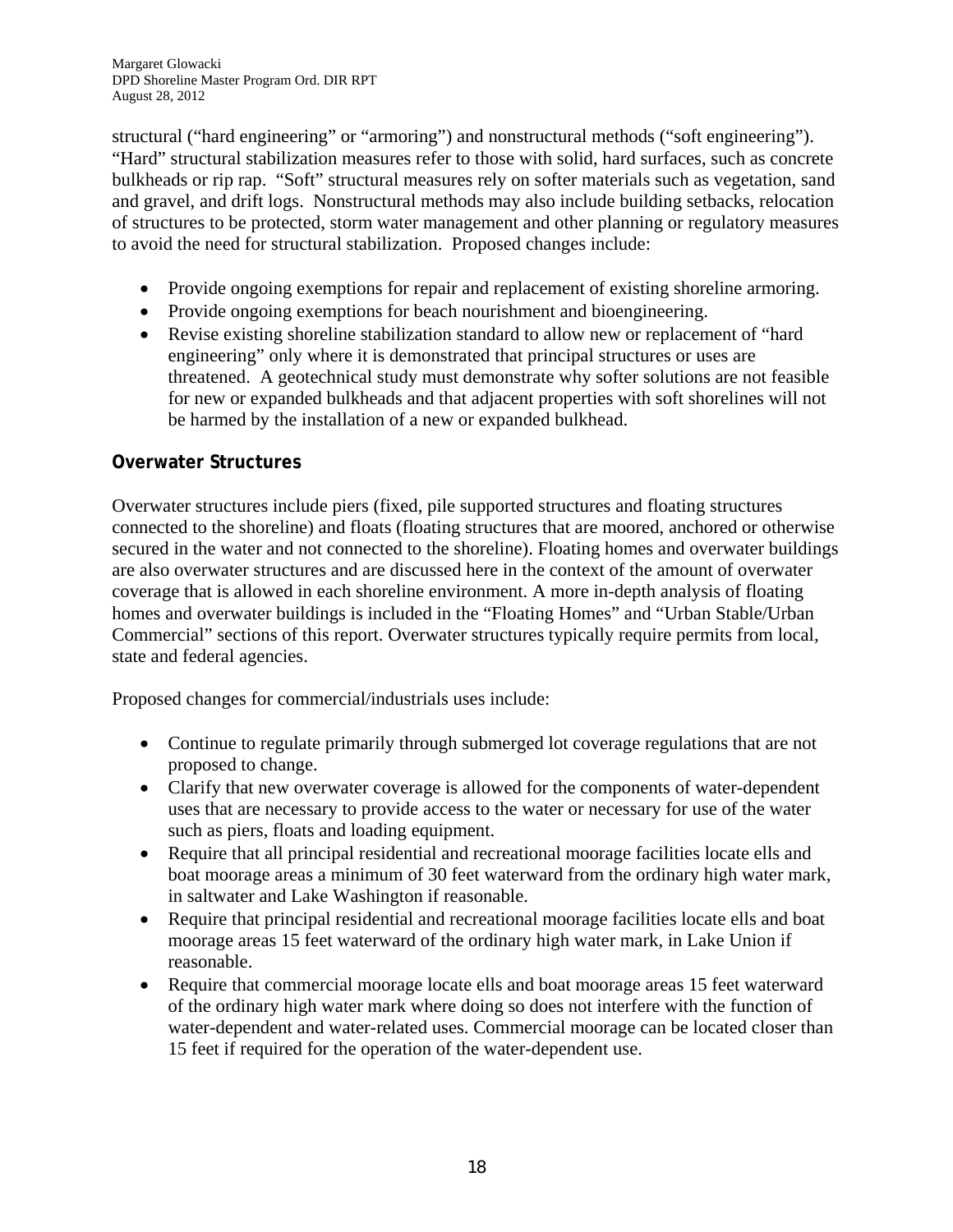For residential uses, DPD was encouraged by the Department of Ecology to revise the residential pier standards to meet the US Army Corps of Engineer's residential pier standards. DPD considered this change; however, there were concerns raised over this approach because the Army Corps of Engineers often modifies their standards on a case by case basis. An alternative to using the Army Corps of Engineers residential pier standards was considered. This alternative included using less prescriptive standards in the SMP regulations for residential piers and relying on the review by the Army Corps of Engineers for the final determination of the configuration of a proposed pier structure. DPD analyzed this alternative, and based on discussions with Ecology, this approach would not meet the state requirements, and DPD believes that this would lead to a less clear permit process for DPD applicants. Therefore, DPD's proposal is to update the existing regulations for new piers based on the best available science, as follows:

|                     | <b>Current Regulations</b>            | <b>Proposed Regulations</b>          |
|---------------------|---------------------------------------|--------------------------------------|
| Length              | A pier cannot extend farther than a   | Minimum distance - 30 feet from      |
|                     | water depth of 8 feet or the          | the shoreline.                       |
|                     | subtended line between two adjacent   | Maximum distance - 100 feet from     |
|                     | piers, whichever is greater. Limited  | shoreline; except when the depth     |
|                     | to a maximum length of 100 feet,      | of water at 100-ft is less than 6-ft |
|                     | except through a variance.            | in which case the maximum            |
|                     |                                       | distance is the distance to which    |
|                     |                                       | the depth of the water is 6-ft deep. |
| Width               | $Maximum - 6 feet$                    | Maximum - 4 feet for single          |
|                     |                                       | resident piers.                      |
|                     |                                       | Maximum - 6 feet for shared piers    |
|                     |                                       | including multifamily residential    |
|                     |                                       | development.                         |
| Height              | A Pier cannot exceed 5 feet in height | A Pier cannot exceed 5 feet in       |
|                     | above ordinary high water.            | height above ordinary high water.    |
|                     |                                       | The bottom of a pier structure       |
|                     |                                       | except floats must be at least 1.5   |
|                     |                                       | feet above ordinary high water.      |
| Overwater           | Overwater projections can be no       | Overwater projections can be no      |
| Projection (ells, T | greater than 100 sq ft per dwelling   | greater than 100 sq ft per dwelling  |
| or spur pier,       | unit for single family, duplex and    | unit for single family, duplex and   |
| angled extension,   | triplex development and 100 sq. ft    | triplex development and 100 sq. ft   |
| float or platform)  | per each two dwelling units for       | per each two dwelling units for      |
|                     | multifamily development of 4 or       | multifamily development of 4 or      |
|                     | more.                                 | more.                                |
|                     | For shared piers, one overwater       | For shared piers, one overwater      |
|                     | projection of 150 square feet is      | projection is allowed for two        |
|                     | allowed for each dwelling unit.       | dwelling units.                      |
|                     |                                       |                                      |
|                     |                                       |                                      |

### **Table 1. Existing and Proposed Residential Pier Regulations**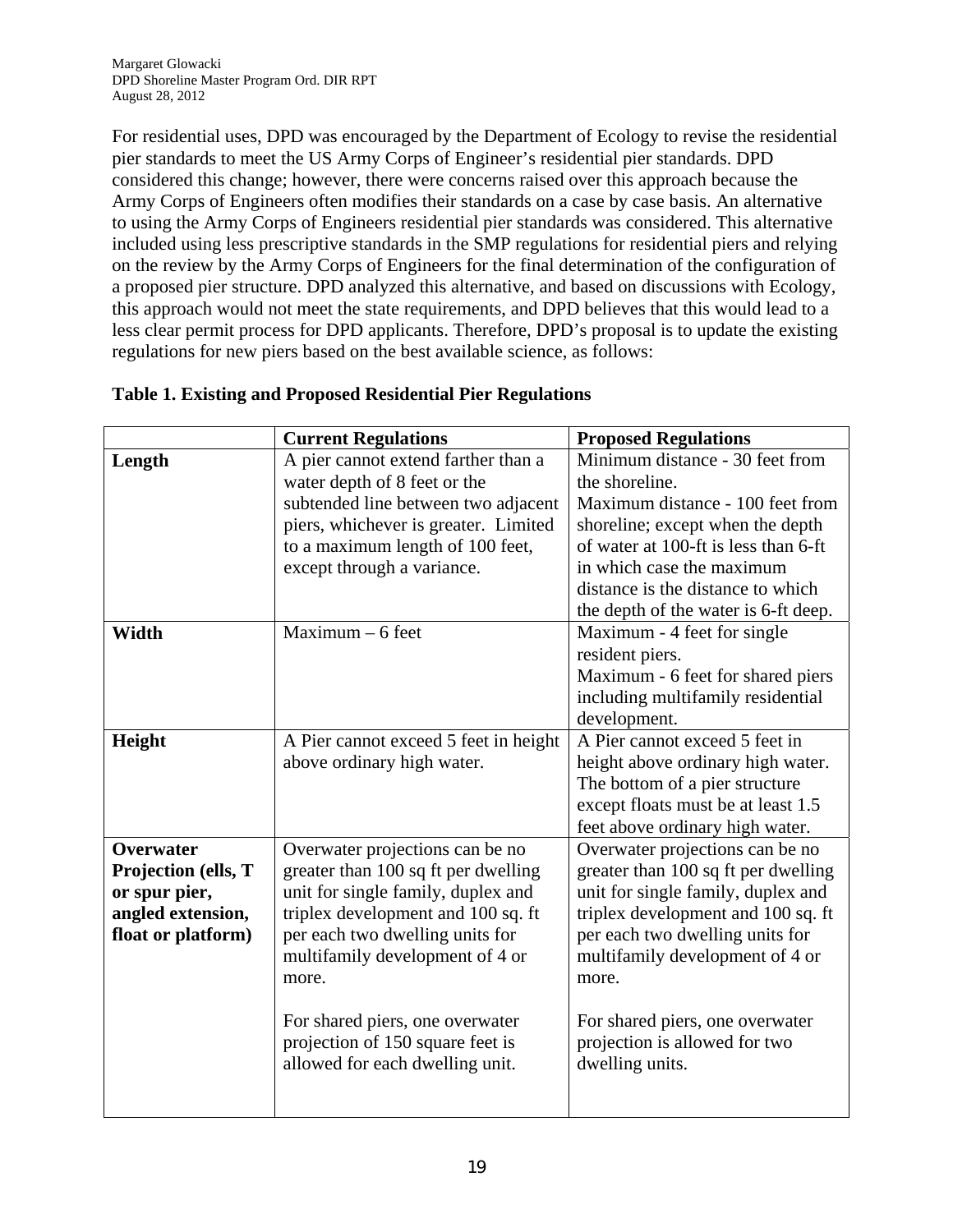|                         | <b>Current Regulations</b>            | <b>Proposed Regulations</b>          |
|-------------------------|---------------------------------------|--------------------------------------|
| <b>Boat Lifts</b>       | Boat lifts in scale with the pier are | Two boat lifts are allowed for       |
|                         | allowed                               | single family residences.            |
|                         |                                       | For shared piers no more than two    |
|                         |                                       | boat lifts are allowed per dwelling  |
|                         |                                       | unit.                                |
| <b>Pier Grating</b>     | No prescriptive standards exist.      | Piers and ramps must be fully        |
|                         | 60 % grating is required as part of   | grated with at least 60% light       |
|                         | mitigation requirements.              | permeability.                        |
|                         |                                       |                                      |
|                         |                                       | Floats must contain the maximum      |
|                         |                                       | grating feasible.                    |
| <b>Materials</b>        | No prescriptive standards exist.      | No treated wood shall be used for    |
|                         | General mitigation requirement        | pier decks or piling.                |
|                         | prohibits use of treated wood for     |                                      |
|                         | pier decks and piling except under    |                                      |
|                         | unusual circumstances.                |                                      |
| <b>Location of boat</b> | Not specifically regulated            | Boat moorage, overwater              |
| moorage and             |                                       | projections and boat lifts are       |
| overwater               |                                       | required to be located in a water    |
| projections             |                                       | depth of 8 feet or greater, with the |
|                         |                                       | following exceptions:                |
|                         |                                       |                                      |
|                         |                                       | Minimum distance - 30 feet from      |
|                         |                                       | the shoreline                        |
|                         |                                       | Maximum distance - 100 feet from     |
|                         |                                       | shoreline; except when the depth     |
|                         |                                       | of water at 100-ft is less than 6-ft |
|                         |                                       | in which case the maximum            |
|                         |                                       | distance is the distance to which    |
|                         |                                       | the depth of the water is 6-ft deep. |

Existing docks may be maintained and repaired, but when a non-conforming dock is replaced or undergoes "substantial improvement," it is proposed that it must either meet the new standards or reduce the overwater coverage of the dock by 20%. Substantial improvement means maintenance, renovations, repairs or alterations where the cost of the work in any five year period, beginning from the date of this ordinance, equals or exceeds 60% of the market value of the non-conforming portion of the development, prior to undertaking the work.

# **VEGETATION AND IMPERVIOUS SURFACE MANAGEMENT**

A new section is added to address the state requirement for vegetation management including no net loss of ecological functions. To meet state requirements, DPD has proposed a vegetation and impervious surface management section that includes the vegetation management requirements from the current environmentally critical areas regulations as follows: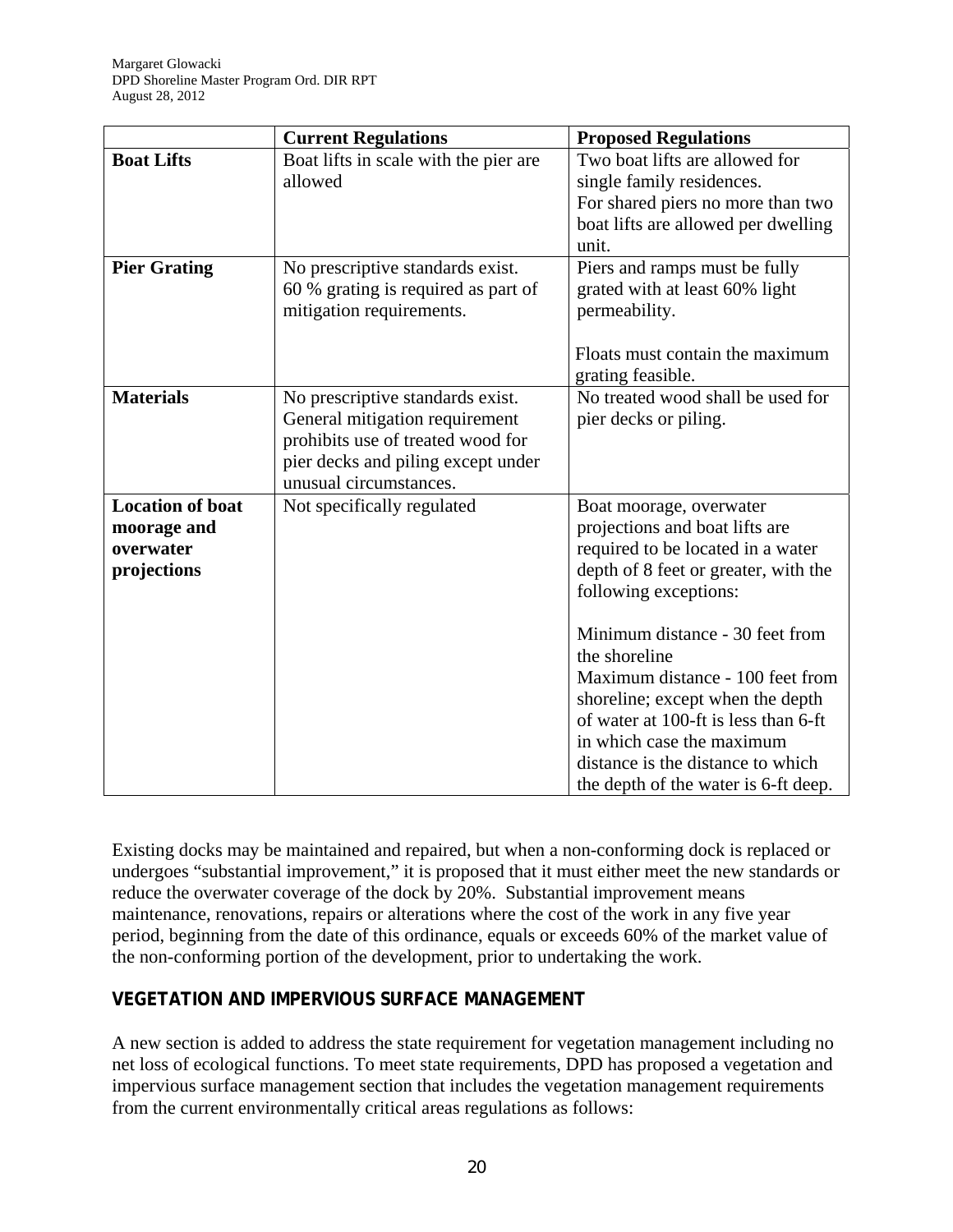- Vegetation protection has been strengthened using the mitigation sequencing that requires first avoidance of adverse impacts to vegetation.
- If vegetation is removed or impervious surface is increased, the function of the vegetation or pervious surface must be replaced to meet the no net loss of ecological function requirement.
- Some activities are exempt: including activities that were approved under prior permits or approvals, removal of hazard trees and restoration that includes removal of vegetation if the action results in improved vegetation conditions.

# **DEVELOPMENT STANDARDS**

Development standards are similar across all shoreline environments and include standards for public access, view corridors and parking. Regulating environmentally critically areas through the SMP and meeting "no net loss" of ecological functions through mitigation are new state requirements. These new regulations are located in the development standards sections of the regulations. Changes to existing development standards and a description of new development standards are proposed as follows:

# **PUBLIC ACCESS AND VIEWS**

Public access to shorelines is one of the three major goals of the SMA. Seattle currently provides public access to shorelines through a combination of parks, trails, bikeways, street ends and easements on private property. Generally, Seattle's goals for improving public access are to add new public access where the state requires local SMPs to include policies and regulations to protect and enhance both physical and visual access and to provide specific standards for improving public access for water-related, water-enjoyment and non-water-dependent developments. Proposed changes include:

- Expand existing public access requirements to include new water-related uses in the Urban Commercial shoreline environment.
- Include a policy in the Comprehensive Plan to encourage the preparation of Shoreline Public Access Plans, to implement an integrated system of shoreline access throughout the city.
- Develop a public access plan for the Lake Union and Duwamish shoreline areas that will include fee-in-lieu programs to allow off-site public access improvements in the Urban Commercial, Urban Industrial and Urban Maritime shoreline environments.
- Establish new development standards in the Urban Harborfront environment to improve public access over water and promote higher-quality shoreline improvements.
- Implement a new SMA requirement for public access as part of subdivision applications for creation of 4 or more lots. This new provision requires a single public access pathway 10 feet wide or greater as part of new subdivisions.
- Add an administrative process for reviewing public access plans proposed by other public entities.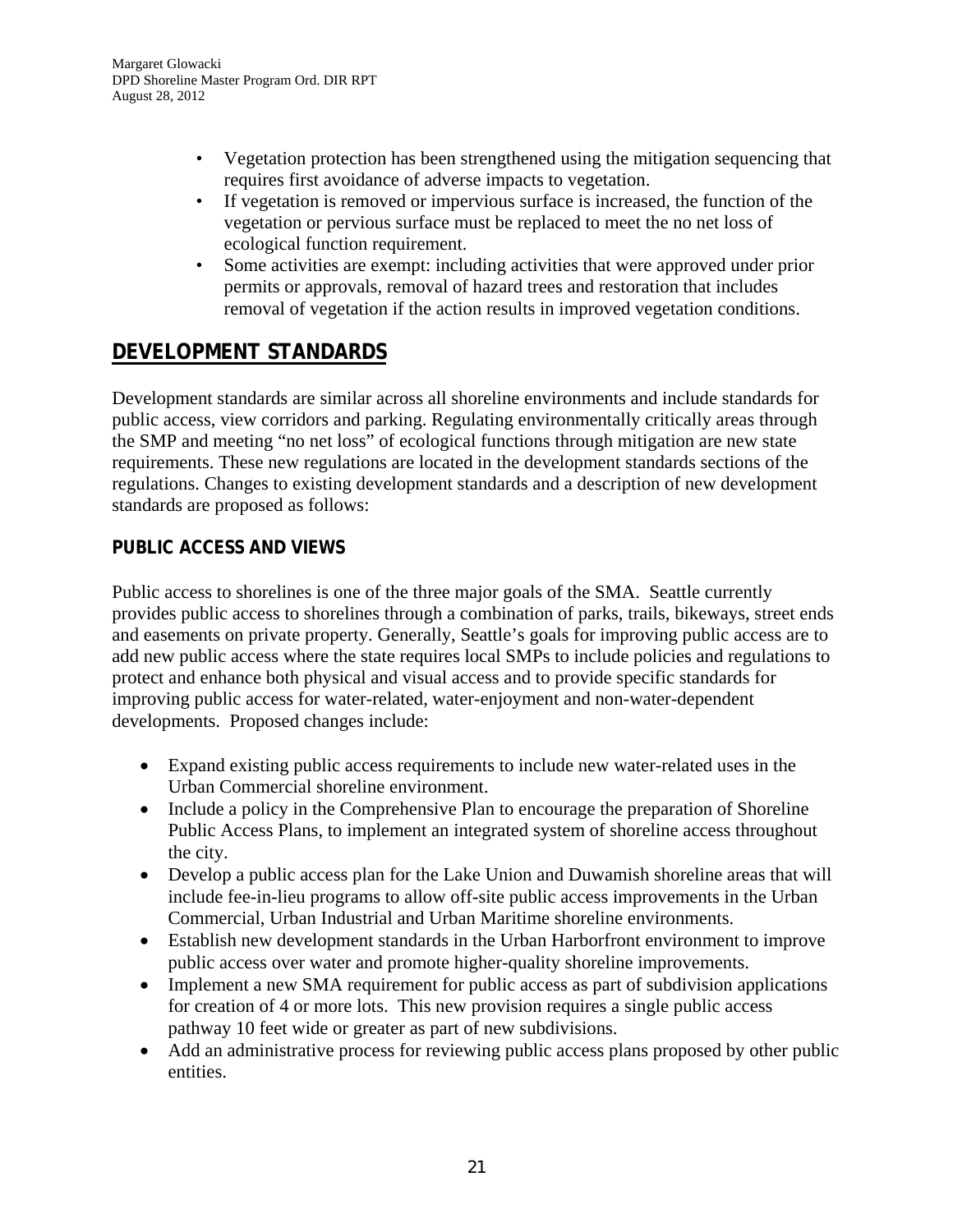Margaret Glowacki DPD Shoreline Master Program Ord. DIR RPT August 28, 2012

#### **PARKING**

New parking over water is prohibited to meet the intent of state guidelines.

#### **ENVIRONMENTALLY CRITICAL AREAS**

The state requires that environmentally critical areas (ECA) be regulated in the SMP regulations; to implement this requirement DPD proposes to incorporate by reference the current ECA regulations with changes to meet the state's requirements. As part of incorporating these regulations, DPD reviewed the best available science (BAS) documents that were relied on in adopting those regulations in 2006 and determined that the scientific and technical information complies with the standards for the SMA as described in WAC 173-26-201(2)(a). Additional scientific and technical information was used including information provided by the Department of Ecology and People for Puget Sound and FutureWise. Wetlands standards were updated to meet new Ecology standards. DPD continues to allow filling Category IV wetlands due to their degraded state, and Category I and II wetlands under 100 square feet because of the small size; however, mitigation sequencing is required and avoiding the adverse impacts from the above actions is required unless it is infeasible to do so.

These proposed changes are as follows:

- The process for evaluating and granting ECA exceptions will be through the Shoreline Variance process; the standards will include the current ECA exception standards.
- Exceptions for development in steep slopes would be limited on feeder bluffs and waterfront parcels, based on the 2005 Inventory and Assessment of Current and Historic Beach Feeding Sources/Erosion and Accretion Areas for the Marine Shorelines of Water Resource Inventory Areas 8 and 9 report written by Coastal Geologic Services, Inc
- Small project waivers would no longer be allowed in the shoreline setback area.
- The designated shoreline habitat area and the associated buffers are being removed because these areas are shorelines of the state and the updated SMP regulations provide the same level of protection when comparing buffers and greater protection for freshwater and saltwater priority habitat areas.

#### **NO NET LOSS OF ECOLOGICAL FUNCTIONS/SHORELINE MITIGATION**

Mitigation is the process of reducing environmental impacts caused by development. The existing SMP requires that impacts to the shoreline environment be mitigated; therefore, DPD currently requires mitigation for impacts to the shoreline caused by development. The SMA mandates that environmental impacts must be mitigated to ensure "no net loss of ecological function." The "no net loss of ecological function" is a new standard to guide the extent of mitigation. Additionally mitigation sequencing is also a new requirement.

Mitigation sequencing requires that when mitigation is required mitigation measures shall be applied in the following priority sequence:

A. Avoiding the impact altogether by not taking a certain action or parts of an action;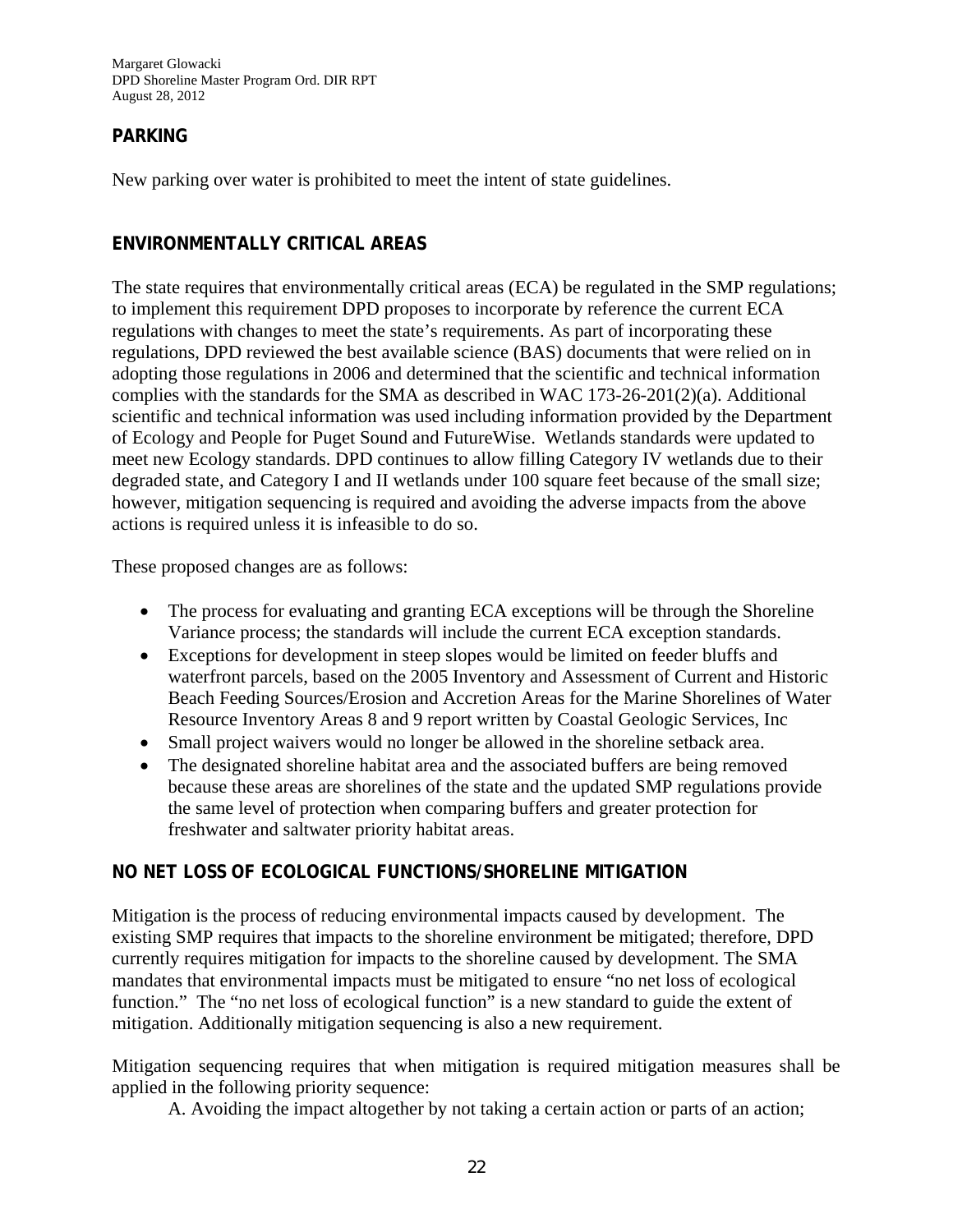B. Minimizing impacts by limiting the degree or magnitude of the action and its implementation by using appropriate technology or by taking affirmative steps to avoid or reduce impacts;

 C. Rectifying the impact by repairing, rehabilitating, or restoring the affected environment;

 D. Reducing or eliminating the impact over time by preservation and maintenance operations;

 E. Compensating for the impact by replacing, enhancing, or providing substitute resources or environments; and

 F. Monitoring the impact and the compensation projects and taking appropriate corrective measures.

To meet the new requirements, DPD reviewed the current SMP and determined that the existing regulations do not provide enough specificity to meet the intent and direction of the new SMP requirements to achieve no net loss of ecological function. Therefore, to meet the requirements the following changes are proposed:

- A new section was added that includes the requirement for all projects to apply mitigation sequencing and includes the requirement for a mitigation and monitoring plan
- Included the types of mitigation actions required for specific impacts in the regulations based on appropriate scientific and technical information to provide baseline mitigation and consistency that will contribute to achieving no net loss of ecological functions.

# **STANDARDS APPLICABLE TO SPECIFIC USES**

Standards for specific uses are similar across all environments and include standards for floating homes, marinas, signs and yacht, boat and beach clubs. New standards are added to the code to address uses that have not been regulated in the past and include standards for vessel moorage and live-aboard vessels. The proposed changes to the existing development standards are described as follows.

# **Over Water Residential Use**

The State's guidelines address overwater residences, including floating homes, and prohibit new floating homes (WAC 173-26-241[3] [j]) and overwater residences.

# **Residential Uses Over Water on Piles**

There are areas of Seattle where the lots are small and single family residences have been constructed overwater on piles. Most of these structures are built part on land and part on piles over water. These existing structures are allowed to be rebuilt to their existing foot print. The height of the structures are allowed to increase to 35-ft if the rebuilt structure results in greater ecological functioning of the shoreline including the replacement of creosote piles with less or non-toxic piles.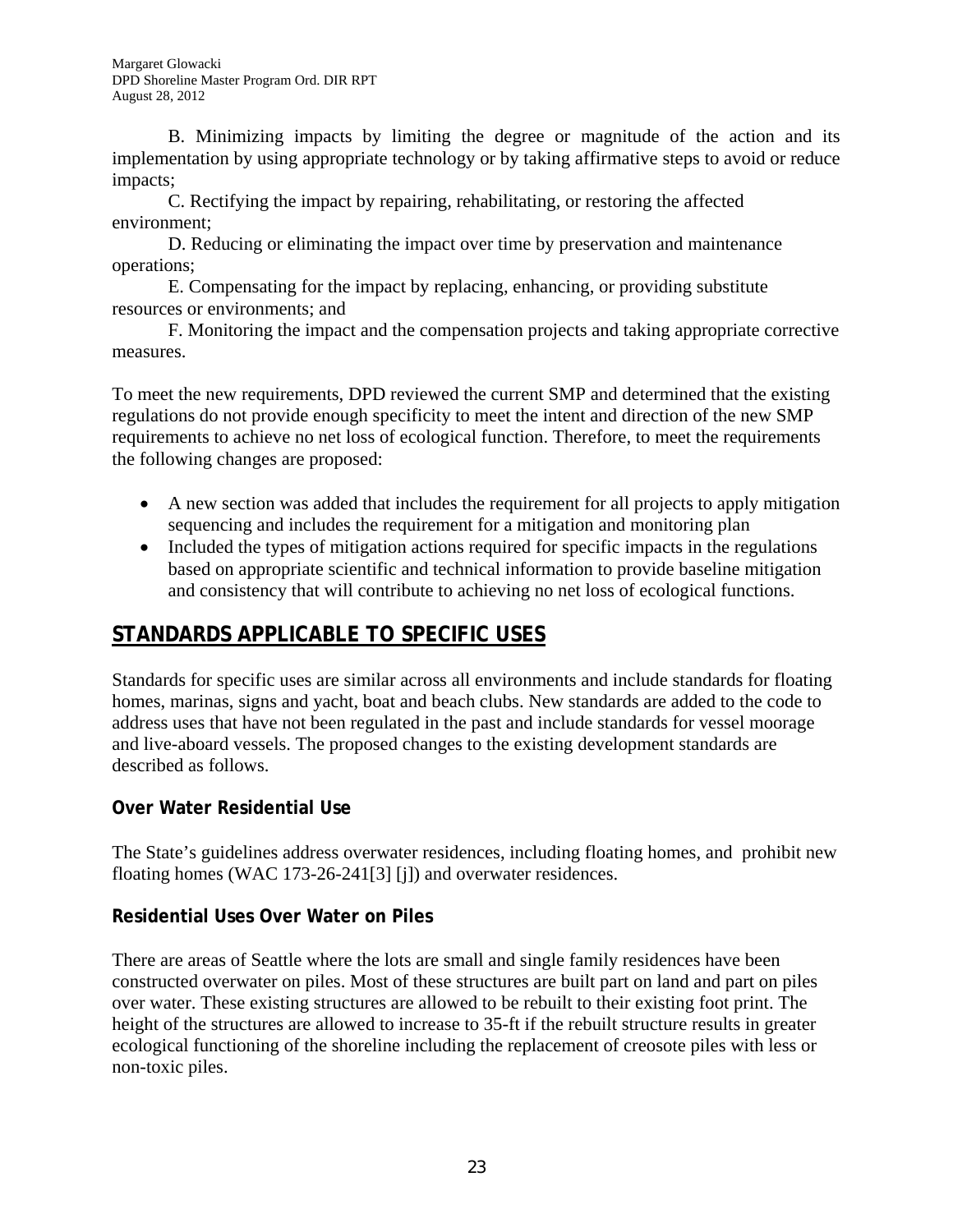# **Floating Residential Uses/Floating Homes**

The Seattle Comprehensive Plan recognizes the value and importance of the floating home community by stating the need to "preserve the existing floating homes." To meet the Comprehensive Plan goals, WAC requirements and protect ecological functions, DPD is proposing the following:

- Continue to regulate floating homes as a conforming use.
- Continue to allow the maintenance, repair, replacement and expansion, within development standards, of existing floating homes.
- Consolidate existing floating home regulations into one standard. The intent of this policy is to simplify these standards, which currently require historical research to implement, and to combine the standards in a manner that maintains standards for "conforming" homes and prevents increasing non-conformity of non-conforming homes.
- Prohibit the construction of new floating homes.
- Prohibit new floating home basements.

#### **House Barges**

House barges were new to the City in the late 1980s. In 1990 the City defined a house barge as a vessel that is designed or used as a place of residence without a means of self-propulsion and steering equipment or capability, prohibited new house barges and required that all existing house barges be registered. The regulations also required that original house barge registrations were effective for 3 years and at the end of this period all wastewater (including gray water) was required to be conveyed to an approved disposal facility. Black water (sewage) was prohibited from being discharged from house barges with the 1990 regulations. DPD continues to prohibit new house barges to meet the WAC requirements regarding prohibiting overwater residences.

#### **Using Vessels as Dwelling Units**

The existing SMP regulates uses on vessels but does not address using vessels as dwelling untis, creating confusion as to whether using a vessel as a dwelling unti is prohibited (it is not). The state requires that the impacts to the shoreline by using vessels as dwelling units be addressed; therefore, DPD has proposed standards for moorages that allow this use and proposes the following standards to meet State requirements:

- When a site provides moorage for live-aboards the following facilities are required:
	- $\triangleright$  Shower facilities
	- $\triangleright$  Bathroom facilities
	- $\triangleright$  The requirement that the owner of a live-aboard vessel demonstrate the appropriate handling of black water through the use of a pump-out facility or a pump-out service.
- Best management practices apply to all vessels, which are required to minimize the impacts to water quality caused by live-aboard use of a vessel.
- Further define vessels that are allowed to be used as a dwelling unit in the regulations.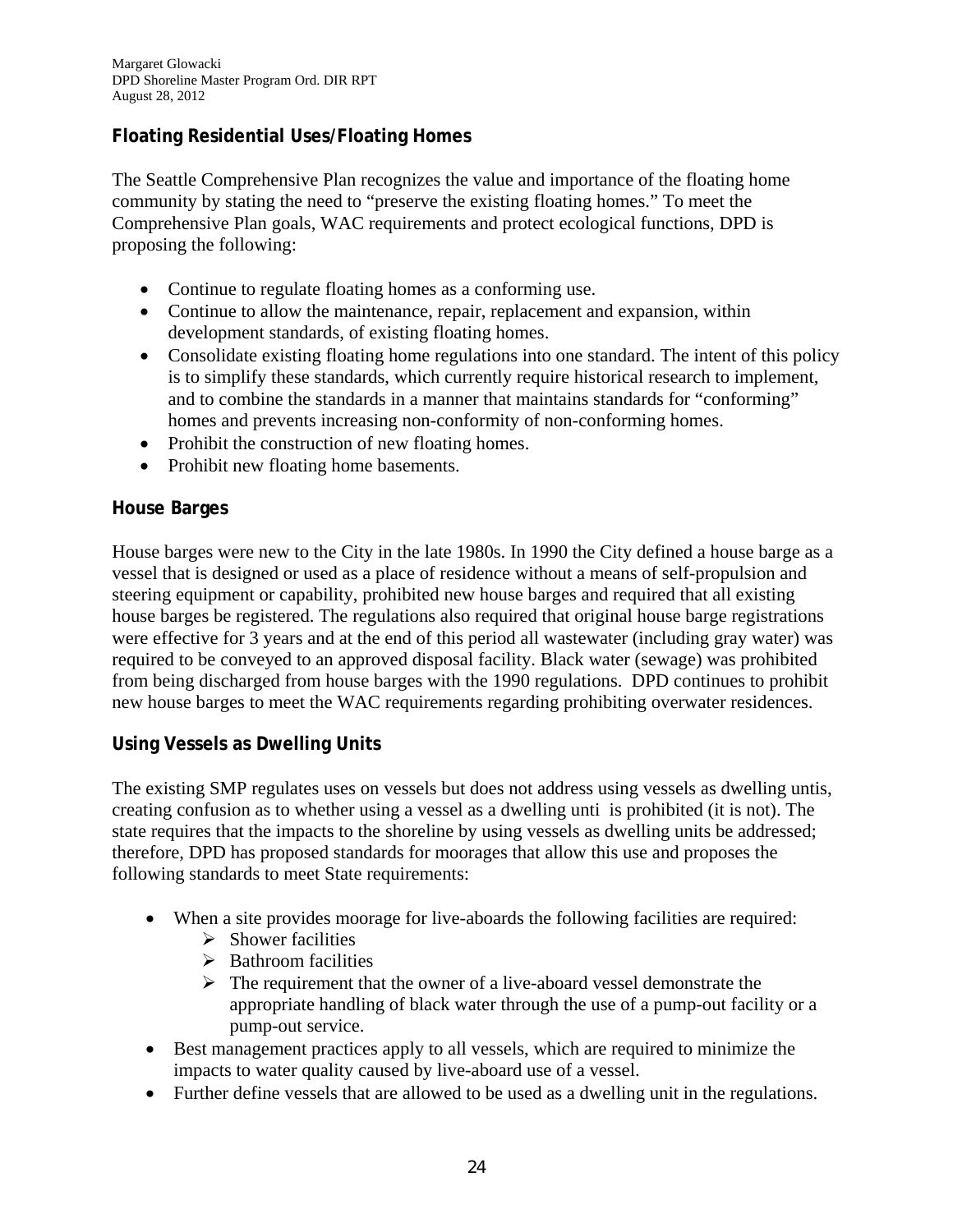Margaret Glowacki DPD Shoreline Master Program Ord. DIR RPT August 28, 2012

#### **Vessel Moorage**

To meet the WAC requirements and protect ecological functions, DPD is proposing that the owners of vessels use Best Management Practices to keep pollutants out of the water.

# **NON-CONFORMING USES & STRUCTURES**

A non-conforming use is a pre-existing use on a property that, while it was legal at the time it was established or constructed, is not allowed under current regulations. One example is an industrial use in a residential environment. A non-conforming structure is a pre-existing structure that was constructed in conformance with standards when it was built but is non-conforming with specific current development standards such as height, lot coverage, setback or parking. A property may be non-conforming to use standards, structure development standards or both. A use or structure created in violation of existing regulations at the time it was created is illegal and a violation and does not have the same rights as legal non-conforming uses. For the purposes of this section, the discussion is limited to legal non-conforming use and structures. Proposed changes include:

- For areas outside of shoreline setbacks, allow more flexibility by making the current nonconforming language more consistent with the regulations in the Land Use code.
- For areas in the shoreline setback
	- $\triangleright$  In the Urban shoreline environments allow structures to be replaced in the shoreline setback but do not allow expansion of these structures.
	- $\triangleright$  Require mitigation for replaced structures in the shoreline setback because these uses are allowed to be replaced in a required setback.
- For areas over-water:
	- $\triangleright$  In the Urban Commercial and Urban Maritime shoreline environment on small lots allow uses that are water-dependent and water related overwater and allow some uses that are not water oriented overwater when a waterdependent use is also operated at the site and a significant public benefit with respect to restoration goals of the Shoreline Management Act is provided as required by WAC 173-26-241.
	- $\triangleright$  Require ecological restoration for non-water oriented uses allowed to be built over water to meet the requirement of WAC 173-26-241(3)(d)(i) and  $(f)(i)$ .

# **SHORELINE ENFORCEMENT**

Chapter 23.91 was amended to allow City Shoreline Inspectors to issue citations for actions that pose an immediate threat to health and/or ecological functions in the Shoreline District or in cases where the required public access is closed. The following amendments were made to Chapter 23.91 of the Seattle Municipal Code: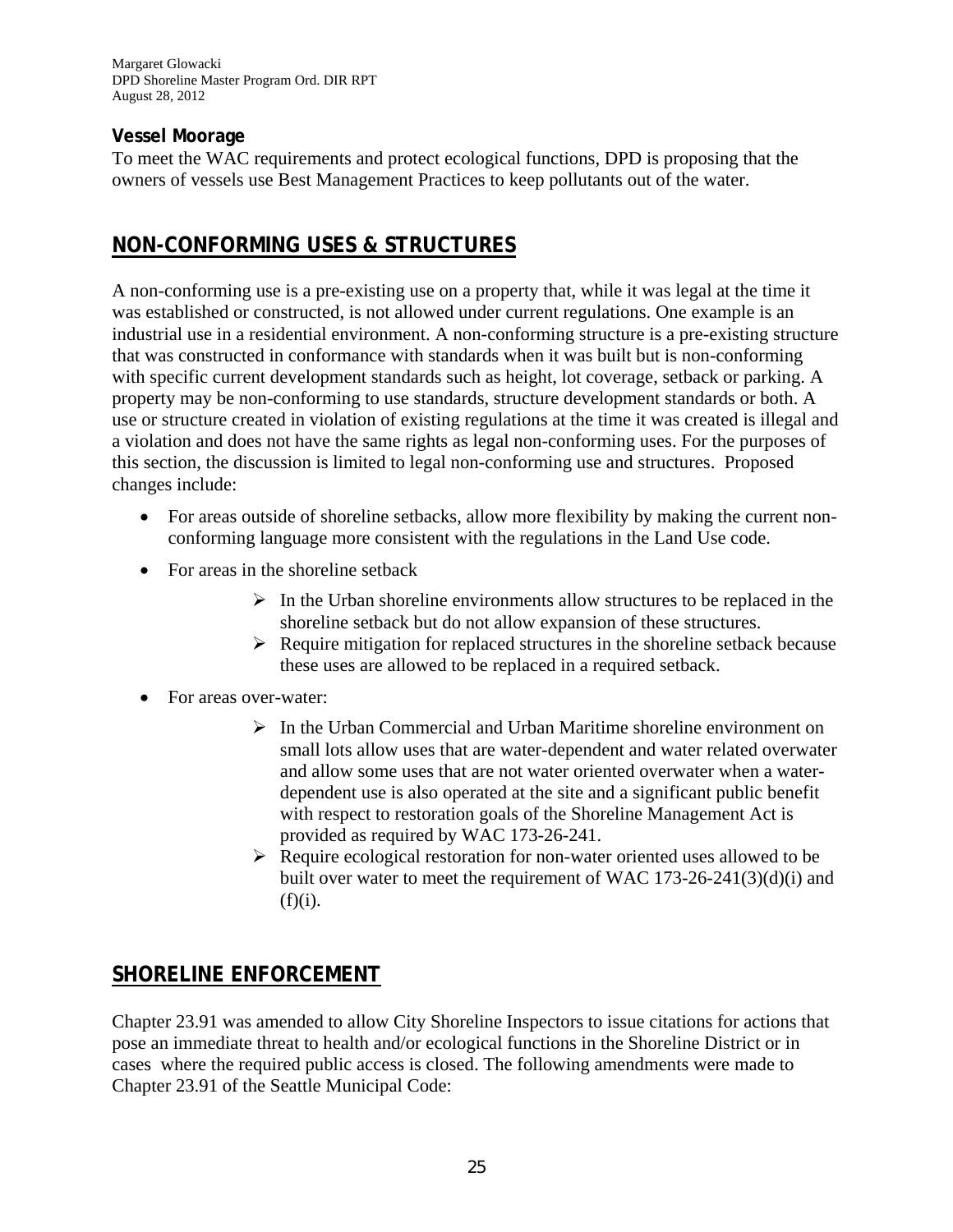A. Discharging, leaking, or releasing solid or liquid waste and untreated effluent, oil, chemicals, or hazardous materials into the water

B. Releasing debris and other waste materials from construction into any water body;

C. Conducting activity that is not allowed in or over water outside the work windows; and

D. Closing required public access.

# **RESTORATION AND ENHANCEMENT PLAN**

The purpose of the Restoration and Enhancement Plan is to meet the requirement of WAC 173-  $26-186(8)(c)$ , in which master programs are required to include goals, policies and actions for restoration of impaired shoreline ecological functions. The implementation of the plan is nonregulatory and should achieve overall improvements in shoreline ecological functions over time, when compared to the status upon adoption of the master program. The implementation of the plan relies on the restoration work of many parties including Watershed Resource Inventory Areas 8 and 9, People for Puget Sound and other non-government organizations, the Port of Seattle, the University of Washington and the City of Seattle.,

The Restoration and Enhancement Plan indentifies applicable restoration actions of degraded shoreline areas and impaired ecological functions and identifies current and ongoing restoration activities that are being carried out by public and private sectors that are leading to an increase in shoreline ecological functions. Additionally the Plan identifies strategies to ensure that restoration projects will be implemented and to appropriately review the effectiveness of the projects and programs in meeting the overall restoration goals.

# **COUNCIL AND DEPARTMENT OF ECOLOGY ADOPTION PROCESS**

The Mayor will submit legislation to amend the SMP, Chapter 23.60, of the Seattle Municipal Code, to City Council at the completion of the SEPA process. The expected date is August 2012. City Council will provide additional opportunities for public participation and will review and adopt the legislation.

After City Council enacts the new SMP, DPD will submit the SMP to Ecology for final review and approval. Ecology will review the SMP for consistency with WAC 173-26 and the SMA. If Ecology determines that Seattle's SMP is consistent with WAC 173-26, the SMP will become effective. If Ecology determines that Seattle's SMP is inconsistent with WAC 173-26 or the SMA, Ecology will require changes to the SMP and these changes will need to be approved by City Council before the final document is approved by Ecology and the SMP regulations become effective.

# **CONCLUSION**

The SMP consists of the Shoreline Master Program Regulations, the Shoreline Goals and Policies in the Seattle Comprehensive Plan, the Shoreline Restoration and Enhancement Plan and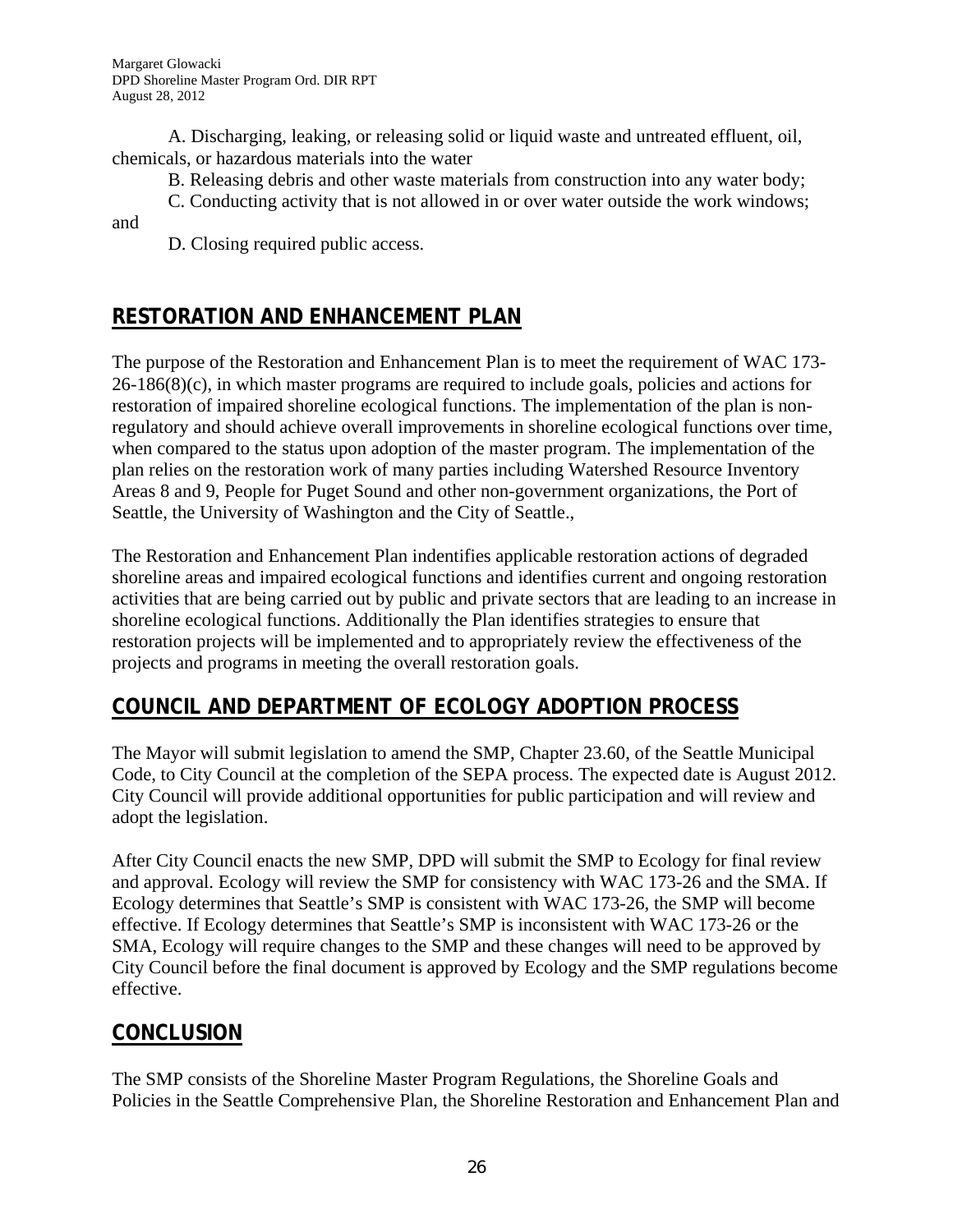Environmental Critical Areas regulations for critical areas within the Shoreline District. These encompass complicated requirements that govern the most sensitive, fragile and valuable areas of Seattle. The Shoreline District is valuable for economically productive industrial, commercial, recreational and navigational uses, residential amenity, scientific research, education and for providing habitat for terrestrial and aquatic species. Shorelines are sensitive and fragile because they depend upon balanced physical, biological, and chemical systems that may be adversely altered by natural forces (landslides, storms, floods) and human conduct (industrial, commercial, residential, recreation, navigational).

The policy goals of the Shoreline Management Act relate both to utilization and protection of the extremely valuable and vulnerable shoreline resources. The process of updating Seattle's SMP included the use of scientific and technical information to determine the appropriate measures to protect existing ecological functions and the participation of Seattle residents and business owners and operators that have an interest in achieving the goals of the SMA. Through this update process balancing the need for ecological protection while encouraging and providing use of the shorelines by water-dependent businesses and for public access is achieved. The recommended regulations strike the necessary balance among the SMA goals and will serve an important part in preserving the value of Seattle's shorelines.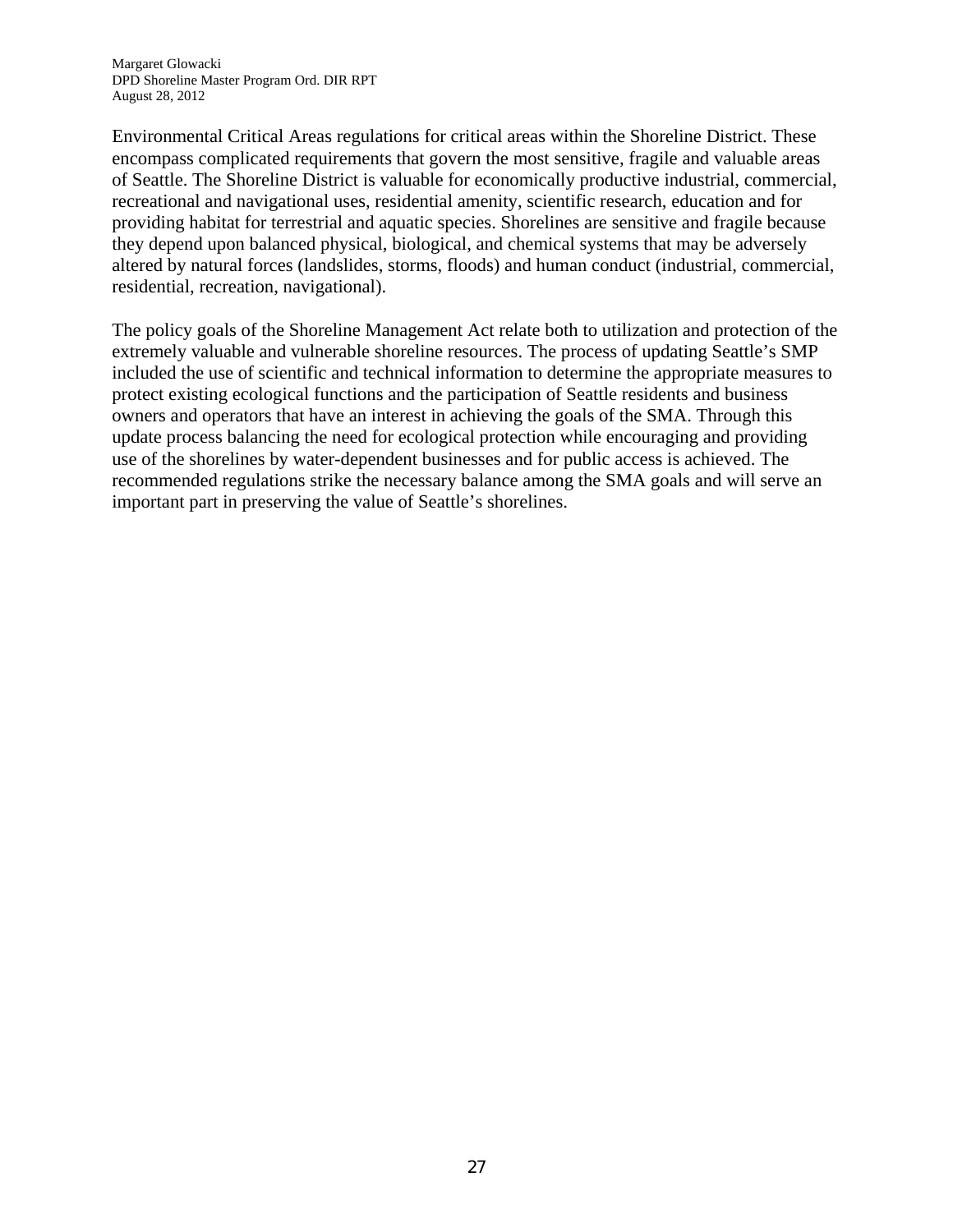Margaret Glowacki DPD Shoreline Master Program Ord. DIR RPT August 28, 2012

# **APPENDIX A**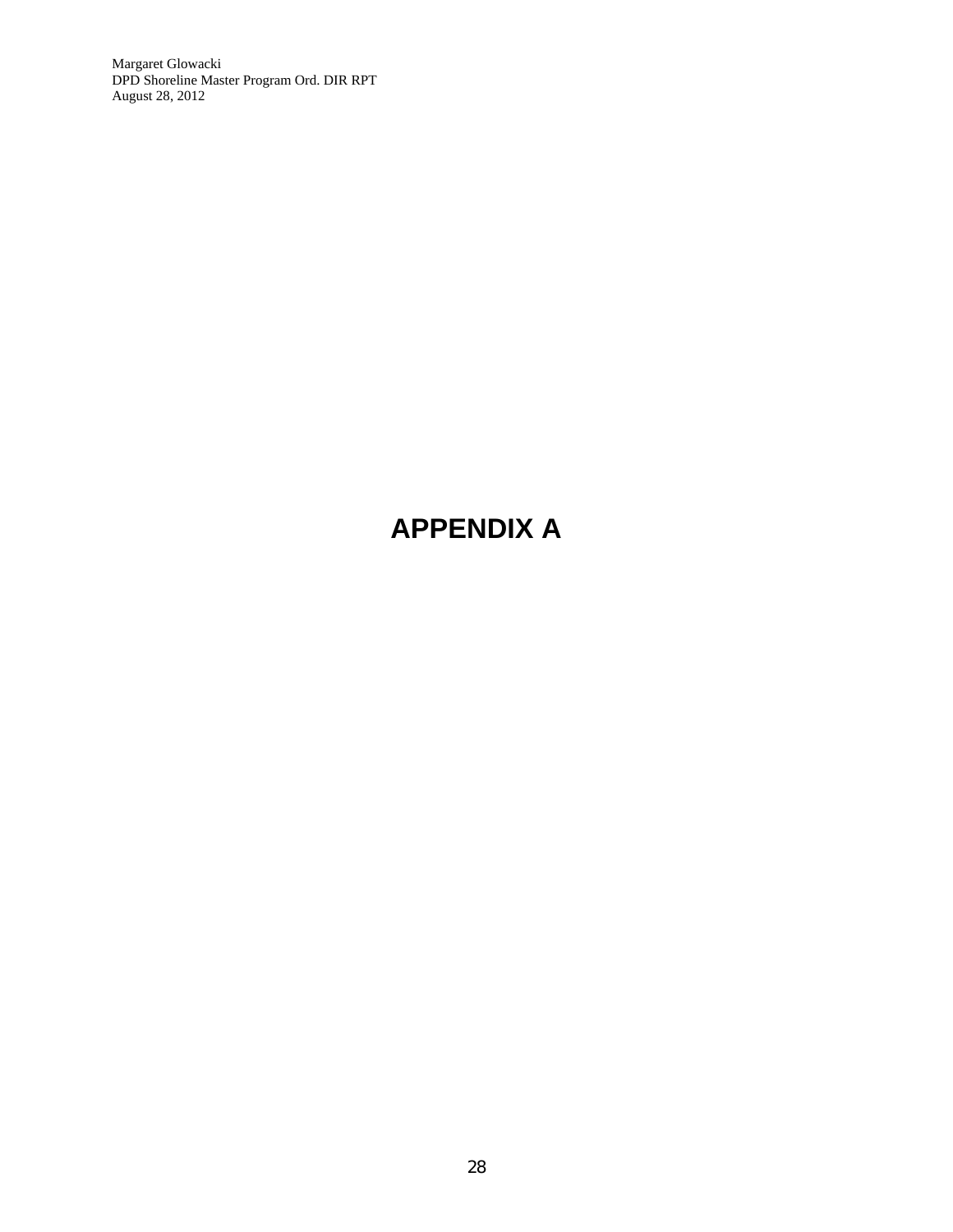| Group                                                      | <b>Date</b>                                                                                                 | <b>Purpose</b>                                                                                                                                                                                                                                                               |
|------------------------------------------------------------|-------------------------------------------------------------------------------------------------------------|------------------------------------------------------------------------------------------------------------------------------------------------------------------------------------------------------------------------------------------------------------------------------|
| General public                                             | November 7, 2007                                                                                            | Open House - to inform the public that<br>DPD was beginning the SMP update<br>process and to provide background<br>information on the existing SMP and<br>Ecology's requirements for the SMP<br>update, as well as to inform the public<br>of the process for the SMP update |
| General public                                             | Seven meetings were held<br>between March 6 and<br>March 25, 2008                                           | Visioning Meetings – to develop the<br>vision of the future of Seattle's<br>shorelines. See subsection B.3 for<br>additional details.                                                                                                                                        |
| General public                                             | March 8, 2011                                                                                               | Open House and presentation for the<br>release of the 1 <sup>st</sup> draft of the proposed<br>regulations.                                                                                                                                                                  |
| Citizen Advisory<br>Committee and the<br>general public    | Eleven meetings were<br>held between May 2008<br>and June 2009 and one<br>meeting was held in<br>March 2011 | CAC Meetings – to discuss major<br>issues with shoreline stakeholders. See<br>subsection B.4 for additional<br>information                                                                                                                                                   |
| League of Women's<br>Voters                                | November, 2008.                                                                                             | To provide general information on the<br>SMP and ECA regulations.                                                                                                                                                                                                            |
| Seattle Rotary Club                                        | April 7, 2011                                                                                               | Overview of SMP update                                                                                                                                                                                                                                                       |
| Seattle Chamber of<br>Commerce                             | November 15, 2011                                                                                           | Overview of SMP update                                                                                                                                                                                                                                                       |
| <b>Seattle Community</b><br><b>Council Federation</b>      | February 24, 2011                                                                                           | Overview of SMP update                                                                                                                                                                                                                                                       |
| <b>Urban Forestry</b><br>Commission                        | <b>July 2010</b>                                                                                            | Overview of SMP update                                                                                                                                                                                                                                                       |
| <b>Seattle Planning</b><br>Commission                      | June 3, 2008 and June 9,<br>2011                                                                            | Overview of SMP update                                                                                                                                                                                                                                                       |
| Piper's Creek<br><b>Watershed Group</b>                    | <b>July 2009</b>                                                                                            | <b>Shoreline Characterization Report</b>                                                                                                                                                                                                                                     |
| <b>Restore our Waters</b><br>Citizen Advisory<br>Committee | <b>July 2009</b>                                                                                            | Shoreline Characterization Report                                                                                                                                                                                                                                            |
| <b>Ballard District</b><br>Council                         | March 9, 2011                                                                                               | Overview of SMP update                                                                                                                                                                                                                                                       |
| Port of Seattle                                            | Five meetings were held<br>between May 2011 and<br>April 2012                                               |                                                                                                                                                                                                                                                                              |

# **Table 1. Shoreline Master Program Public Meetings 2007 – 2012**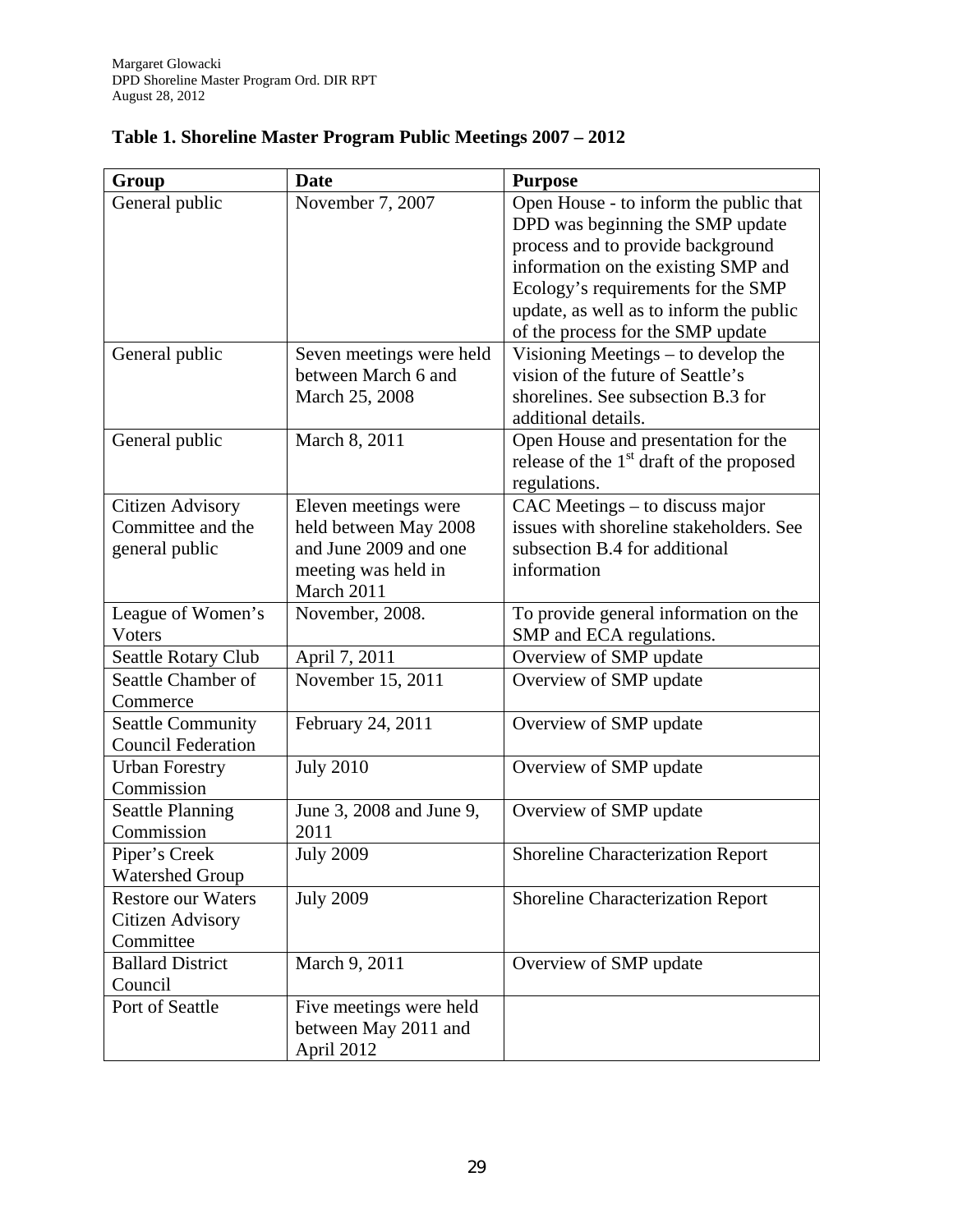| Group                         | <b>Date</b>              | <b>Purpose</b>                                            |
|-------------------------------|--------------------------|-----------------------------------------------------------|
| <b>North Seattle</b>          | Nine meetings were held  | To provide information regarding the                      |
| <b>Industrial Association</b> | between February 2009,   | SMP update at certain milestones,                         |
|                               | and February 2012.       | including the release of the Shoreline                    |
|                               |                          | Characterization report and completion                    |
|                               |                          | of the CAC meetings and CAC report,                       |
|                               |                          | release of the 1 <sup>st</sup> draft, pre-release of      |
|                               |                          | the $2nd$ draft and release of the second                 |
|                               |                          | draft and prior to SEPA.                                  |
| Lake Union                    | Four meetings were held  | To provide specific information                           |
| Association                   | between March, 2009 and  | regarding proposed regulations in the                     |
|                               | <b>March 2012.</b>       | Shoreline District in the Lake Union                      |
|                               |                          | area.                                                     |
| Citizen Advisory              | September 6, 2008.       | Boat Tour - to bring CAC members and                      |
| Committee and the             |                          | other interested members of the public                    |
| general public                |                          | onto the water to discuss shoreline                       |
|                               |                          | issues in the context of the existing                     |
|                               |                          | shoreline environment. See subsection                     |
|                               |                          | B.5 for additional information.                           |
| Live-aboard                   | March 23, 2011 and April | Discuss live-aboard regulations and                       |
| Associations,                 | 28, 2011                 | gray water issues.                                        |
| Washington,                   |                          |                                                           |
| Shilshole and Lake            |                          |                                                           |
| Union<br>Lake Union Live-     |                          |                                                           |
| aboard Association            | <b>January 9, 2012</b>   | Discuss live-aboard regulations and<br>gray water issues. |
| <b>Floating Home</b>          | Five meetings were held  | Discuss floating home regulations.                        |
| Association                   | between December 2008    |                                                           |
|                               | and March 2011           |                                                           |
| Darryl Vange                  | Three meetings were held | Discuss regulations for the                               |
|                               | between March 2011 and   | <b>Conservancy Management shoreline</b>                   |
|                               | December 2011            | environment                                               |
| Gail Chiarello                | March 2011               | Discuss regulations for the                               |
|                               |                          | <b>Conservancy Management shoreline</b>                   |
|                               |                          | environment                                               |
| People for Puget              | February 16, 2012        | Discuss $2^{nd}$ draft of the proposed                    |
| Sound and                     |                          | regulations                                               |
| FutureWise                    |                          |                                                           |
| <b>Friends of Street Ends</b> | Three meetings were held | Shoreline Characterization, Shoreline                     |
|                               | between October 2011     | <b>Restoration Plan</b>                                   |
|                               | and February 2012        |                                                           |
| Leschi Improvement            | May 4, 2011              | Overview of SMP update                                    |
| Council                       |                          |                                                           |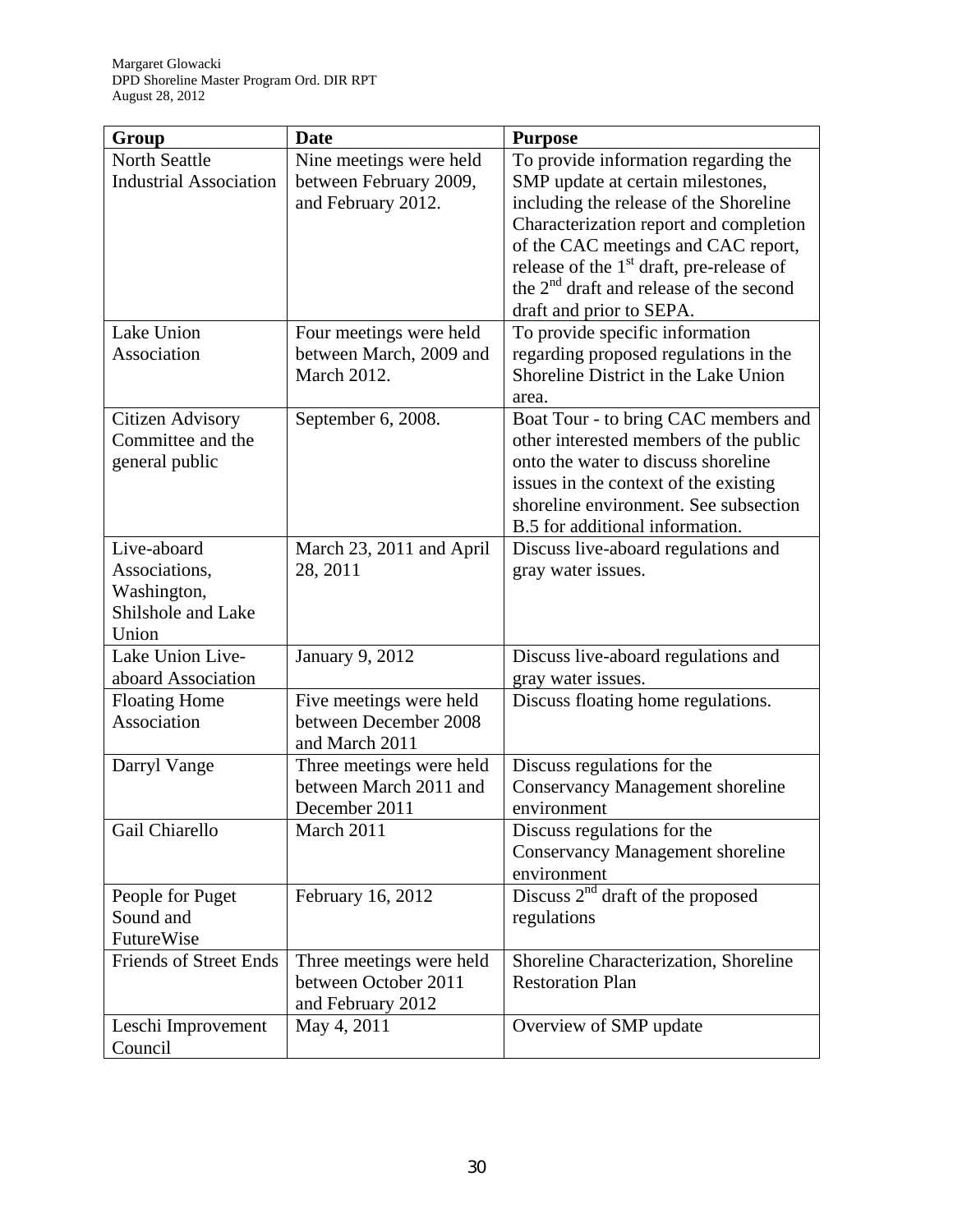Margaret Glowacki DPD Shoreline Master Program Ord. DIR RPT August 28, 2012

# **APPENDIX B**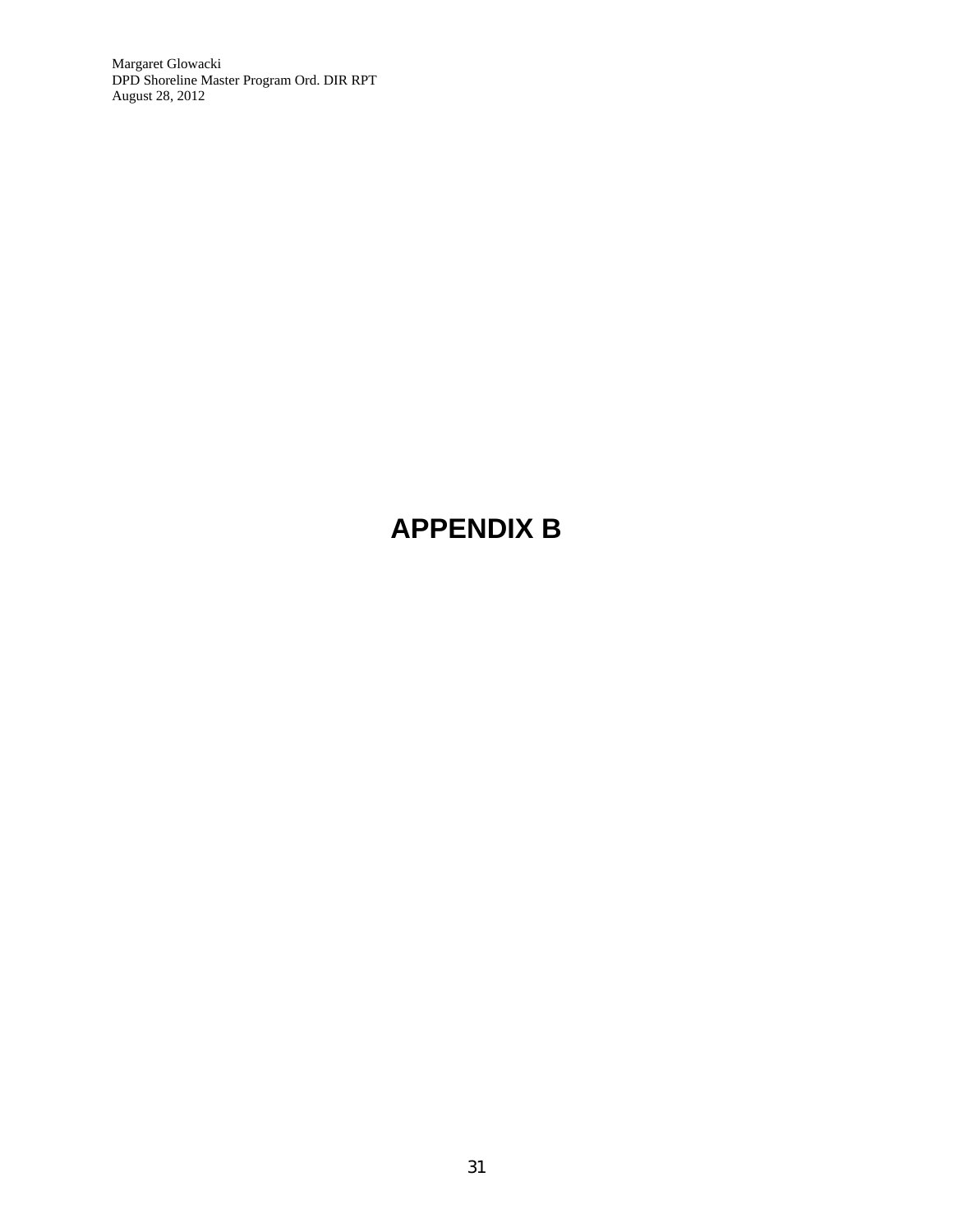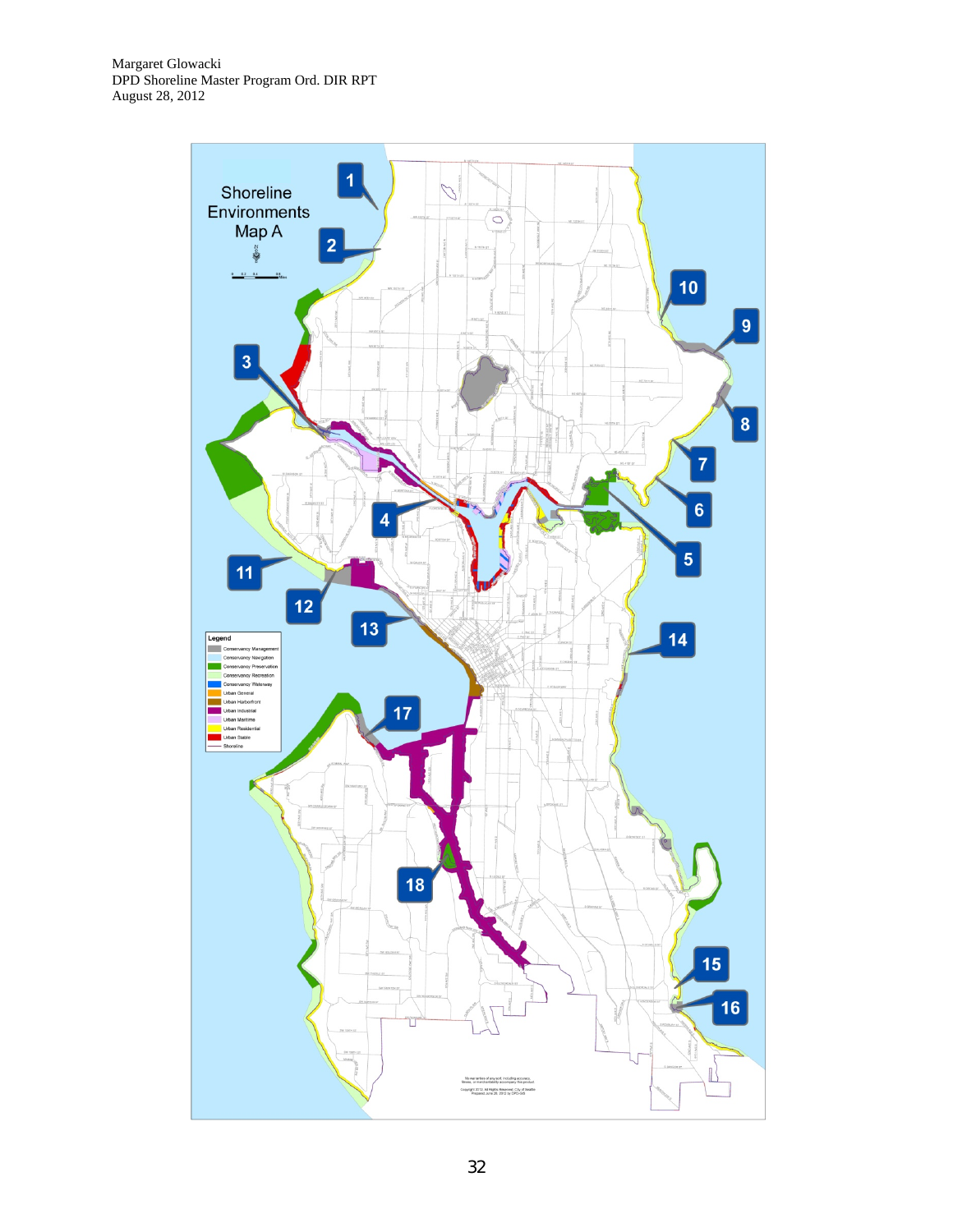Margaret Glowacki DPD Shoreline Master Program Ord. DIR RPT August 28, 2012

# **APPENDIX C**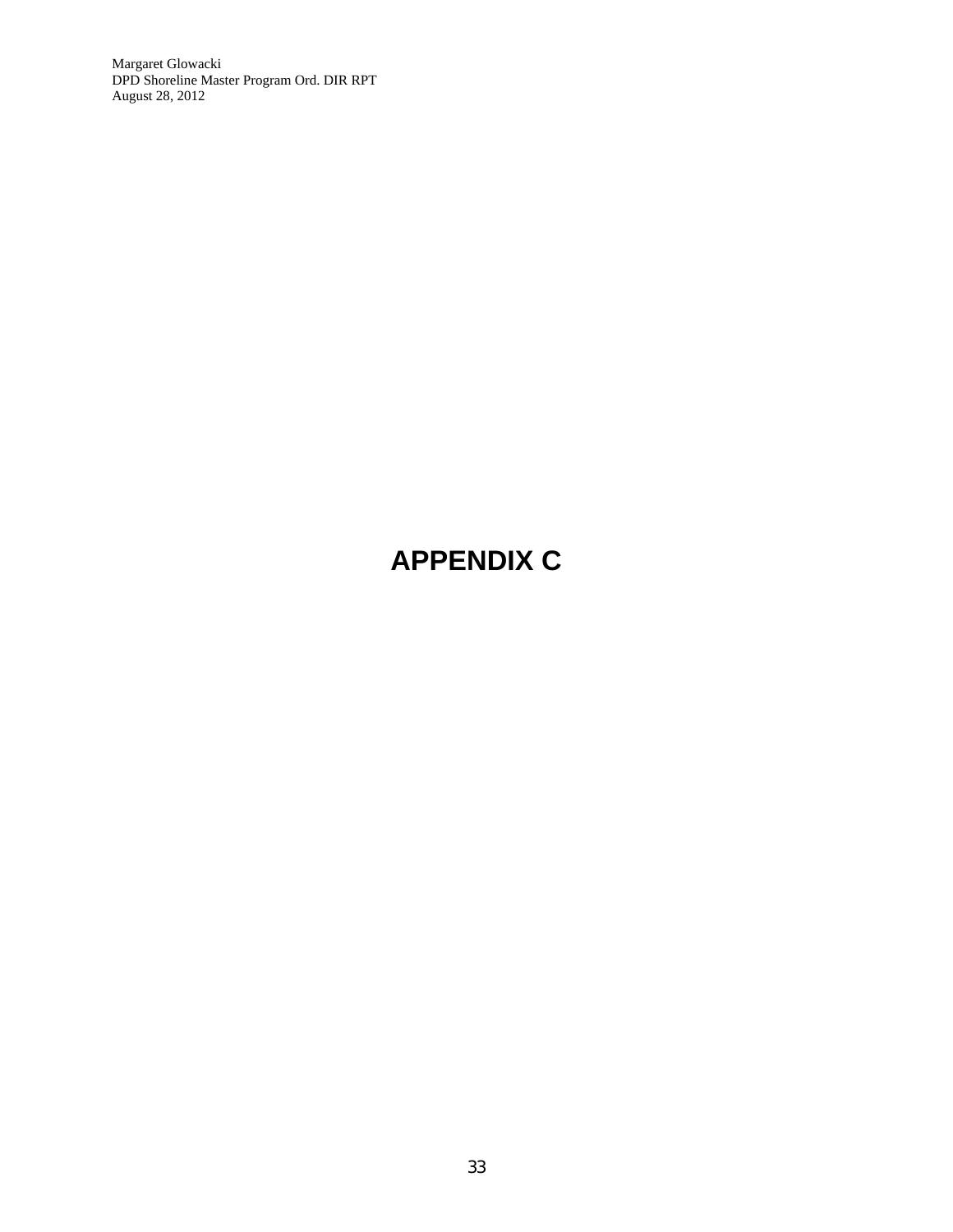#### **Use Table Caveats February 2011**

#### **The following numbers correspond with the numbers located in Tables 2 through 12 and explain additional conditions required of the corresponding use.**

1. WD

- 2. WDWR
- 3. non-WD
- 4. non-WDWR

7. Necessary to service lots in the Shoreline District

8. If no reasonable alternative location exists;

9. The following residential uses: 1. Residences on dry land when the underlying zoning is Residential Commercial (RC) and when the residential use is located above the ground floor of a structure containing nonresidential uses on the ground floor, 2. Existing residences on dry land provided there is no increase in the number of units, 3. Existing over-water single-family residences provided there is no additional water coverage,

10. New dwellings may be allowed on the dry land portion of the lot when: a. Not located near uses which are normally incompatible with residential use because of factors such as noise, air and water pollutants, or aesthetic values protected by this chapter, b. Located above the ground floor of a structure containing nonresidential uses on the ground floor, except that single-family residences along Seaview Avenue Northwest between 34th Avenue Northwest and Northwest 60th Street may be located on the ground floor, c. Located near other residences on waterfront lots, d. Not located on a lot or in an area which would make the lot suitable for use by waterdependent or water-related use by having any of the following characteristics: (1) Existing piers or other structures suitable for use by a water-dependent use, (2) Adequate amounts of submerged and dry lands, or (3) Adequate water depth and land slope, 2. Reserved. 3. Floating home moorages in Lake Union or Portage Bay when: a. After considering the nature and condition of nearby structures and uses the Director determines that the immediate environs are not incompatible with residential use, b. The residential use will not usurp land better suited to water-dependent, water-related or associated industrial or commercial uses, c. The structural bulk of the floating home development will not adversely affect surrounding development, and d. When the floating home development is buffered by distance, screening or an existing recreational marina from adjacent nonresidential uses and vacant lots;

11. Constructed partially or wholly over water and meeting the following conditions: 1. If located on a residentially zoned and privately owned lot established in the public records of the County or City prior to March 1, 1977 by deed, contract of sale, mortgage, platting, property tax segregation or building permit; and 2. If the lot has less than thirty (30) feet but at least fifteen (15) feet of dry land calculated as provided for in measurements Section 23.60.956; and 3. If the development is limited to the dry-land portion of the site, to the greatest extent possible, and particularly to the most level and stable portions of the dry-land area.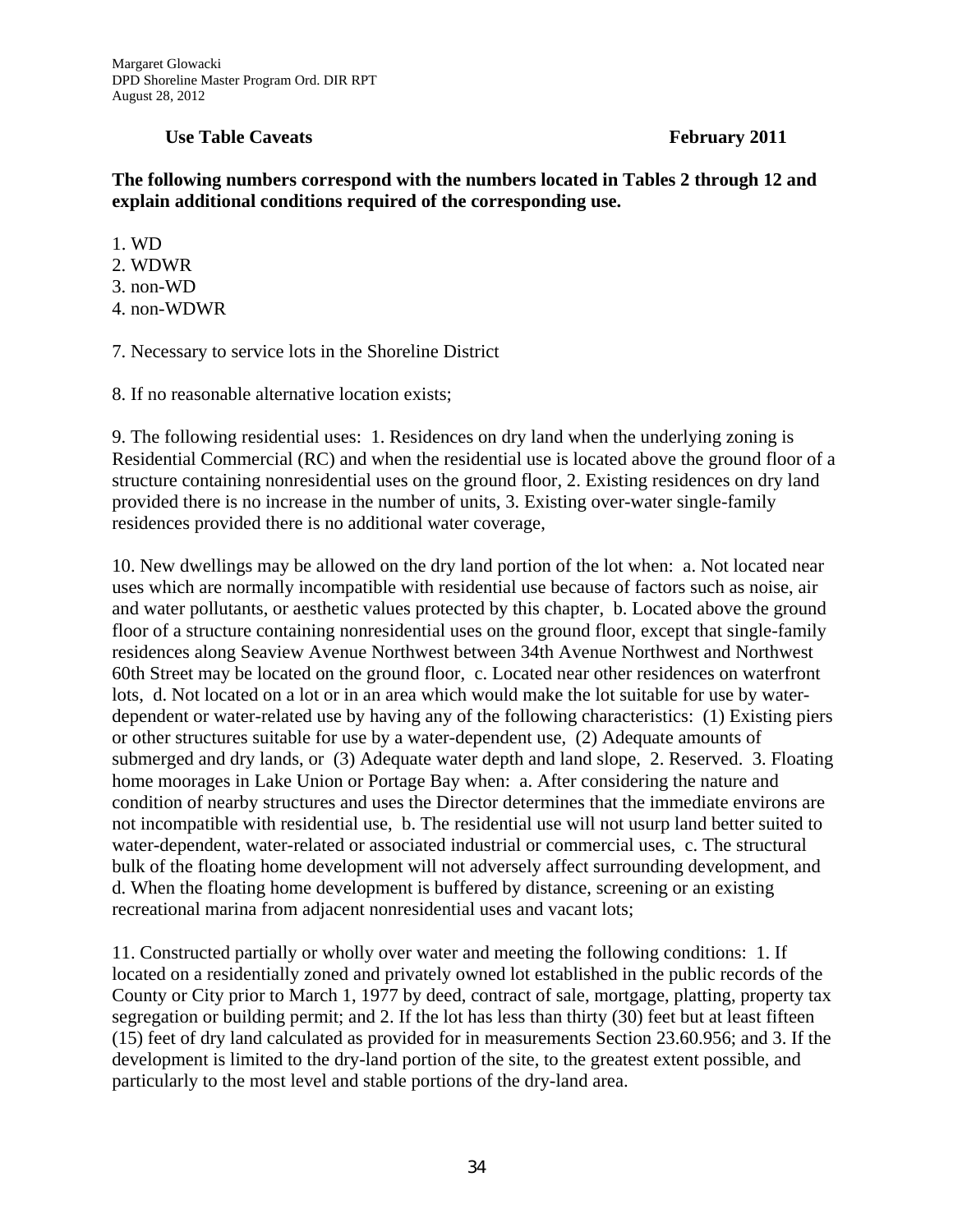12. Development standards of the underlying zone applicable to the single-family use in a CR environment may be waived or modified by the Director to minimize the amount of development over submerged lands.

13. if Necessary to service lots in the Shoreline District and no reasonable alternative location exists;

15. If following criteria are satisfied: 1. The use is for takeoff and landing of helicopters which serve a public safety, news gathering or emergency medical care function, is part of an approved transportation plan and is a public facility, or is part of an approved transportation plan and located at least two thousand (2,000) feet from a residential zone; 2. The use is located so as to minimize adverse physical environmental impacts on lots in the surrounding area, and on public parks and other areas where substantial public gatherings may be held; 3. The lot is of sufficient size that operations of the use and flight paths of helicopters can be buffered from the surrounding area; 4. Open areas and landing pads shall be hardsurfaced; and 5. The use meets all federal requirements including those for safety, glide angles and approach lanes.

16 Regulations on water incentive (see 23.60.666)

17. These non-water-dependent uses shall only be permitted on the dry land portions of waterfront lots when a water-dependent use occupies forty (40) percent (50% percent for proposed regulations) of the dry-land portion of the lot or the development provides one (1) or more of the following facilities or amenities in addition to regulated public access: a. Facilities for the moorage, restoration, or reconstruction of one (1) or more historic vessels, b. Terminal facilities for one (1) or more cruise ships, harbor tour boats, or foot passenger ferries, c. More than five hundred (500) lineal feet of moorage for commercial fishing vessels at rates equivalent to that charged at public moorage facilities, d. Facilities for a maritime museum or waterfront interpretive center that is a separate nonprofit organization existing at time of application, e. More than one thousand five hundred (1,500) lineal feet of saltwater moorage for recreational vessels, f. A major public open space, occupying at least one-third ( 1/3) of the dry-land lot area, which includes a public walkway with benches and picnic tables along the entire water frontage, and connecting public walkways to adjacent sites and any nearby public parks or other public facilities. The Director shall require adequate signed parking for the open space, or g. Other facilities or amenities similar to those listed above which provide an opportunity for substantial numbers of people to enjoy the shoreline, when approved by the Director. Offices in the Lake Union using this provision shall be limited to those that are above the ground floor of a structure when permitted uses other than office or residential uses occupy the ground floor level and parking on the ground floor level is limited to required parking.

18. Only when non-water-dependent uses located over water on lots with a depth of less than 50 feet (35 feet proposed) of dry land. Eating and drink establishment must also meet the following requirements: a water-dependent use occupies forty (40) percent (50% percent for proposed regulations) of the dry-land portion of the lot or the development provides one (1) or more of the following facilities or amenities in addition to regulated public access: a. Facilities for the moorage, restoration, or reconstruction of one (1) or more historic vessels, b. Terminal facilities for one (1) or more cruise ships, harbor tour boats, or foot passenger ferries, c. More than five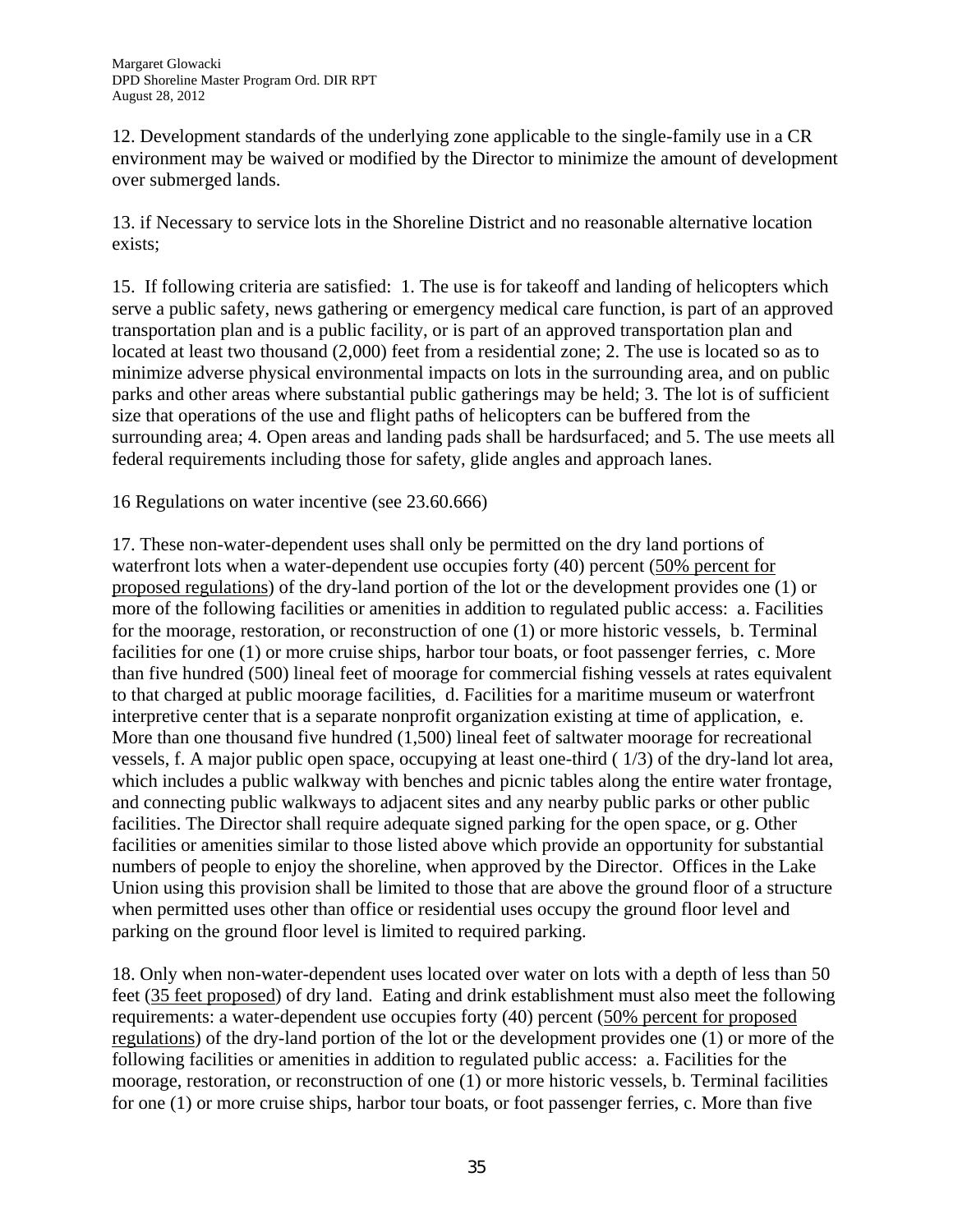hundred (500) lineal feet of moorage for commercial fishing vessels at rates equivalent to that charged at public moorage facilities, d. Facilities for a maritime museum or waterfront interpretive center that is a separate nonprofit organization existing at time of application, e. More than one thousand five hundred (1,500) lineal feet of saltwater moorage for recreational vessels, f. A major public open space, occupying at least one-third ( 1/3) of the dry-land lot area, which includes a public walkway with benches and picnic tables along the entire water frontage, and connecting public walkways to adjacent sites and any nearby public parks or other public facilities. The Director shall require adequate signed parking for the open space, or g. Other facilities or amenities similar to those listed above which provide an opportunity for substantial numbers of people to enjoy the shoreline, when approved by the Director.

21. The following non-water-dependent uses associated with a recreational marina may be permitted when meeting the following criteria in subsection: a. The use is associated with a recreational marina with at least nine thousand (9,000) lineal feet of moorage, b. The size and location of the use will not restrict efficient use of the site for water-dependent recreation or public access, and c. The use is located on dry land, provided the use may be located over water if the lot has a depth of less than fifty (50) feet and a dry land location is not feasible;

22. The following non-water-dependent uses may be permitted on an historic ship when a. The use is located on a ship designated as historic by the Landmarks Preservation Board or listed on the National Register of Historic Places, b. The use is compatible with the existing design and/or construction of the ship without significant alteration, c. Other uses permitted outright or as special uses are not practical, because of ship design or such uses cannot provide adequate financial, support necessary to sustain the ship in a reasonably good physical condition, d. A Certificate of Approval has been obtained from the Landmarks Preservation Board, and e. No other historic ship containing restaurant or retail uses is located within one-half  $(1/2)$  mile of the proposed site;

23. The following Non-water-dependent uses associated with a public park may be permitted when meeting the following criteria: a. The use is associated with a public park; b. The use is located on a lot which does not exceed two thousand four hundred (2,400) square feet in area, and c. All personal and household goods sold or rented are for use on the lot or immediate adjacent waters. Subsections a, b and c of this number 23 are not required in the existing CR environment and are not proposed to be required in any shoreline environment in the new regulations.

24. The following non-water-dependent uses are allowed and may be relocated on a lot when meeting the following criteria: a. The total of non-water-dependent uses occupy no more than 10 percent (20 proposed) of the dry-land portion of the lot; and b. The non-water-dependent uses are located to accommodate any water-dependent or water-related uses on the lot.

25. In the Duwamish Manufacturing/Industrial Center only

26. In the Ballard Interbay Northend Manufacturing/Industrial Center only

28. When located above wharf level,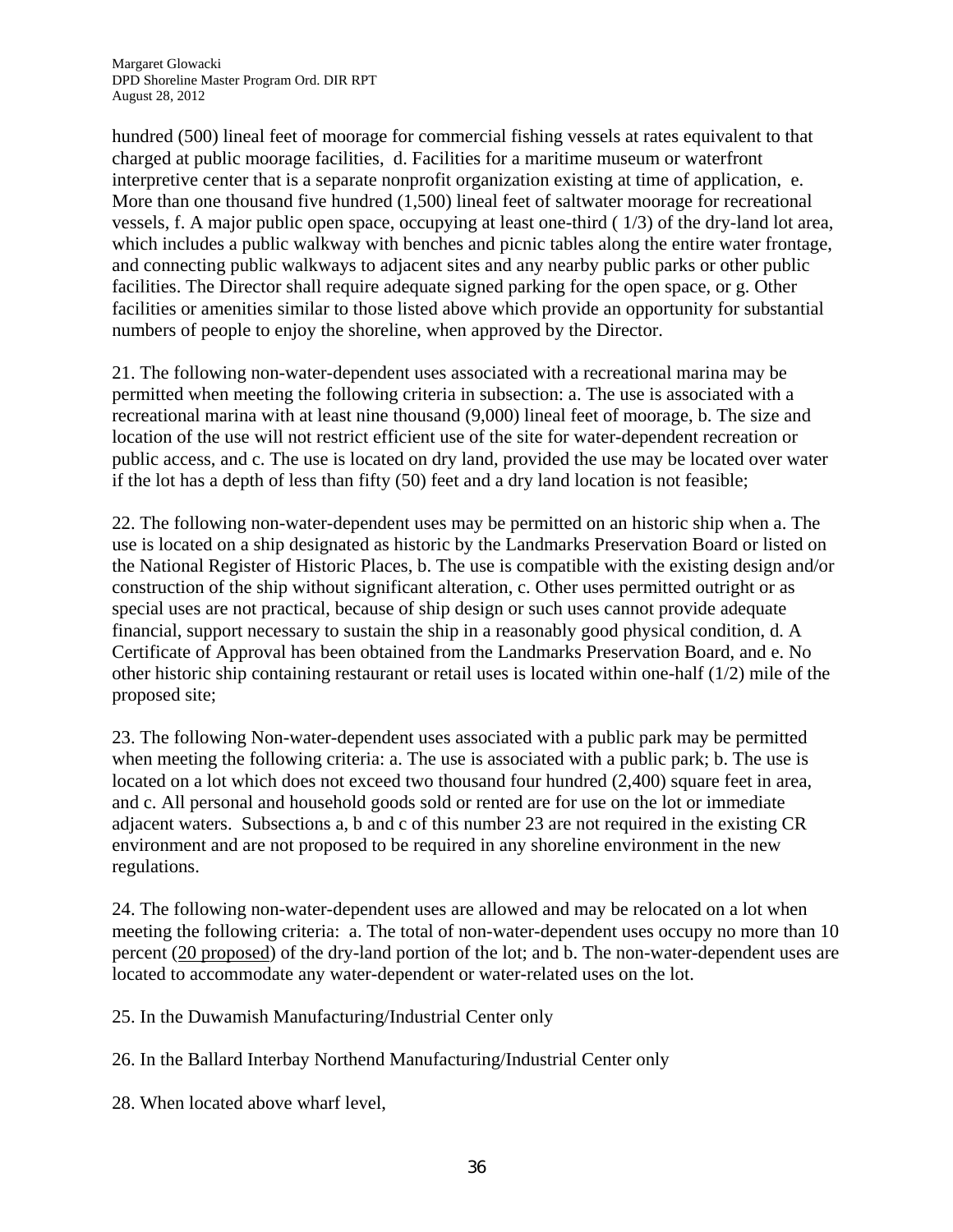Margaret Glowacki DPD Shoreline Master Program Ord. DIR RPT August 28, 2012

#### 29. At street level

- 30. See existing 23.60.196 and 23.60.600.A.4
- 31. Outside the Lake Union area
- 33. For historic ships only

35. Yacht, boat, and beach clubs which do not have eating and drinking establishments and recreational marinas when: 1. a. Not located where frequent interference with the turning basins or navigational areas of large vessels or other conflict with shipping is likely to occur, and b. Not located where likely to conflict with manufacturing uses because of dust, noise or other environmental factors, or parking and loading access requirements or other safety factors; and 2. If located outside the Duwamish area, the yacht, boat or beach club or marina is located on a lot not suitable for a water-dependent or water-related manufacturing use, or for permitted waterdependent commercial uses because of: a. Shallow water depth, or b. An inadequate amount of dry land; provided that yacht, boat or beach clubs may have non-water-dependent facilities over water only when: (1) The dry-land portion of the lot is less than fifty (50) feet in depth, and (2) The location of such facilities on the dry-land portion of the lot is not feasible.

- 37. Existing uses
- 38. New facilities or uses only
- 42. Maritime museums only

#### 48. Permitted on dry land when:

a. The non-water-dependent commercial uses occupy no more than ten (10) percent of the dry-land area of the lot except that when the lot provides more than nine thousand (9,000) lineal feet of moorage for commercial vessels, the non-water-dependent commercial uses may occupy up to twenty (20) percent of the dry-land area of the lot,

b. The total of all non-water-dependent commercial and manufacturing uses occupy no more than twenty (20) percent of the dry land area of the lot, and

c. The uses are located on site to accommodate water-dependent or water-related uses on site,

3. The uses listed in subsection B1 are permitted on dry land or over water when:

a. The lot has less than fifty (50) feet of dry land and, if located over water, a dry-land location of the uses is not feasible,

b. The non-water-dependent commercial uses occupy no more than five

(5) percent of the total lot area including submerged lands,

c. The total of all non-water-dependent commercial and manufacturing uses occupy no more than ten (10) percent of the total lot area including submerged land, and

d. The non-water-dependent uses are located to accommodate the water-dependent or water-related uses on site,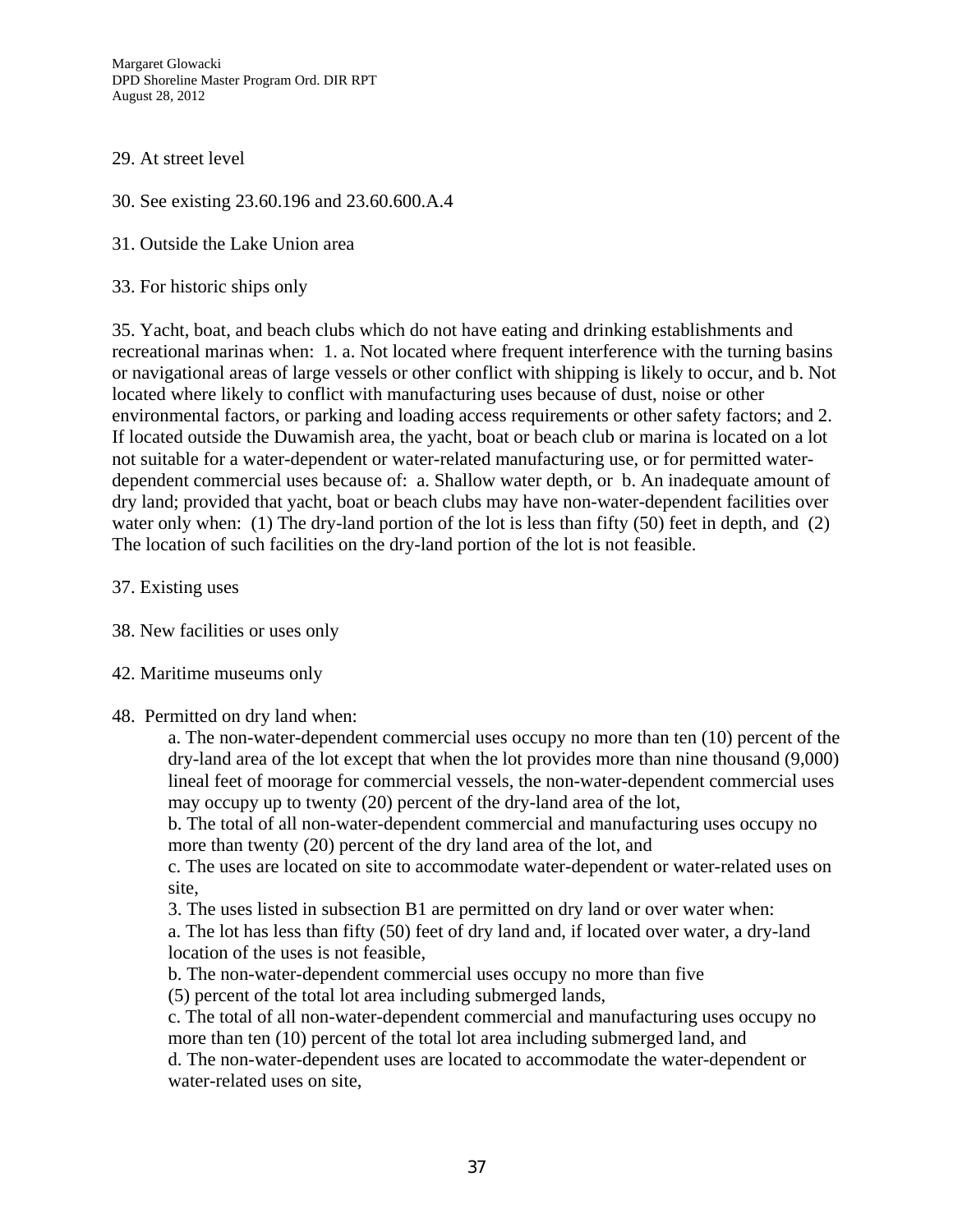4. The uses permitted in subsection B1 may be relocated on a lot provided the requirements of subsection B2 or B3 are met;

49. C. Multifamily residential and research and development laboratory uses when:

1. The lot abuts a lot designated Urban Residential:

2. All Urban Stable Development Standards are met;

3. The facilities or amenities required by Section 23.60.600 C are provided;

4. Residential uses are limited to locations on dry land and above the ground floor of a structure; and

5. Not located within one hundred (100) feet of an abutting lot designated Urban Industrial.

50. In structures designated as Landmarks, pursuant to Chapter 25.12, Landmarks Preservation on dry land

56 – Moorage shall be limited to hourly use

if accessory to an abutting conforming use and is limited to seven days for major and minor vessel repair that will occur on the abutting property and 24 hours for all other abutting uses Check to see if this is correct for all #56.

57 – Utility service uses for treating and storing stormwater and/or combined sewage are allowed as a shoreline conditional use if they reasonably require a shoreline location to operate. All other utility service uses are prohibited.

59 – Adult motion picture theaters and panoramas

60 – Residential use in UC

E. Existing artist studio/dwellings, multifamily structures, and single-family dwelling units are allowed provided there is no increase in the number of units.

62- Eating and drinking establishments, entertainment uses, office uses, and institutional uses are prohibited, except these uses are allowed in existing buildings within designated historic districts as a shoreline conditional use if other uses allowed or allowed as special uses are not practical, because of building design or because such uses cannot provide adequate financial support necessary to sustain the building in a reasonably good physical condition.

64. Scientific, historic, cultural and educational aquatic research uses are allowed in all environments waterward of the OHW and in wetlands or in setback if no structures are erected, no interference with navigation occurs, no vegetation is permanently removed, and no impervious surface is created.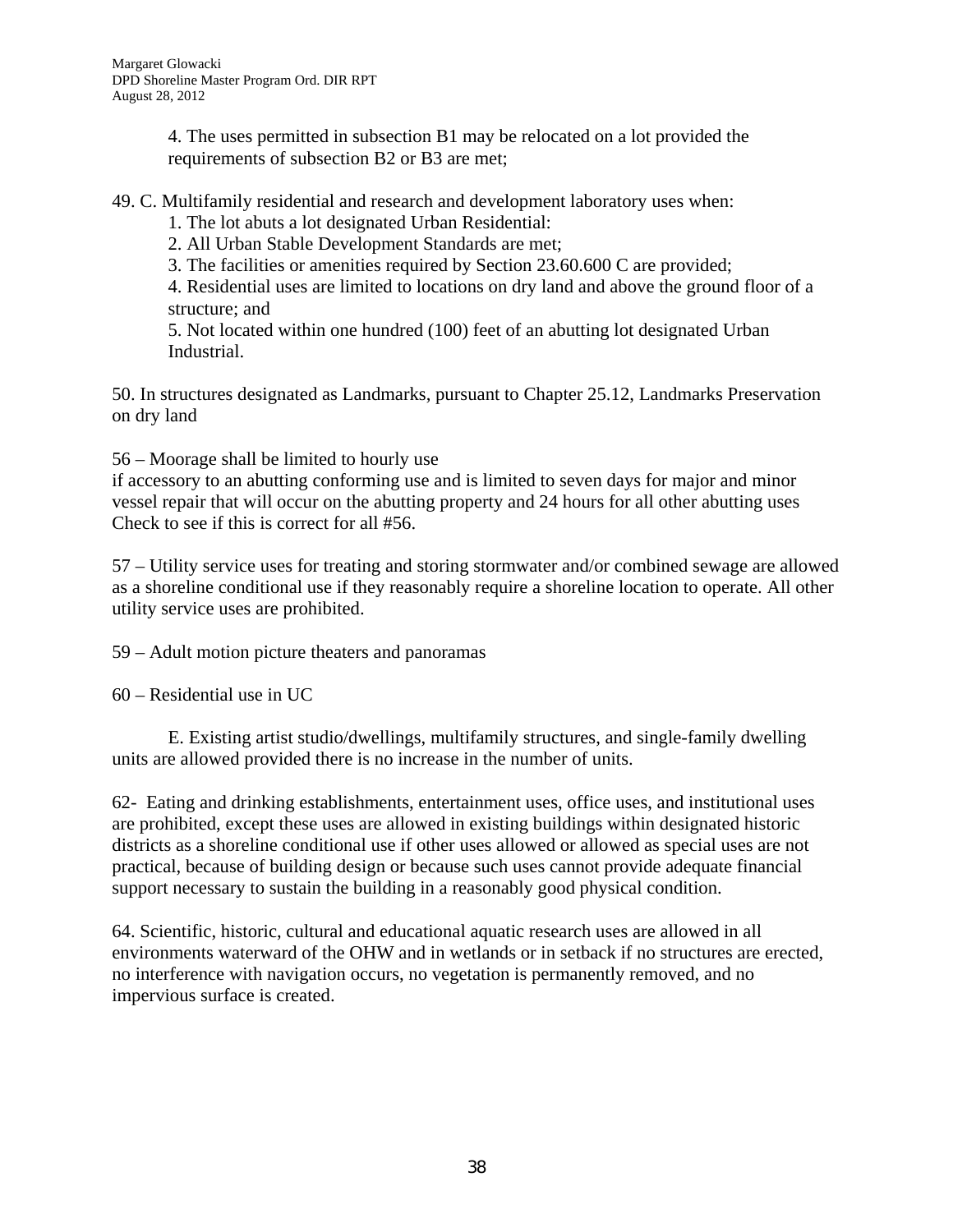66. Bridges and tunnels containing rail transit facilities that are eligible for approval by the City Council under 23.80.004.C are allowed; bridges and tunnels containing other rail transit facilities, railroads or streets are allowed as a special use.

67. Bridges containing railroads and streets are prohibited. Tunnels are allowed. Rail transit facilities that are eligible for approval by the City Council under 23.80.004.C are allowed if located in a tunnel or on an existing bridge structure, or if no other feasible option exists. Other rail transit facilities located in a tunnel or on an existing bridge structure, or if no other feasible option exists are allowed as a conditional use.

68. Utility lines are allowed on dry land as a special use and are allowed in water as a shoreline conditional use if no reasonable alternative location exists.

- 70. 1. Single family dwelling units constructed wholly over water are prohibited.
	- 2. Single family dwelling units constructed partially over water on lots adjacent to the UR environment are allowed as a shoreline conditional use if the following conditions are met:
		- a. There is no existing principle use on the lot;
		- b. The lot on which the dwelling unit is to be located:
			- 1) Is a residentially zoned and privately owned lot established in the public records of the County or City prior to March 1, 1977, by deed, contract of sale, mortgage, platting, property tax segregation or building permit; and
			- 2) Has a lot area that is less than 1,200 square feet of dry-land and a dryland lot depth that is less than 30 feet but at least 15 feet as calculated pursuant to Section 23.60.956; and
		- c. The development is limited to the greatest extent reasonable to the level and stable, dry-land portions of the site. In determining the location for development the Director may waive or modify the development standards of the underlying zone applicable to the single-family use in a CR Environment to minimize the amount of development over submerged lands.
	- 3. Existing single family dwelling units constructed partially over water may be maintained, repaired, structurally altered, substantially improved, or replaced, but may not change location or configuration in a manner that increases adverse environmental impacts. When either the dwelling unit or deck structure is substantially improved or replaced decks located overwater shall be reduced to 150 square feet or less.

71. Bridges for pedestrians that provide public access across the waterway if they connect parts of a public park.

72. Allowed in existing structures as a shoreline conditional use if the lot depth is less than 35 feet measured from OHW mark to the landward lot line and fourteen habitat units per square foot of gross floor area of a new use are provided within the same Geographic Area as the proposed project.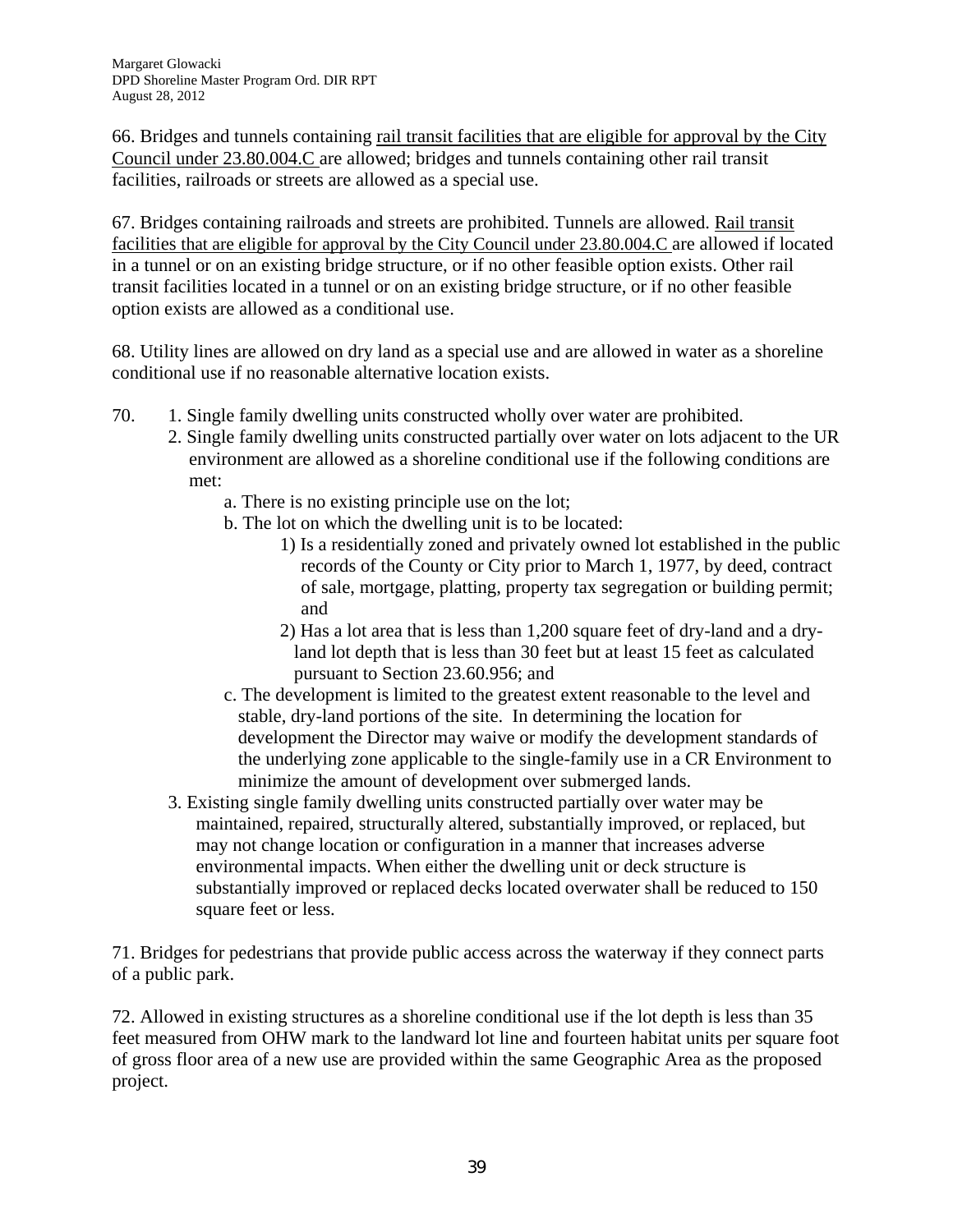74. Principal parking is allowed if located in a structure and the street front is occupied by a use other than parking. All other principal parking is prohibited.

75. The following uses are prohibited on submerged land, except they are allowed on existing pier structures at existing terminals if water-dependent, water-related or an accessory office as provided below and the uses are sited to accommodate water-dependent or water-related uses on site:

- 1.Cargo terminal;
- 2. Passenger terminal;
- 3. Food processing and craft work use;
- 4. Light manufacturing;
- 5. Warehouse Storage; and

 6. Accessory offices less than 1000 square feet for water-dependent uses allowed, or allowed as a special use or a shoreline conditional use provided in Section 23.60.482.

77. If the storage is for non-motorized boats otherwise prohibited.

78. Except mortuaries.

79. Uses connected to a major institution and permitted by an approved master plan, otherwise prohibited.

80. Minor vessel repair is allowed if repair work is limited to non-motorized vessels, there is no painting involved with the repair work and no boatsheds are a part of the development and are otherwise prohibited.

82. 1. The following uses are prohibited on waterfront lots except they are allowed if water-dependent, water-related or water enjoyment, or if the requirements of subsections 2, 3, 4, and 5 are met:

- a. Eating and drinking establishments;
- b. Entertainment uses;
- c. Food processing and craft work uses;
- d. Sales and services, general; and
- e. Offices.
- 2. Office uses must be located on dry land and either:
	- a. On a lot that does not abut the Lake Union Area; or
	- b. Above the lowest floor level of a structure on a lot that abuts Lake Union and in a structure that complies with the standards in subsections 6 and 7.
- 3. Non-office uses must be located:
	- a. On dry land; or
	- b. On a historic ship either designated as historic by the City of Seattle Landmarks Preservation Board or listed on the National Register of Historical Places and meeting the following conditions:
		- 1) It is impractical to incorporate uses permitted outright because of the ship design and/or the permitted uses cannot provide adequate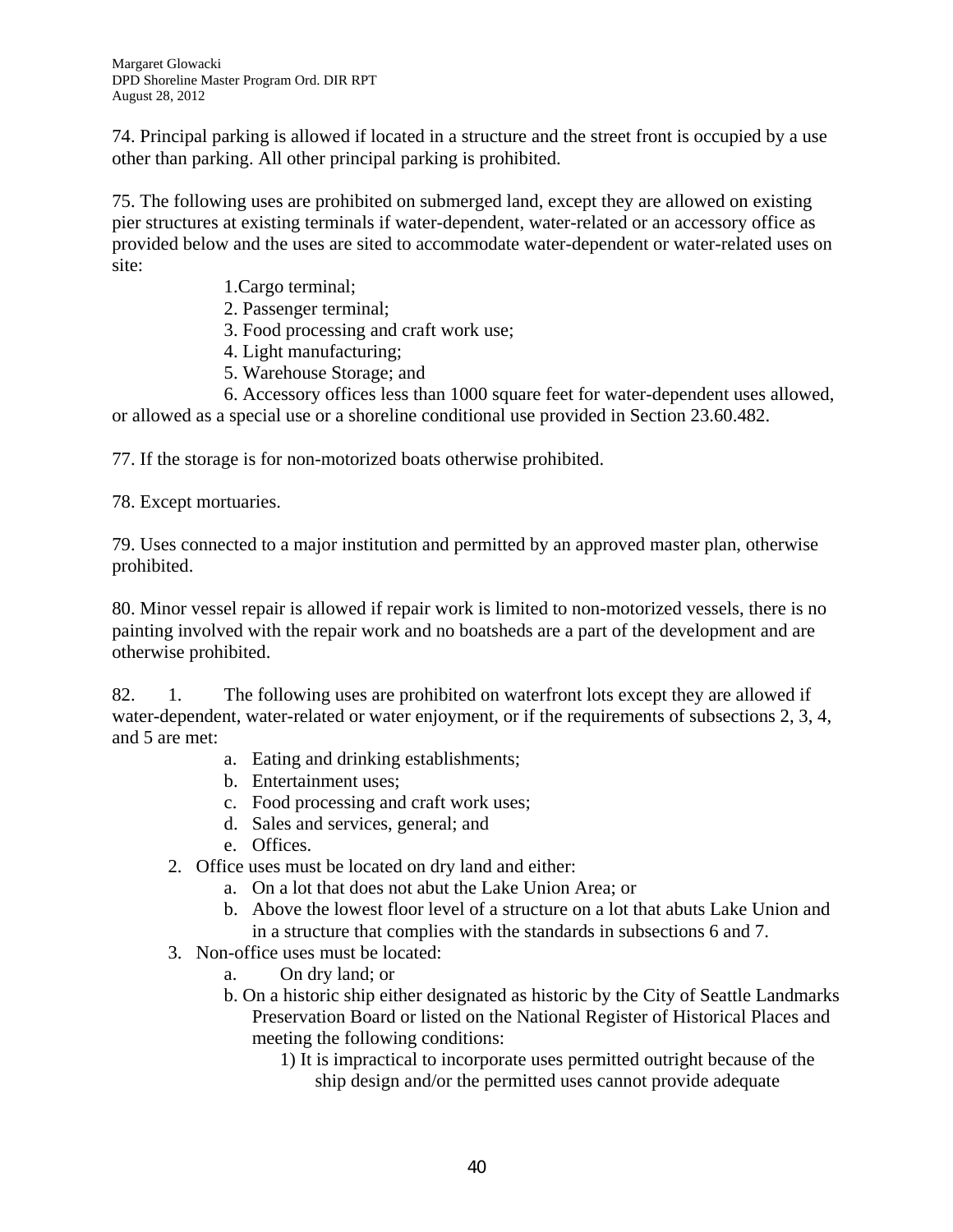financial support necessary to sustain the ship in a reasonably good physical condition;

- 2) The use is compatible with the existing design and/or construction of the ship without significant alteration;
- 3). A certificate of approval has been obtained from the City of Seattle Landmarks Preservation Board; and
- 4) No other historic ship containing an eating and drinking establishment or sales and services, general, uses is located within 1/2 mile of the proposed site.
- 4. Development that includes any of the uses listed above that are not water oriented shall be in a development that includes a water-dependent use that occupies 50% or more of the dry land portion of the site and complies with one of the following conditions or a combination of conditions if the Director determines the combination would achieve a similar offset for siting a use that is not water-dependent or waterrelated on a waterfront lot:
	- a. Enhanced public access is provided that:
		- 1) Occupies at least 1/3 of the dry-land lot area;
		- 2) Includes public access to the water frontage;
		- 3) Includes a public walkway with benches and picnic tables along the entire water frontage; and
		- 4) Connects public walkways to adjacent sites and any nearby public parks or other public facilities; or
	- b. Ecological restoration equal to the square foot of gross floor area of the new non-water-oriented use is provided within the same Geographic Area as the proposed project; or
	- c. Where enhanced public access cannot be provided due to lot size and configuration or incompatibility with water-dependent uses, the Director may approve one or more of the following facilities or amenities as an alternative to subsection 4.a. or b if the Director determines they would provide a similar amount of public access:
		- 1) Facilities for the moorage, restoration, or reconstruction of one or more historic vessels;
		- 2) Facilities for a maritime museum or waterfront interpretive center that is a separate nonprofit organization;
		- 3) Terminal facilities for one or more cruise ships, harbor tour boats, or foot passenger ferries;
		- 4) Moorage marked as being exclusively for commercial fishing vessels at rates equivalent to that charged at public moorage facilities of 500 linear feet or greater; or
		- 5) Other facilities or amenities similar to those listed above that provide an opportunity for substantial numbers of people to enjoy the shoreline.
- 5. In measuring the size of a regulated public access site, vegetated areas within 35 feet of the OHW mark may be included.
- 6. If a use is allowed on waterfront lots only above the lowest floor level of the structure: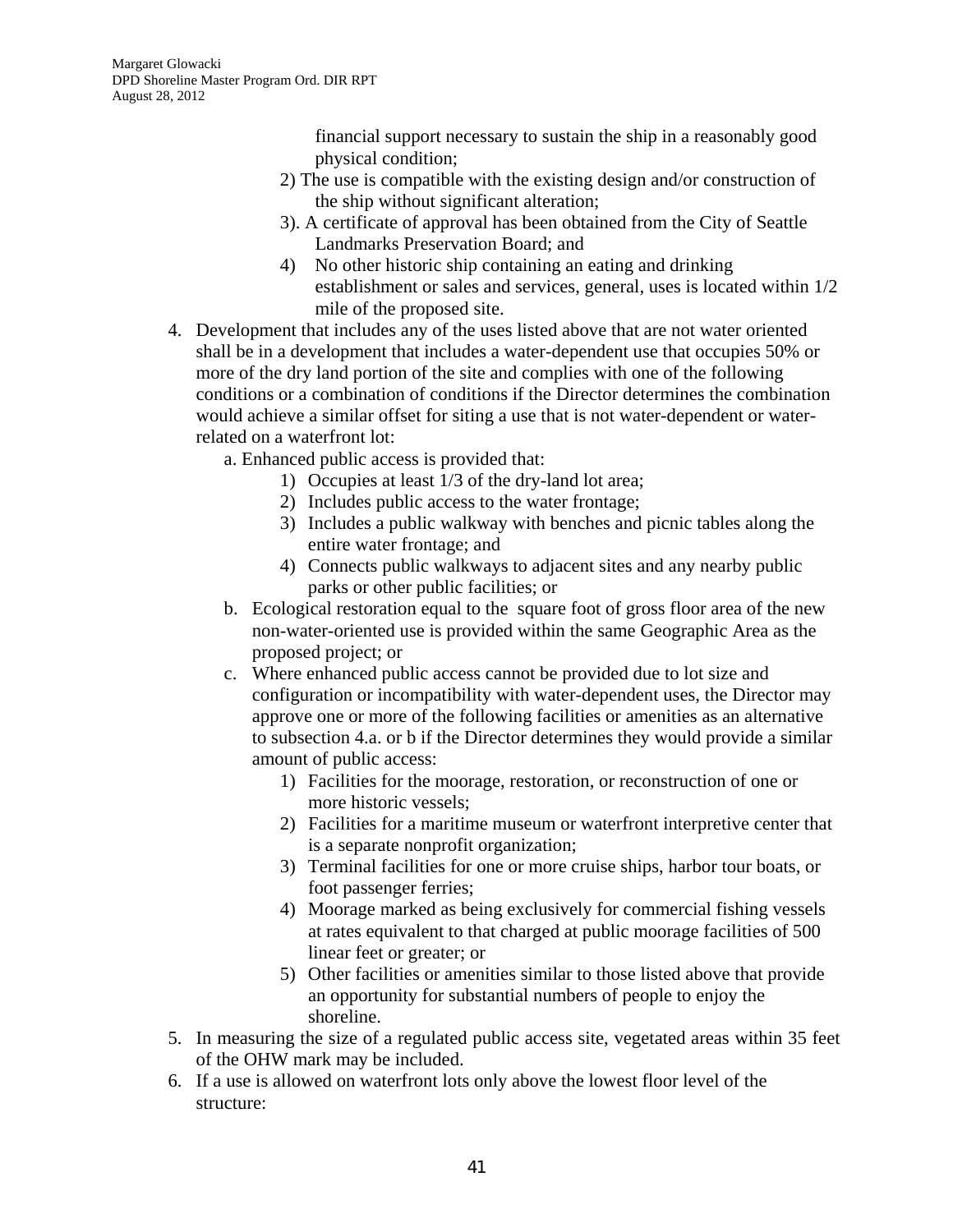- a. No more than 50 percent of the lowest floor level of the structure shall be occupied by required parking for uses in the building; and
- b. All uses located on the lowest floor level shall be located and designed, as determined by the Director, to encourage public access to the shoreline by locating outdoor uses on the waterside of the development.
- 7. Calculation of lowest floor level. The lowest floor level shall be that level of a structure having the closest floor level to the OHW. For a sloping lot, the Director shall determine what constitutes the lowest floor level, taking into consideration the purpose of subsection 6.b.

83. New floating homes and floating home moorages are prohibited except as allowed under Section 23.60.202.. Uses accessory to floating homes, including storage, are allowed on waterfront lots if located 35 feet or more waterward from the OHW mark.

84. 1. Existing artist studio/dwellings, multifamily structures, and single-family dwelling units located on dry land are allowed on waterfront lots provided there is no increase in the number of units.

- 2. Existing overwater artist studio/dwellings, multifamily structures, and single-family dwelling units located overwater:
	- a. May be maintained, repaired, structurally altered, substantially improved, or replaced, but may not:
		- 1. Increase the number of units;
		- 2. Increase over water coverage;
		- 3. Change location or configuration in a manner that increases adverse environmental impacts; and
	- b. Shall reduce decks located overwater to 150 square feet or less when either the dwelling unit or deck structure is substantially improved or replaced.
- 3. Height of structures overwater containing a residential use can increase to 30-ft if treated wood piles are removed and replaced with non-treated piles or if there is another significant improvement to ecological functions.
- 4. New or expanded artist studio/dwellings, multifamily structures, and single-family dwelling units on dry land on waterfront lots are allowed as a shoreline conditional use if:
	- a. The use is not located near uses that are may be incompatible with residential use because of factors such as noise or air and water pollutants;
	- b. The use is located above lowest floor level of a structure containing nonresidential uses at the lowest floor level, as calculated in subsection 23.60.382.D, except that single-family residences along Seaview Avenue Northwest between 34th Avenue Northwest and Northwest 60th Street may be located at the lowest floor level;
	- c. The use is on a lot developed with or on a lot abutting another lot developed with a residential use on waterfront lots other than a caretaker's quarters; and
	- d. Siting the use on the lot does not render the lot unsuitable for waterdependent or water-related uses if the lot was otherwise suitable for those uses based on the following characteristics: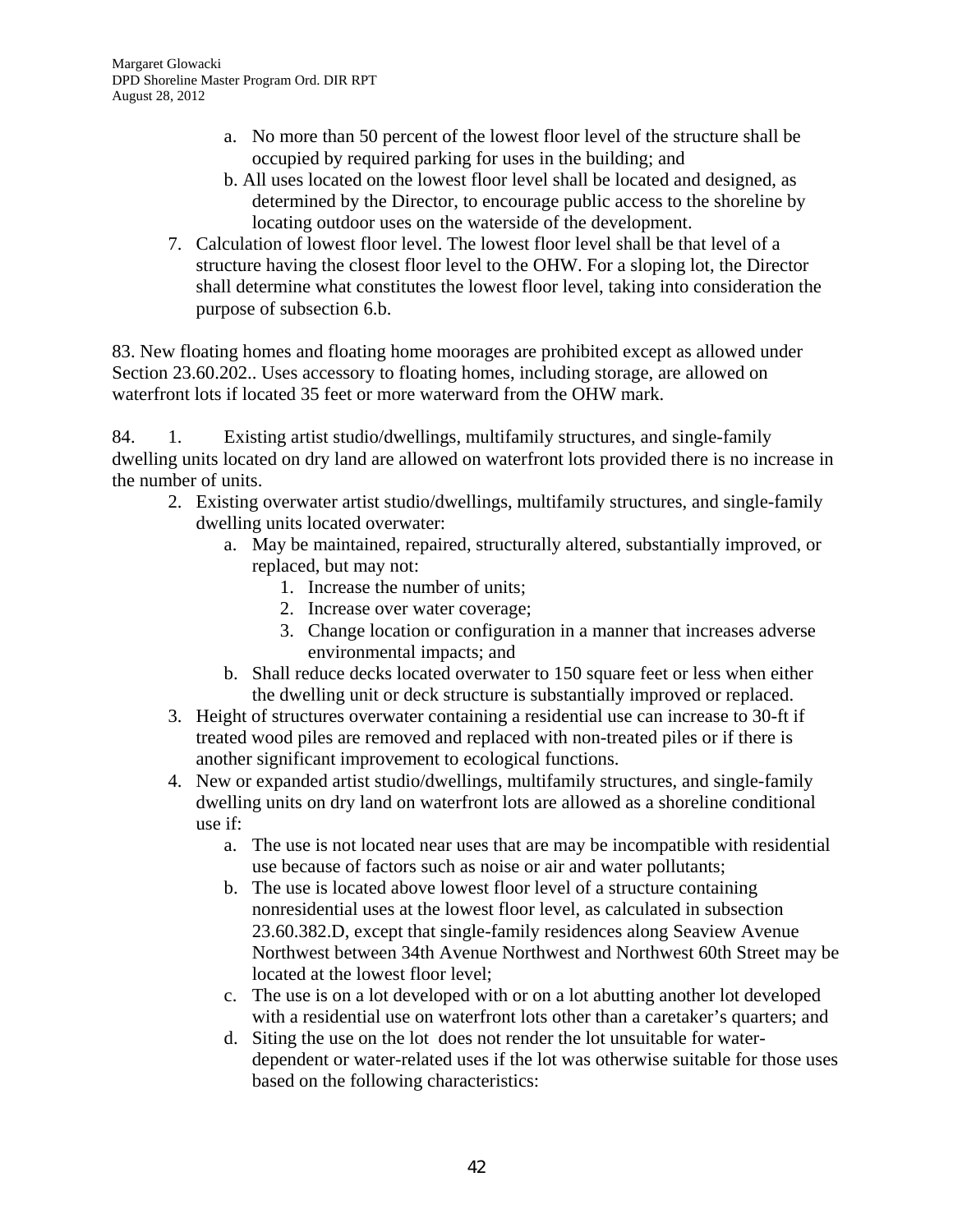- 1) Existing piers or other structures suitable for use by a water-dependent use;
- 2) Adequate amounts of submerged and dry lands; and
- 3) Adequate water depth and land slope.
- 5. If a use is allowed on waterfront lots only above the lowest floor level of the structure:
	- a. No more than 50 percent of the lowest floor level of the structure shall be occupied by required parking for uses in the building; and
	- b. All uses located on the lowest floor level shall be located and designed, as determined by the Director, to encourage public access to the shoreline by locating outdoor uses on the waterside of the development.
- 6. Calculation of lowest floor level. The lowest floor level shall be that level of a structure having the closest floor level to the OHW. For a sloping lot, the Director shall determine what constitutes the lowest floor level, taking into consideration the purpose of subsection 23.60.382.E.1.b.

85. 1. The following uses are allowed on the dry land portion of waterfront lots if the standards in 2, below are met:

- a. Eating and drinking establishments;
- b. Entertainment uses (except adult motion picture theaters and panorams),
- c. Parks and open space uses;
- d. Custom and craft work;
- e. Museums; and
- f. Sales and services, general.
- 2. The uses in subsection 1 are prohibited overwater, except on existing and replaced structures as a shoreline conditional use if:
	- a. The lot depth is less than 35 feet measured from OHW mark to the landward lot line;
	- b. An unenclosed water enjoyment use is provided in the area between the building and 15 feet from the seaward end of the pier;
	- c. All waste and recycling containers are located minimum of 10 feet from the edge of any side of the pier and is located in an enclosed area; and
	- d. If the use is not water-oriented the use is part of a mixed use project that includes a water-dependent use and ecological restoration equal to the square foot of gross floor area of the new non-water-oriented use is provided in the same Geographic Area as the proposed project.
- 3. Adult motion picture theaters and panorams are prohibited.
- 86. Commercial Uses on Historic Ships.
	- 1. The following uses are allowed as a shoreline conditional use on an historic ship on waterfront lots if meeting the criteria in subsection 2 are met:
		- a. Eating and drinking establishments;
		- b. Sales and services, general, and
		- c. Sale and rental of small boats, boat parts and accessories.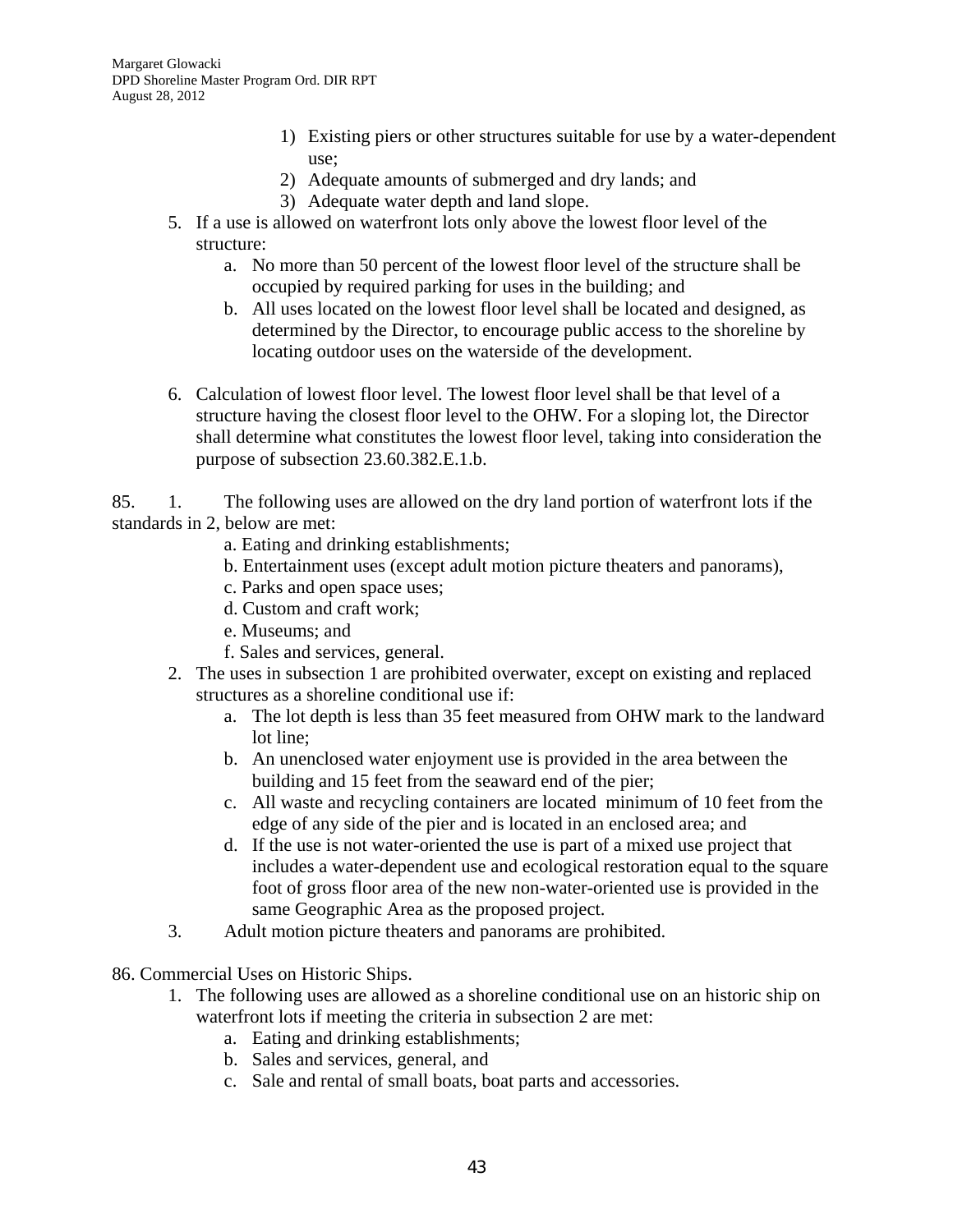- 2. Development that includes uses listed in subsection 1 must comply with the following conditions in addition to the conditions for shoreline conditional uses:
	- a. The ship is designated as historic by the City of Seattle Landmarks Preservation Board or listed on the National Register of Historical Places;
	- b. It is impractical to incorporate uses permitted outright because of the ship design and/or the permitted uses cannot provide adequate financial support necessary to sustain the ship in a reasonably good physical condition;
	- c. The use is compatible with the existing design and/or construction of the ship without significant alteration;
	- d. A certificate of approval has been obtained from the City of Seattle Landmarks Preservation Board; and
	- e. No other historic ship containing an eating and drinking establishment, sales and services, general, or sale and rental of small boats, boat parts and accessories uses is located within 1/2 mile of the proposed site; and
	- f. Ecological restoration equal to the square foot of gross floor area of the new non-water-oriented use is provided in the same Geographic Area as the proposed project.

87. The following uses are permitted overwater if accessory to the public passenger terminal at Colman Dock, provided that the amount of over water coverage is not increased and the uses contribute to an active pedestrian environment along the landward edge of the pier and if the use is not water- oriented the use is part of a mixed use project that includes a water-dependent use and ecological restoration equal to the square foot of gross floor area of the new non-wateroriented use is provided in the same Geographic Area as the proposed project:

- 1. Eating and drinking establishments;
- 2. Entertainment uses, except adult motion picture theaters and panorams;
- 3. Parks and open space uses,
- 4. Custom and craft work;
- 5. Museums; and
- 6. Sales and services, general.

88. Colleges, institutes for advanced studies, museums, major institutions, and vocational or fine art schools on waterfront lots are:

- 1. Allowed if they are water-dependent or water-related; or
- 2. Allowed as a shoreline conditional use if they are not water-dependent or waterrelated and if they are not water-oriented shall also provide ecological restoration equal to the square footage of gross floor area of the use is provided in the same Geographic Area as the proposed project.

89. Parks and Open space uses are allowed on submerged lands on existing structure or on new structures pursuant to 10b of Table A for Section 23.60.172.

90. Outdoor storage is allowed as a temporary use if staging for construction.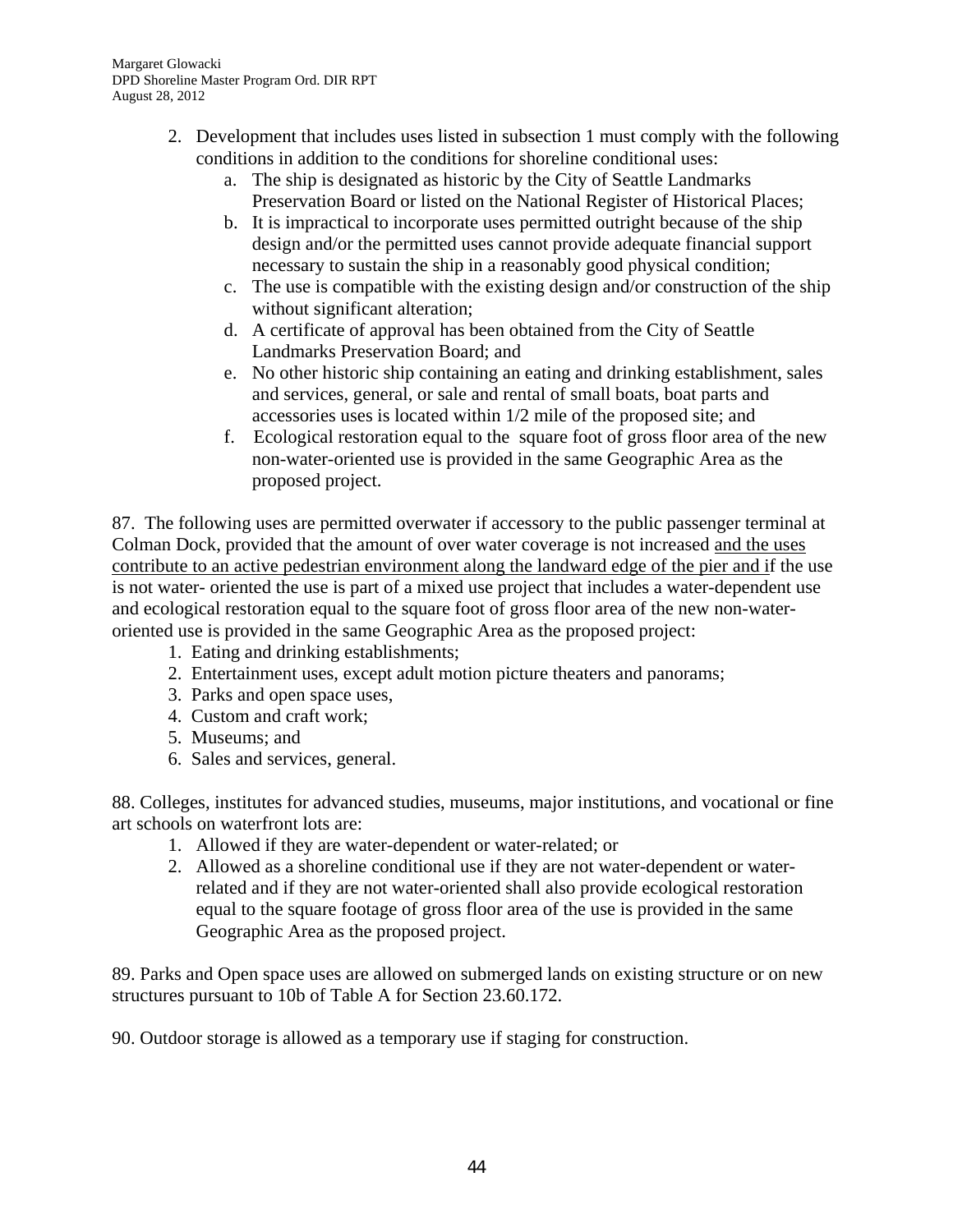91. Outdoor storage and warehouses are allowed as a shoreline conditional use if they are waterdependent or water-related and are prohibited if not water-dependent or water-related or temporary staging for construction.

92. A. The following uses are allowed if water-dependent or water-related or if they meet the requirements of subsections 2 through 7; otherwise, these uses are prohibited:

|                                     | Eating and drinking establishments, limited to 2,500 square feet in size;  |
|-------------------------------------|----------------------------------------------------------------------------|
|                                     | Food processing and craft work, limited to material suppliers and repair   |
| services;                           |                                                                            |
|                                     | Sales and services, general; limited to grocery suppliers and hardware     |
| stores;                             |                                                                            |
|                                     | Sales and services, heavy; limited to material suppliers, repair services, |
| fuel suppliers and crane operators; |                                                                            |
|                                     | Storage uses, limited to cold storage; and                                 |
|                                     | Manufacturing, limited to material suppliers and repair services.          |
| Required to:                        |                                                                            |
|                                     | 1. Provide a service used by a water-dependent or water-related use        |
| located in the same area; and       |                                                                            |
|                                     | 2. The total area of the uses allowed in 92A, B and C1 are limited to an   |
|                                     | area equal to no more than 20 percent of the dry land area of the lot.     |
|                                     |                                                                            |
|                                     |                                                                            |

B The following uses are allowed if water-dependent or water-related or if they meet the requirements of subsections 2 through 7; otherwise, these uses are prohibited:

Food processing and craft work Laboratories, research and development; Offices; limited to offices uses that facilitate water-dependent and water-related uses, such as yacht brokers, finance and insurance, government agencies; Sales and service, heavy; limited to heavy commercial sales, construction services, and building maintenance services. Commercial laundry is prohibited; Storage uses; and f. Manufacturing, except the heavy manufacturing use extraction and mining of raw materials, which are prohibited.

- 1 The uses are located on site to prevent conflicts with water-dependent or waterrelated uses on site.
- 2. Heavy sales and service uses are limited to heavy commercial sales, construction services, and building maintenance services. Non-water-dependent and non-waterdependent commercial laundry is prohibited.
- 3. Eating and drinking establishment and mini-warehouse uses are not located in the Duwamish Manufacturing/Industrial Center.
- 4. If the site contains a structure meeting the standards of subsection 2, the use is located in the structure that contains accessory uses for the water-dependent and water-related use.
- 5. If the use in not water oriented, it is
	- a. part of a mixed-use development that includes a water-dependent use; and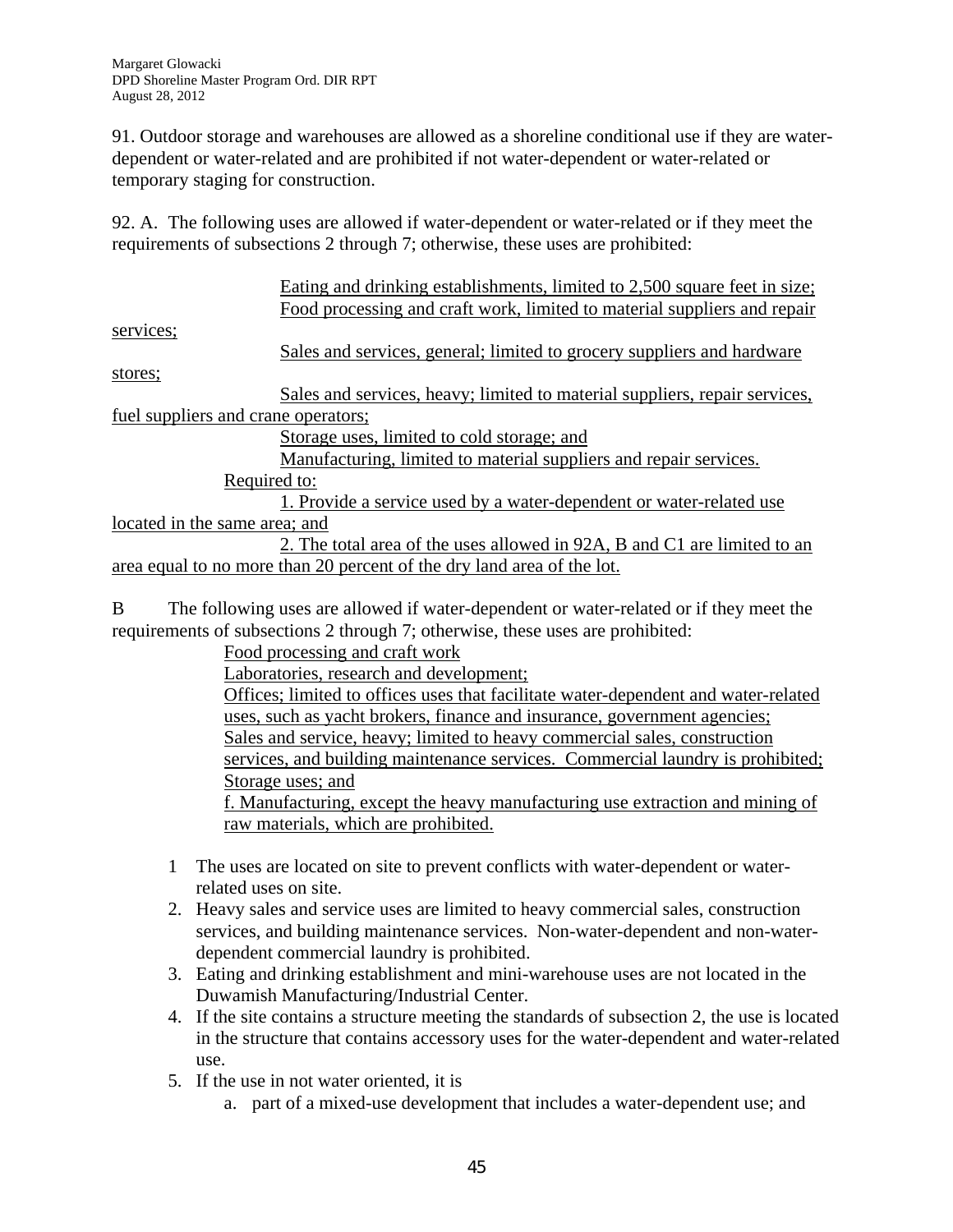b. ecological restoration in an amount equal in square footage to the gross floor area of the non-water-oriented use is provided in the same Geographic Area as the proposed project.

6. The total area of the uses allowed in 92A, B and C1 are limited to an area equal to no more than 20 percent of the dry land area of the lot.

C. Entertainment uses

1. The entertainment use of indoor sports and recreation is allowed as a special

use if:

a. Located outside the Duwamish Manufacturing/Industrial Center;

b. Located in an existing building;

c. The use does not conflict with the operation of any water-dependent or

water-related use on the site or create a safety issue for users of the indoor sports and recreation

use;

d. Parking is available to accommodate the use;

e. The total of the allowed uses that are not water-dependent or waterrelated as allowed in subsections 23.60A.482.C, 23.60A.482.D and this subsection

23.60A.482.E.1 occupy an area equal to no more than 20 percent of the dry land area of the lot; f. Ecological restoration in an amount equivalent in square footage to the

gross floor area of the nonwater-oriented use is provided within the same Geographic Area as the proposed project; and.

g. Permits issued pursuant to this subsection 23.60A.482.E shall identify the specifc uses and gross floor areas of each use that is authorized by the permit under this subsection and the other uses that satisfy the 20 percent dry lot area requirement.

2. Entertainment uses are allowed as a shoreline conditional use in existing buildings at passenger terminals for cruise ships if:

 a. The use does not increase conflict with water-dependent and waterrelated uses on the site beyond that created by the passenger terminal use;

b. Ecological restoration in an amount equivalent in square footage to the gross floor area of the nonwater-oriented use is provided within the same Geographic Area as the proposed project; and

c. The entertainment use does not include adult cabaret, adult motion picture theaters and adult panorams.

3. All other entertainment uses are prohibited.

93. Yacht boat and beach clubs are allowed as a conditional use and recreational marinas are allowed as a conditional use in the Duwamish and are allowed in the Ship Canal and Lake Union if:

- 1. There is no eating and drinking establishment;
- 2. Located where there is no or minimal interference with turning basins, navigation areas for large vessels or other areas that would conflict with shipping;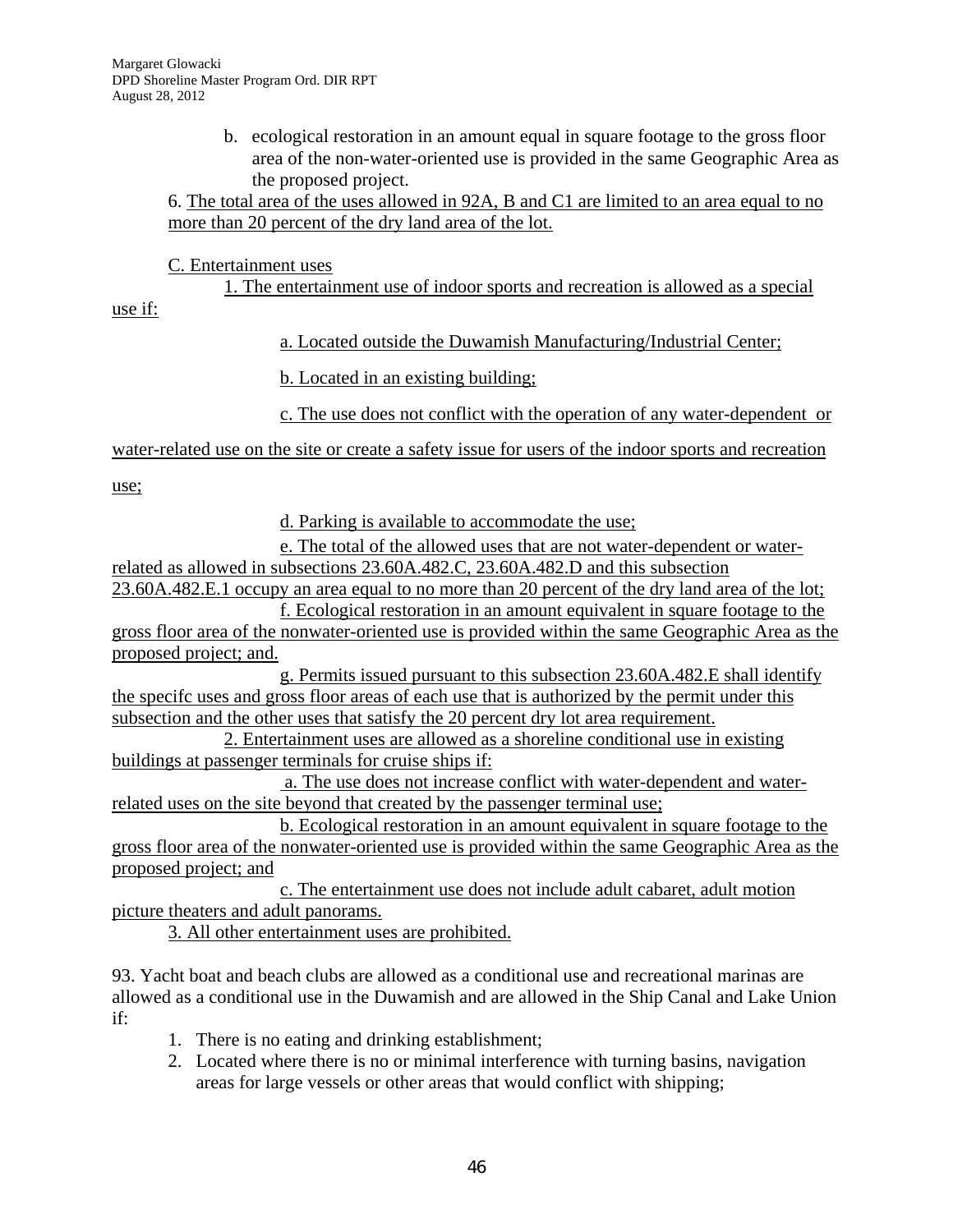- 3. Located to not conflict with manufacturing uses because of dust or noise or other environmental factors, or parking and loading access needs or other safety factors; and
- 4. Located on lots that are not suited for a water-dependent or water-related manufacturing use or for other allowed water-dependent commercial uses because of:
	- a. Shallow water depth, or
	- b. Inadequate amount of dry land.

94. Existing warehouse uses that are not water-dependent or water-related are allowed is provided they do not expand. New or expansion of warehouse uses that are not water-dependent or water-related are prohibited.

95. 1. The following uses are allowed if water-dependent or water-related or if they meet the requirements of subsections 2 through 8 are met; otherwise, these uses are prohibited:

- a. Entertainment uses, indoor participant sports;
- b. Food processing and craft work;
- c. Offices;
- d. Laboratories, research and development;
- e. Sales and services, general;
- f. Sales and services, heavy;
- g. Storage uses; and
- h. Manufacturing, except the heavy manufacturing use extraction and mining of raw materials.
- 2. The total of the allowed commercial, storage and manufacturing uses that are not water-dependent or water-related occupy and area equal to no more than 20 percent of the dry land area of the lot.
- 3. Commercial uses that are not water-dependent or water-related occupy no more than an area equal to10 percent of the dry-land area of the lot, except that if the lot provides more than 9,000 linear feet of moorage for commercial vessels, the commercial uses that are not water-dependent or water-related may occupy an area equal to up to 20 percent of the dry-land area of the lot;
- 4. The uses are located on site to prevent conflicts with water-dependent or waterrelated uses on site.
- 5. Heavy sales and service uses are limited to heavy commercial sales, construction services, and building maintenance services. Non-water-dependent and non-waterdependent commercial laundry is prohibited.
- 6. Eating and drinking establishment and mini-warehouse uses are not located in the Duwamish Manufacturing/Industrial Center.
- 7. The use is located in the structure that contains accessory uses for the waterdependent and water-related use if the site contains a structure meeting the standards of subsection 23.60.506.B.2.
- 8. If the use in not water oriented, it is
	- a. part of a mixed-use development that includes a water-dependent use; and
	- b. ecological restoration in an amount equal in square footage to the gross floor area of the non-water-oriented use is provided in the same Geographic Area as the proposed project.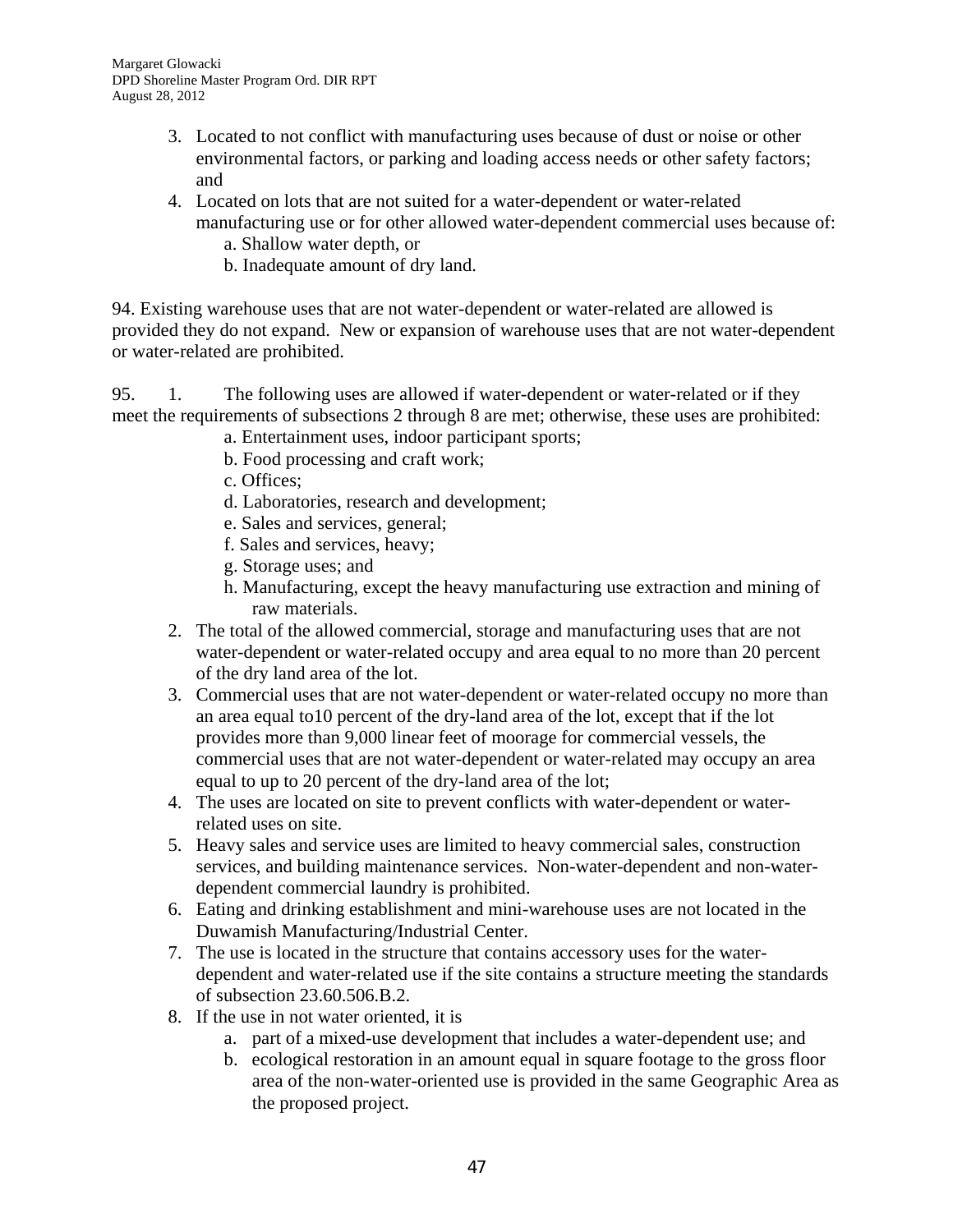96. Bridges and tunnels containing rail transit facilities that are eligible for approval by the City Council under 23.80.004.C are allowed.

97. Bridges containing other rail transit facilities, railroads or streets are allowed as a special use.

98. Bridges and tunnels containing rail transit facilities that are eligible for approval by the City Council under 23.80.004.C are allowed; bridges and tunnels containing other rail transit facilities, railroads or streets are allowed as a special use.

99. Bridges containing railroads and streets are prohibited. Tunnels are allowed.

100. Rail transit facilities that are eligible for approval by the City Council under 23.80.004.C are allowed if located in a tunnel or on an existing bridge structure, or if no other feasible option exists. Other rail transit facilities located in a tunnel or on an existing bridge structure, or if no other feasible option exists are allowed as a conditional use.

101. Eating and drinking establishments and general sales and services are prohibited, except eating and drinking establishments and general retail sales and services, limited to health and fitness sales and services, and retail sales that are consistent with and complimentary to allowed recreation activities or directly support the general public's use of park, park amenities and shoreline recreation, are allowed as a shoreline conditional uses if located:

- 1. In a public park; or
- 2. On an historic ship if;
	- a. The ship is a designated historic landmark pursuant to Chapter 25.12, Landmark Preservation, or listed on the National Register of Historic Places;
	- b. The use is compatible with the existing design and/or construction of the ship without significant alteration;
	- c. Other uses allowed or allowed as special uses are not practical, because of ship design or because such uses cannot provide adequate financial support necessary to sustain the ship in a reasonably good physical condition;
	- d. A Certificate of Approval has been obtained from the Landmarks Preservation Board; and
	- e. No other historic ship containing restaurant or retail uses is located within 1/2 mile of the proposed site; or
- 3. In a recreational marina and the use is an eating and drinking establishment that meets the following criteria:
	- a. The recreational marina has at least 9,000 linear feet of moorage;
	- b. The size and location of the eating and drinking establishment will not restrict efficient use of the site for water-dependent recreation or public access; and
	- c. The location of the eating and drinking establishment is either on dry land or over water if the lot has a depth of less than 50 feet of dry land and a reasonable dry land alternative is not available.

102.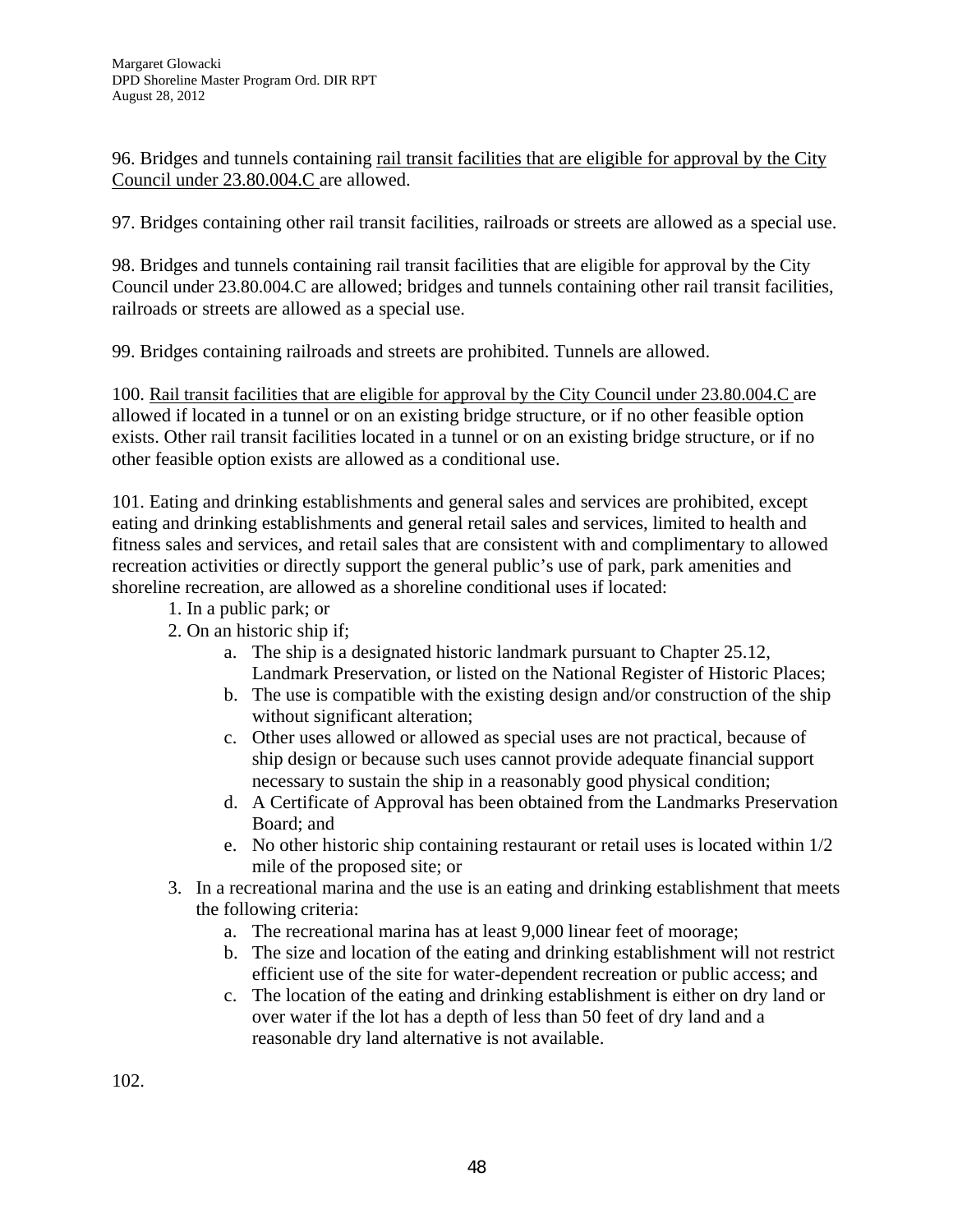- 1. Eating and drinking establishments, general retail sales and services and food processing and craft work are prohibited, except as provided in subsections 2 and 3.
- 2. The following uses are allowed if they comply with subsection 23.60.224.C.3:
	- a. Eating and drinking establishments limited 2,500 square feet or less for each establishment, up to a total of 10,000 square feet;
	- b. General retail sales and services limited to health and fitness sales and services, and retail sales that are consistent with and complimentary to allowed recreation activities or directly support the general public's use of park and park amenities; and
	- c. Food processing and craft work limited to small scale artist work such as pottery, candle making, printing, painting, jewelry making, weaving, fabric art, creation of sculpture and glassblowing.
- 3. The uses in subsection 2 are allowed in existing buildings within designated historic districts if:
	- a. The use is water dependent, water related or water enjoyment; or
	- b. The use is not water-oriented, a water-dependent use is operated in the building and ecological restoration occurs within the Shoreline District within 1 mile of the site equal to the area of the proposed non-water-oriented uses.

103. Meeting rooms, offices and storage are prohibited, except these uses are allowed in existing buildings within designated historic districts if:

- 1. Located on the second floor; access may be provided on the ground floor; and
- 2. A water-dependent use is operated in the building and ecological restoration occurs within the Shoreline District within 1 mile of the site equal to the area of the proposed use.

104. Sale or rental of small boats, boat parts and accessories, sale and rental of large boats, and dry boat storage are allowed in existing buildings within designated historic districts if the following conditions are met:

- 1. Shoreline restoration that removes impervious surface and plants native vegetation is provided in an area equal to any outdoor storage and any increase in impervious surface;
- 2. Outdoor storage of boats is located to minimize interference with the public's use of the shoreline.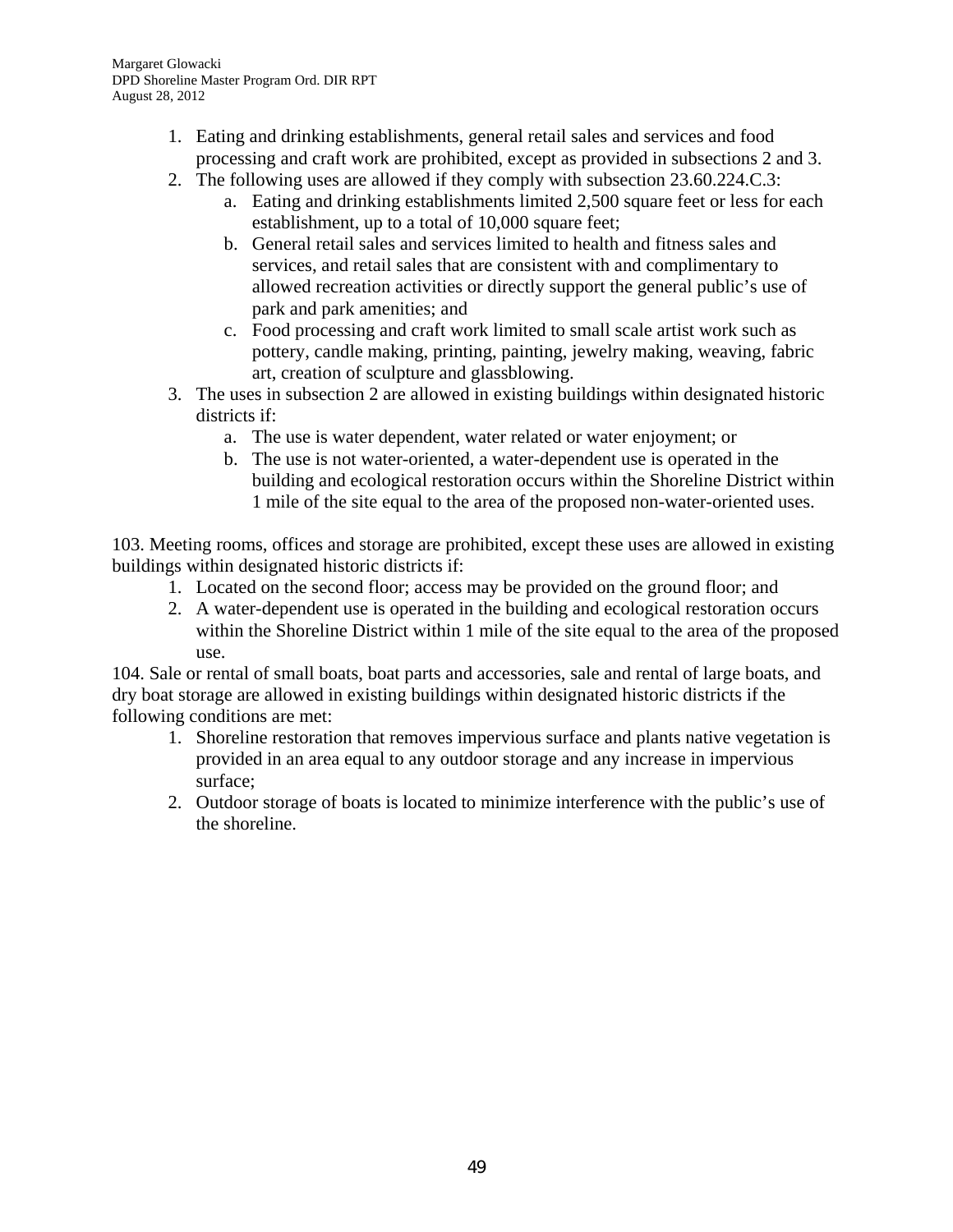#### **Urban Shoreline Environment Tables Indicating Changes to Uses**

#### **Table 2. Proposed changes to uses allowed in the Urban Commercial (former Urban Stable) Shoreline Environment.**

| <b>Uses UC</b>                         | Existing<br>Waterfront | Proposed<br>Waterfront   | Existing<br>Upland | Proposed<br>Upland |
|----------------------------------------|------------------------|--------------------------|--------------------|--------------------|
| A. AGRICULTURAL                        |                        |                          |                    |                    |
| A.1. Aquaculture                       | A                      | CU                       | Α                  | Α                  |
| A.2 Community gardens                  | n/a                    | A                        | n/a                | A                  |
| <b>B. CEMETERIES</b>                   | n/a                    | X                        | n/a                | X                  |
| <b>C. COMMERCIAL</b>                   |                        |                          |                    |                    |
| C.2. Eating and drinking               | A 17, CU 18,           |                          |                    |                    |
| establishments                         | <b>CU 22</b>           | A 82                     | A                  | A                  |
| C.3. Entertainment uses                | A 17, CU 18            | A 82                     | A                  | A                  |
| C.4. Food processing and craft work    |                        |                          |                    |                    |
| uses.                                  |                        |                          |                    |                    |
| C.4.a. Food processing                 | $A$ 2, $X$ 4           | A 82                     | $A$ 2, $X$ 4       | A                  |
| C.4.b. Custom and craft work           | A 17, CU 18            | A 82                     | Α                  | Α                  |
|                                        | A 17, CU 18,           |                          |                    |                    |
| C.10. Sales and services, general      | <b>CU 22</b>           | A 82                     | Α                  | Α                  |
| C.11. Sales and service uses, heavy    |                        |                          |                    |                    |
| C.11.c. Retail sales, major            |                        |                          |                    |                    |
| durables                               | A 17, CU 22            | Χ                        | Α                  | Α                  |
| C.12. Sales and services, marine       |                        | ä,                       | $\overline{a}$     |                    |
| C.12.a. Marine service station         | A, CU 18               | Α                        | Α                  | Α                  |
| C.12.b. Sale or rental of large        |                        |                          |                    |                    |
| boats,                                 | A, CU 18               | Α                        | Α                  | Α                  |
| C.12.c. Sale or rental of small        | A, CU 18, CU           |                          |                    |                    |
| boats, boat parts, or accessories      | 22                     | Α<br>A                   | Α<br>A             | A<br>A             |
| C.12.d. Vessel repair, major           | A, CU 18               | A                        |                    |                    |
| C.12.e. Vessel repair, minor           | A, CU 18               |                          | A                  | A                  |
| <b>E. INSTITUTIONAL USES</b>           |                        |                          |                    |                    |
| E.1. Adult care centers                | A 2, X 4               | X                        | А                  | A                  |
| E.2. Child care centers                | $A$ 2, $X$ 4           | X                        | A                  | A                  |
| E.4. Community Center or Club          |                        |                          |                    |                    |
| E.5. Family support center             | A 2, X 4               | Χ                        | Α                  | A                  |
| E.6. Hospitals                         | $A$ 2, $X$ 4           | X                        | A                  | A                  |
| E.8. Library                           | $A$ 2, $X$ 4           | X                        | Α                  | A                  |
| E.11. Religious facilities             | A 2, X 4               | X                        | A                  | $\mathsf A$        |
| E.12. Schools, elementary or           |                        |                          |                    |                    |
| secondary<br><b>F. LIVE-WORK UNITS</b> | $A$ 2, $X$ 4<br>n/a    | Χ<br>X                   | Α<br>n/a           | A<br>X             |
| K. RESIDENTIAL USES                    | X 38                   | $\overline{\phantom{0}}$ | $\blacksquare$     | $\blacksquare$     |
| K.1. Accessory Dwelling Unit           | A 9                    | Χ                        |                    |                    |
| K.2. Adult Family Homes                | A 9                    | X                        | A 9                | Α                  |
| K.3. Artist studio/dwelling            | A 9, CU 10             | A 84, CU 84              | A 9                | Α                  |
|                                        |                        |                          | A 9                | Α                  |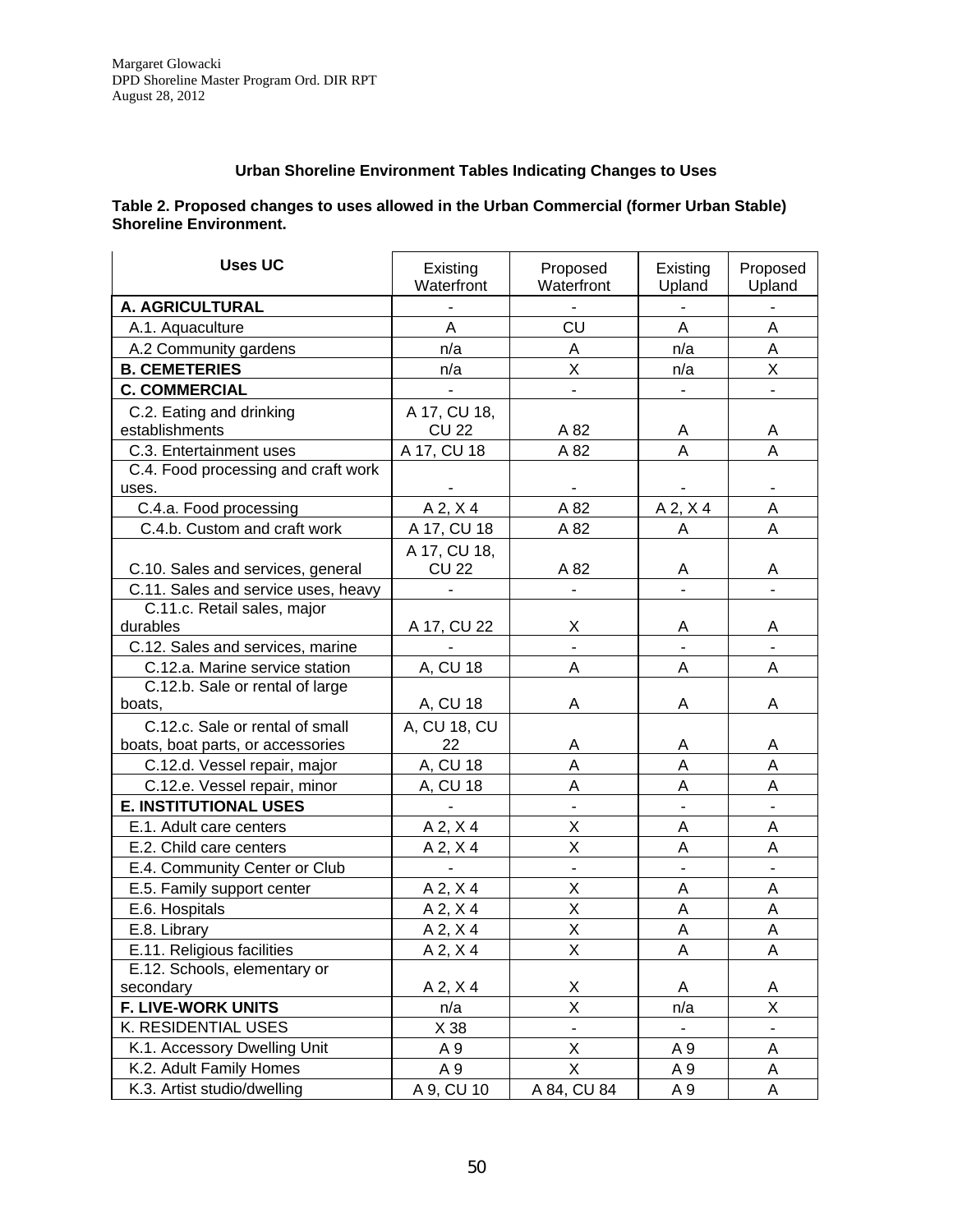Margaret Glowacki DPD Shoreline Master Program Ord. DIR RPT August 28, 2012

| <b>Uses UC</b>                     | Existing<br>Waterfront | Proposed<br>Waterfront | Existing<br>Upland | Proposed<br>Upland |
|------------------------------------|------------------------|------------------------|--------------------|--------------------|
| K.4. Assisted Living Facilities    | A 9                    | X                      | A 9                | X                  |
| K.5. Caretaker Quarters            | A 9                    | X                      | A 9                | Α                  |
| K.6.Congregate residences          | A 9                    | Χ                      | A                  | Α                  |
| K.7. Detached Accessory Dwelling   |                        |                        |                    |                    |
| Unit                               | A 9                    | X                      | A 9                | X                  |
| K.8. Domestic Violence Shelter     | n/a                    | X                      | n/a                | X                  |
| K.9. Floating home moorage         | CU                     | A 83                   | n/a                | n/a                |
| K.10. Mobile Park Home             | A 9                    | x                      | A 9                | X                  |
| K.11. Multifamily residences       | A 9, CU 10             | A 84, CU 84            | A                  | A                  |
| K.12. Nursing homes                | A 9                    | x                      | A                  | A                  |
| K.13. Single-family dwelling units | A 9, CU 10             | A 84, CU 84            | Α                  | Α                  |
| <b>L. RESTORATION AND</b>          |                        |                        |                    |                    |
| <b>ENHANCEMENT USES</b>            | n/a                    | А                      | n/a                | А                  |

Table 2 Key  $A =$  Allowed  $A(U)$  = Allowed on upland lots only CU = Conditional Use CCU = Council Conditional Use SU = Special Use WD = Water-dependent uses only WDWR = Water-dependent or water-related uses only

#### **Table 3. Proposed changes to uses allowed in the Urban General Shoreline Environment.**

| <b>Uses UG</b>                                   | Existing<br>Waterfront | Proposed<br>Waterfront | Existing<br>Upland | Proposed<br>Upland |
|--------------------------------------------------|------------------------|------------------------|--------------------|--------------------|
| A. AGRICULTURAL                                  |                        |                        |                    |                    |
| A.1. Animal husbandry                            | X                      | X                      | X                  | A                  |
| A.2. Aquaculture                                 | A                      | CU                     | A                  | CU                 |
| A.3 Community gardens                            | n/a                    | A                      | n/a                | Α                  |
| A.3. Horticulture                                | X                      | X                      | X                  | A                  |
| <b>B. CEMETERIES</b>                             | n/a                    | Χ                      | n/a                | X                  |
| <b>C. COMMERCIAL</b>                             |                        |                        |                    |                    |
| C.7. Medical services                            | A 78                   | A                      | A                  | A                  |
| <b>F. LIVE-WORK UNITS</b>                        | n/a                    | X                      | n/a                | X                  |
| <b>K. RESIDENTIAL USES</b>                       |                        |                        |                    |                    |
| K.1. Accessory Dwelling Unit                     | A 37, X                | X                      | A 37, X            | X                  |
| K.3. Artist studio/dwelling                      | CU                     | A 37                   | SU                 | A 37               |
| K.11. Multifamily residences                     | A 37, X                | X                      | A 37, X            | X                  |
| K.13. Single-family dwelling units               | A 37, X                | A 37                   | A 37, X            | A 37               |
| <b>L. RESTORATION AND</b>                        |                        |                        |                    |                    |
| <b>ENHANCEMENT USES</b>                          | n/a                    | A                      | n/a                | Α                  |
| <b>N. TRANSPORTATION FACILITY</b><br><b>USES</b> |                        |                        |                    |                    |
| N.3. Moorage                                     |                        | ۰                      | ۰                  |                    |
| N.3.a Boat moorage                               | n/a                    | A                      | n/a                | A                  |
| N.3.b. Dry boat storage                          | n/a                    | A                      | n/a                | Α                  |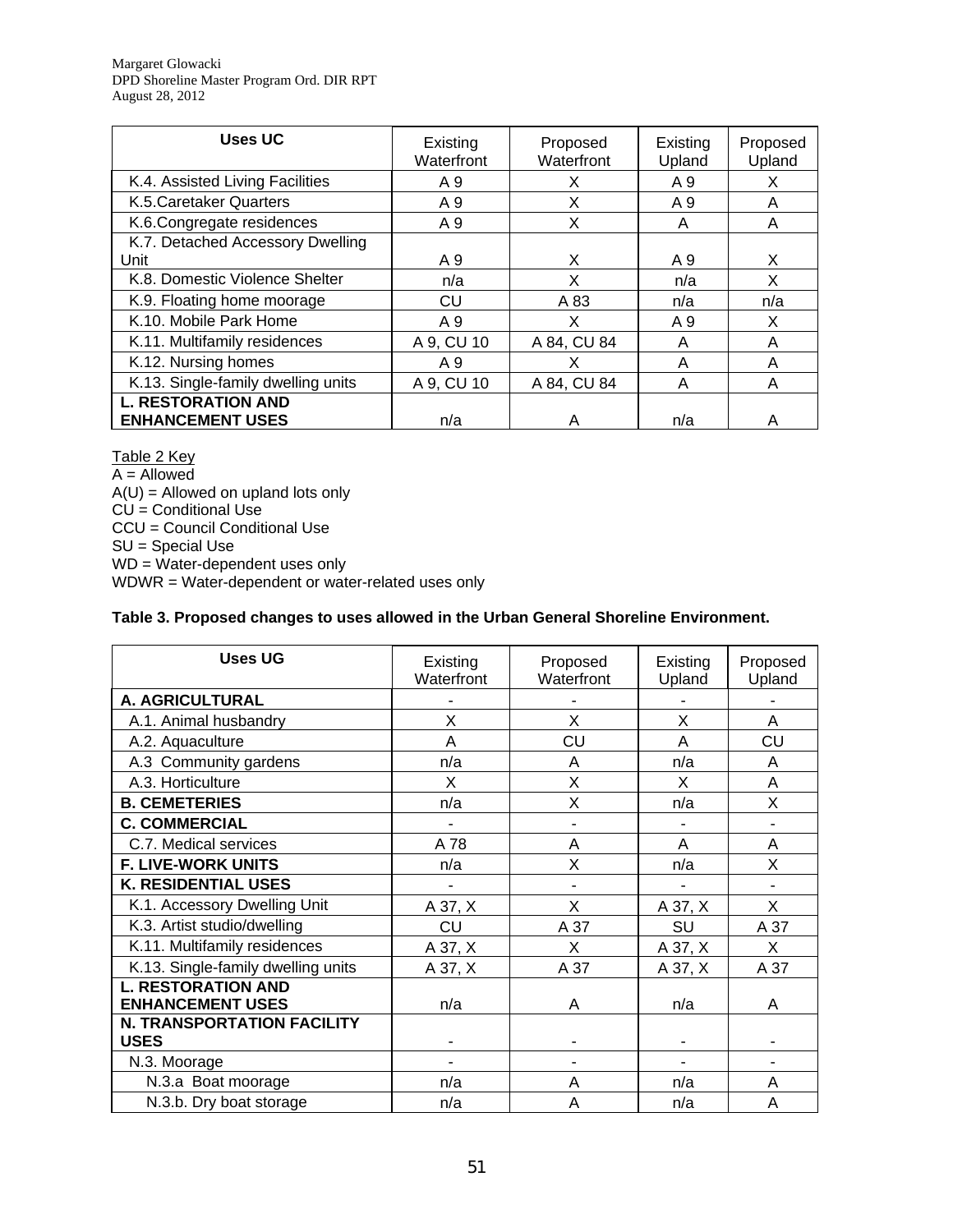| Uses UG                             | Existing<br>Waterfront | Proposed<br>Waterfront | Existing<br>Upland       | Proposed<br>Upland |
|-------------------------------------|------------------------|------------------------|--------------------------|--------------------|
| N.8. Transportation Facilities, Air | -                      |                        | $\blacksquare$           |                    |
| N.10. Tugboat services              | n/a                    |                        | n/a                      |                    |
| <b>O. UTILITY USES</b>              |                        |                        | $\overline{\phantom{0}}$ |                    |
| O.4. Recycling                      |                        | $A$ 2, $X$ 4           |                          | A 2, X 4           |

Table 3 Key A = Allowed  $A(U) =$  Allowed on upland lots only  $CU =$  Conditional Use CCU = Council Conditional Use SU = Special Use WD = Water-dependent uses only WDWR = Water-dependent or water-related uses only

#### **Table 4. Proposed changes to uses allowed in the Urban Harborfront Shoreline Environment.**

| <b>Uses UH</b>                                                  | Existing<br>Waterfront | Proposed<br>Waterfront | Existing<br>Upland       | Proposed<br>Upland |
|-----------------------------------------------------------------|------------------------|------------------------|--------------------------|--------------------|
| A. AGRICULTURAL                                                 |                        |                        |                          |                    |
| A.2. Aquaculture                                                | A                      | CU                     | A                        | CU                 |
| A.3 Community gardens                                           | n/a                    | A                      | n/a                      | Α                  |
| <b>B. CEMETERIES</b>                                            | n/a                    | Χ                      | n/a                      | Χ                  |
| <b>C. COMMERCIAL</b>                                            |                        | $\blacksquare$         | $\overline{\phantom{0}}$ |                    |
| C.1. Animal shelters and kennels                                | X                      | $\mathsf{x}$           | X                        | A                  |
| C.2. Eating and drinking                                        |                        | A 85, CU 86, A         |                          |                    |
| establishments                                                  | A, CU 22               | 87                     | A                        | A                  |
| C.3. Entertainment uses                                         | A, X 59                | A 85, A 87             | A, X 59                  | A, X 59            |
| C.4. Food processing and craft work                             |                        |                        |                          |                    |
| uses                                                            |                        |                        | A                        |                    |
| C.4.b. Custom and craft work<br>C.5. Laboratories, research and | A                      | A 85, A 87             |                          | A                  |
| development                                                     | A 1, CU 3              | A <sub>1</sub>         | A 1, CU 3                | A                  |
|                                                                 |                        | A 85, CU 86, A         |                          |                    |
| C.10. Sales and services, general                               | A, CU 22               | 87                     | A                        | Α                  |
| C.11. Sales and service uses, heavy                             |                        |                        |                          |                    |
| C.11.c. Retail sales, major durables                            | <b>CU 22</b>           | X                      | A                        | A                  |
| C.12. Sales and services, marine                                |                        |                        |                          |                    |
| C.12.a. Marine service station                                  | A                      | X                      | A                        | X                  |
| C.12.b. Sale or rental of large                                 |                        |                        |                          |                    |
| boats.                                                          | A                      | A                      | A                        | A                  |
| C.12.d. Vessel repair, major                                    | A                      | X                      | A                        | X                  |
| C.12.e. Vessel repair, minor                                    | A                      | A 80                   | A                        | X                  |
| <b>E. INSTITUTIONAL USES</b>                                    |                        |                        |                          |                    |
| E.1. Adult care centers                                         | n/a                    | X.                     | Α                        | A                  |
| E.2. Child care centers                                         | A 28, X 29             | A 28                   | A                        | A                  |
| E.8. Library                                                    | n/a                    | X                      | A                        | A                  |
| E.9. Museum                                                     | A 42, CU               | A 88, CU 88            | A                        | A                  |
| F. LIVE-WORK UNITS                                              | n/a                    | X                      | n/a                      | A                  |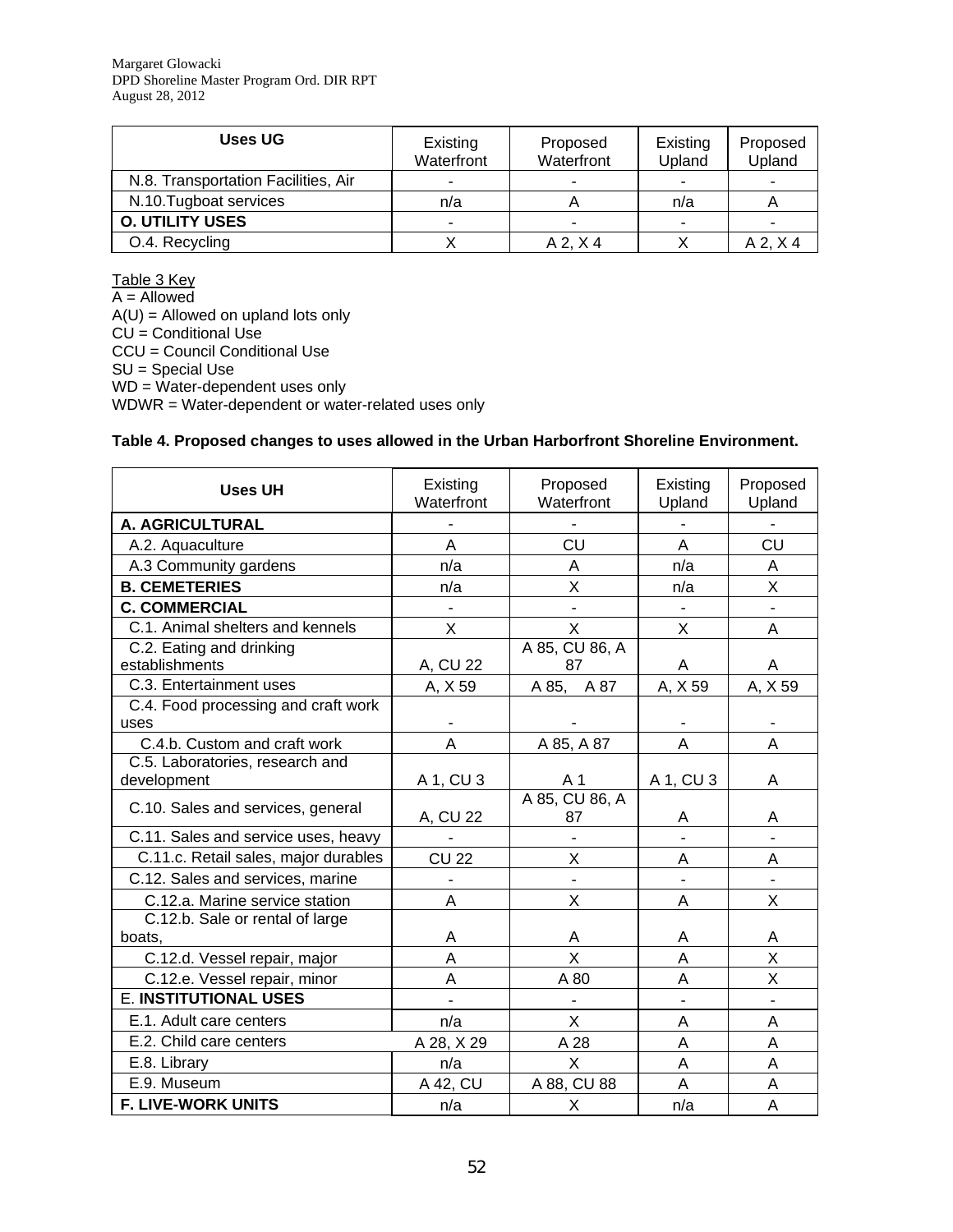| Uses UH                                              | Existing<br>Waterfront | Proposed<br>Waterfront | Existing<br>Upland | Proposed<br>Upland |
|------------------------------------------------------|------------------------|------------------------|--------------------|--------------------|
| <b>H. PARKS AND OPEN SPACE</b><br><b>USES</b>        |                        |                        |                    |                    |
| H.1 General                                          | X                      | A 87, A 89             | n/a                | Α                  |
| <b>L. RESTORATION AND</b><br><b>ENHANCEMENT USES</b> | n/a                    | A                      | n/a                | A                  |
| <b>M. STORAGE USES</b>                               |                        |                        |                    |                    |
| M.3. Warehouses                                      | CU <sub>2</sub>        | A 90, A 91             | A                  | CU <sub>2</sub>    |
| <b>N. TRANSPORTATION FACILITY</b><br><b>USES</b>     |                        |                        |                    |                    |
| N.3. Moorage                                         |                        |                        |                    |                    |
| N.3.b. Dry boat storage                              | Α                      | A 77                   | A                  | A 77               |
| N.5. Parking, principal use                          | Χ                      | X                      | A                  | A 74               |
| N.8. Transportation Facilities, Air                  |                        |                        |                    |                    |
| N.8.d. Helistops                                     | CCU <sub>15</sub>      | X                      | CCU <sub>15</sub>  | X                  |
| N.9. Vehicle storage and<br>maintenance              |                        |                        |                    |                    |
| N.9.e. Transportation services,                      |                        |                        |                    |                    |
| personal                                             | X                      | X                      | A                  | X                  |
| P. UTILITY LINES                                     | SU                     | SU                     | SU                 | A                  |
| <b>Water Dependent Incentives</b>                    | CCU <sub>16</sub>      | CCU <sub>16</sub>      | CCU <sub>16</sub>  | CCU <sub>16</sub>  |

#### Table 4 Key

 $A =$  Allowed  $A(U) =$  Allowed on upland lots only  $C\dot{\cup}$  = Conditional Use CCU = Council Conditional Use SU = Special Use WD = Water-dependent uses only WDWR = Water-dependent or water-related uses only

#### **Table 5. Proposed changes to uses allowed in the Urban Industrial Shoreline Environment.**

| Uses UI                             | Existing<br>Waterfront | Proposed<br>Waterfront | Existing | Proposed |
|-------------------------------------|------------------------|------------------------|----------|----------|
|                                     |                        |                        | Upland   | Upland   |
| A. AGRICULTURAL                     |                        |                        |          |          |
| A.2. Aquaculture                    | Α                      | CU                     | A        | CU       |
| <b>B. CEMETERIES</b>                | n/a                    | х                      | n/a      | X        |
| <b>C. COMMERCIAL</b>                |                        |                        |          |          |
| C.2 Eating and drinking             |                        |                        |          |          |
| establishments uses                 | <b>CU24</b>            | 92B                    |          |          |
| C.3 Entertainment uses              | x                      | 92C                    |          |          |
| C.4. Food processing and craft work |                        |                        |          |          |
| uses.                               | A 2, CU 24             | 92A and B              | A        | A        |
| C.5. Laboratories, research and     |                        | WD/WR and              |          |          |
| development                         | Α                      | 92B                    | A        | A        |
|                                     |                        |                        |          |          |
| C.6. Offices                        | <b>CU24</b>            | 92B                    |          |          |
| C.10. Sales and services, general   | <b>CU 24</b>           | X                      | A        | A        |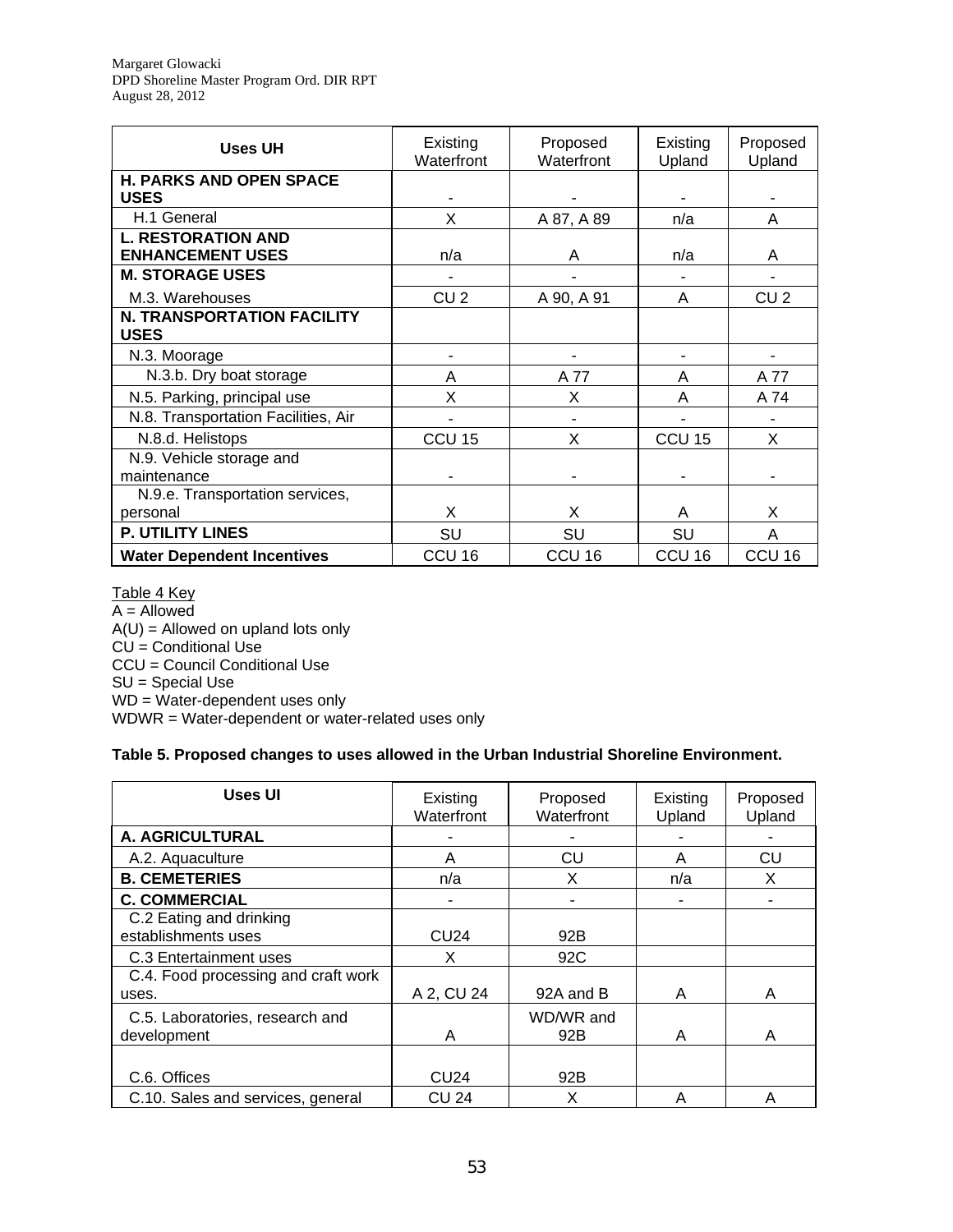| <b>Uses UI</b>                                         | Existing<br>Waterfront   | Proposed<br>Waterfront | Existing<br>Upland | Proposed<br>Upland      |
|--------------------------------------------------------|--------------------------|------------------------|--------------------|-------------------------|
| C.11. Sales and service uses, heavy                    | $\overline{\phantom{a}}$ |                        | $\blacksquare$     |                         |
| C.11.a. Commercial sales, heavy                        | <b>CU 24</b>             | 92A and B              | A                  | A                       |
| C.11.b. Commercial services,                           |                          |                        |                    |                         |
| heavy                                                  | X                        |                        |                    |                         |
| C.11.b.2 Construction                                  |                          |                        |                    |                         |
| services                                               | X                        | 92A and B              | A                  | A                       |
| C.11.b.3 Building maintenance                          |                          |                        |                    |                         |
| services<br>C.11.c. Retail sales, major                | X                        | 92 A and B             | Α                  | A                       |
| durables                                               | X                        | 92 A and B             | Α                  | A                       |
| C.11.d. Retail sales and                               |                          |                        |                    |                         |
| services, non-household                                | Χ                        | 92 A and B             | A                  | Α                       |
| C.11.e. Wholesale showroom                             | A                        | A2                     | A                  | A                       |
| C.12. Sales and services, marine                       |                          |                        |                    |                         |
| C.12.c. Sale or rental of small                        |                          |                        |                    |                         |
| boats, boat parts, or accessories                      | <b>CU 24</b>             | WD/WR                  | A                  | Α                       |
| <b>E. INSTITUTIONAL USES</b>                           |                          |                        |                    |                         |
| E.4. Community Center or Club                          |                          |                        |                    |                         |
| E.4.a. Community yacht, boat &                         |                          |                        |                    |                         |
| beach clubs                                            | <b>CU 35</b>             | <b>CU 93</b>           | CU 35              | X                       |
| E.10. Private Club                                     |                          |                        |                    |                         |
| E.10.a. Private yacht, boat & beach                    |                          |                        |                    |                         |
| clubs                                                  | <b>CU 35</b>             | <b>CU 93</b>           | <b>CU 35</b>       | X                       |
| <b>F. LIVE-WORK UNITS</b>                              | n/a                      | X                      | n/a                | $\overline{\mathsf{X}}$ |
| <b>G. MANUFACTURING USES</b>                           |                          |                        | $\blacksquare$     |                         |
|                                                        |                          |                        | A 2, CU            |                         |
| G.1. Light manufacturing                               | A 2, CU 24               | 92A and B              | 24                 | A                       |
|                                                        |                          |                        | A 2, CU            |                         |
| G.2. General manufacturing                             | A 2, CU 24               | 92A and B              | 24                 | Α                       |
|                                                        |                          |                        | A 2, CU            |                         |
| G.3. Heavy manufacturing<br><b>K. RESIDENTIAL USES</b> | A 2, CU 24               | 92A and B              | 24                 | SU                      |
|                                                        |                          |                        | $\mathbf{r}$       |                         |
| K.1. Accessory Dwelling Unit                           | A 37, X                  | $\mathsf{X}% _{0}$     | A 37, X            | Χ                       |
| K.2. Adult Family Homes                                | $\mathsf{X}$             | $\overline{X}$         | $\mathsf{X}$       | $\mathsf{X}% _{0}$      |
| K.3. Artist studio/dwelling                            | CU                       | X                      | CU                 | X                       |
| K.4. Assisted Living Facilities                        | X                        | X                      | X                  | Χ                       |
| K.5. Caretaker Quarters                                | X                        | X                      | Χ                  | X                       |
| K.6.Congregate residences                              | X                        | X                      | Χ                  | X                       |
| K.7. Detached Accessory Dwelling                       |                          |                        |                    |                         |
| Unit                                                   | Χ                        | Χ                      | Χ                  | Χ                       |
| K.8. Domestic Violence Shelter                         | X                        | X                      | X                  | $\mathsf X$             |
| K.9. Floating home moorage                             | X                        | X                      | Χ                  | $\mathsf X$             |
| K.10. Mobile Park Home                                 | Χ                        | Χ                      | X                  | Χ                       |
| K.11. Multifamily residences                           | A 37, X                  | Χ                      | A 37, X            | Χ                       |
| K.12. Nursing homes                                    | X                        | X                      | X                  | Χ                       |
| K.13. Single-family dwelling units                     | A 37, X                  | X                      | A 37, X            | X                       |
| <b>L. RESTORATION AND</b>                              |                          |                        |                    |                         |
| <b>ENHANCEMENT USES</b>                                | n/a                      | Α                      | n/a                | A                       |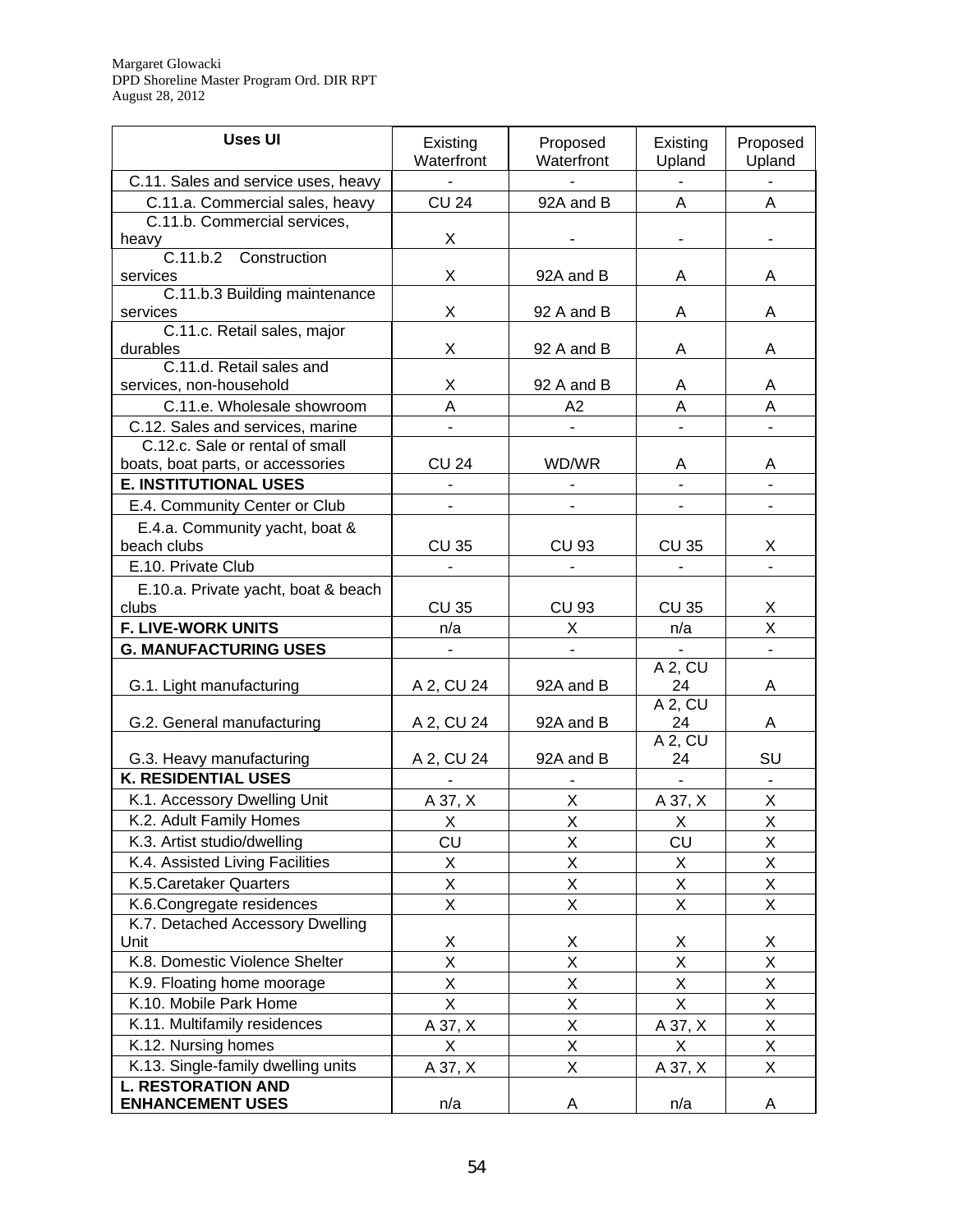Margaret Glowacki DPD Shoreline Master Program Ord. DIR RPT August 28, 2012

| <b>Uses UI</b>                                   | Existing<br>Waterfront | Proposed<br>Waterfront | Existing<br>Upland | Proposed<br>Upland |
|--------------------------------------------------|------------------------|------------------------|--------------------|--------------------|
| <b>M. STORAGE USES</b>                           |                        |                        |                    |                    |
|                                                  | CU 24, 25, X           |                        |                    |                    |
| M.1. Mini-warehouses                             | 26                     | 92A and B              | A                  | A                  |
| M.2. Storage, outdoor                            | A                      | 92 A and B             | A                  | A                  |
|                                                  |                        | 92 A and B, A          |                    |                    |
| M.3. Warehouses                                  | A                      | 94                     | A                  | A                  |
| <b>N. TRANSPORTATION FACILITY</b><br><b>USES</b> |                        |                        |                    |                    |
| N.2. Cargo terminals                             | $A$ 2, $X$ 4           | $A$ 2, $X$ 4           | $A$ 2, $X$ 4       | A                  |
| N.3. Moorage                                     |                        |                        |                    |                    |
| N.3.a Boat moorage                               |                        |                        |                    |                    |
| N.3.a.2 Recreational marina                      | <b>CU 35</b>           | CU 93                  | <b>CU 35</b>       | X                  |
| N.6. Passenger terminal                          | $A$ 2, $X$ 4           | $A$ 2, $X$ 4           | $A$ 2, $X$ 4       | A                  |

#### Table 5 Key

A = Allowed  $A(U) =$  Allowed on upland lots only  $CU =$  Conditional Use CCU = Council Conditional Use SU = Special Use WD = Water-dependent uses only WDWR = Water-dependent or water-related uses only

#### **Table 6. Proposed changes to uses allowed in the Urban Maritime Shoreline Environment.**

| <b>Uses UM</b>                                 | Existing<br>Waterfront | Proposed<br>Waterfront | Existing<br>Upland | Proposed<br>Upland |
|------------------------------------------------|------------------------|------------------------|--------------------|--------------------|
| A. AGRICULTURAL                                |                        |                        |                    |                    |
| A.2. Aquaculture                               | A                      | CU                     | A                  | CU                 |
| <b>B. CEMETERIES</b>                           | n/a                    | X                      | n/a                | X                  |
| <b>C. COMMERCIAL</b>                           |                        |                        |                    |                    |
|                                                |                        |                        |                    |                    |
| C.2 Eating and drinking<br>establishments uses | CU <sub>48</sub>       | 92A                    |                    |                    |
| C.3 Entertainment uses                         | X                      | 92C                    |                    |                    |
| C.5. Laboratories, research and<br>development | CU 49, X               | 92B                    | A                  | A                  |
| C.4 Food processing and craft work             |                        | 92A and B              |                    |                    |
|                                                |                        |                        |                    |                    |
| C.8. Offices                                   | <b>CU 48</b>           | 92B                    | A 31, CU           | CU                 |
| C.11. Sales and service uses, heavy            |                        |                        |                    |                    |
| C.11.a. Commercial sales, heavy                | <b>CU 48</b>           | 92A and B              | A                  | A                  |
| C.11.b. Commercial services, heavy             |                        |                        |                    |                    |
| C.11.b.2 Construction services                 | <b>CU 48</b>           | 92A and B              | A                  | A 48               |
| C.11.b.3 Building maintenance                  |                        |                        |                    |                    |
| services                                       | <b>CU 48</b>           | 92A and B              | A                  | A 48               |
| C.11.c. Retail sales, major durables           | <b>CU 48</b>           | 92A and B              | A                  | A                  |
| C.11.d. Retail sales and services,             | CU 48                  | 92A and B              | A                  | Α                  |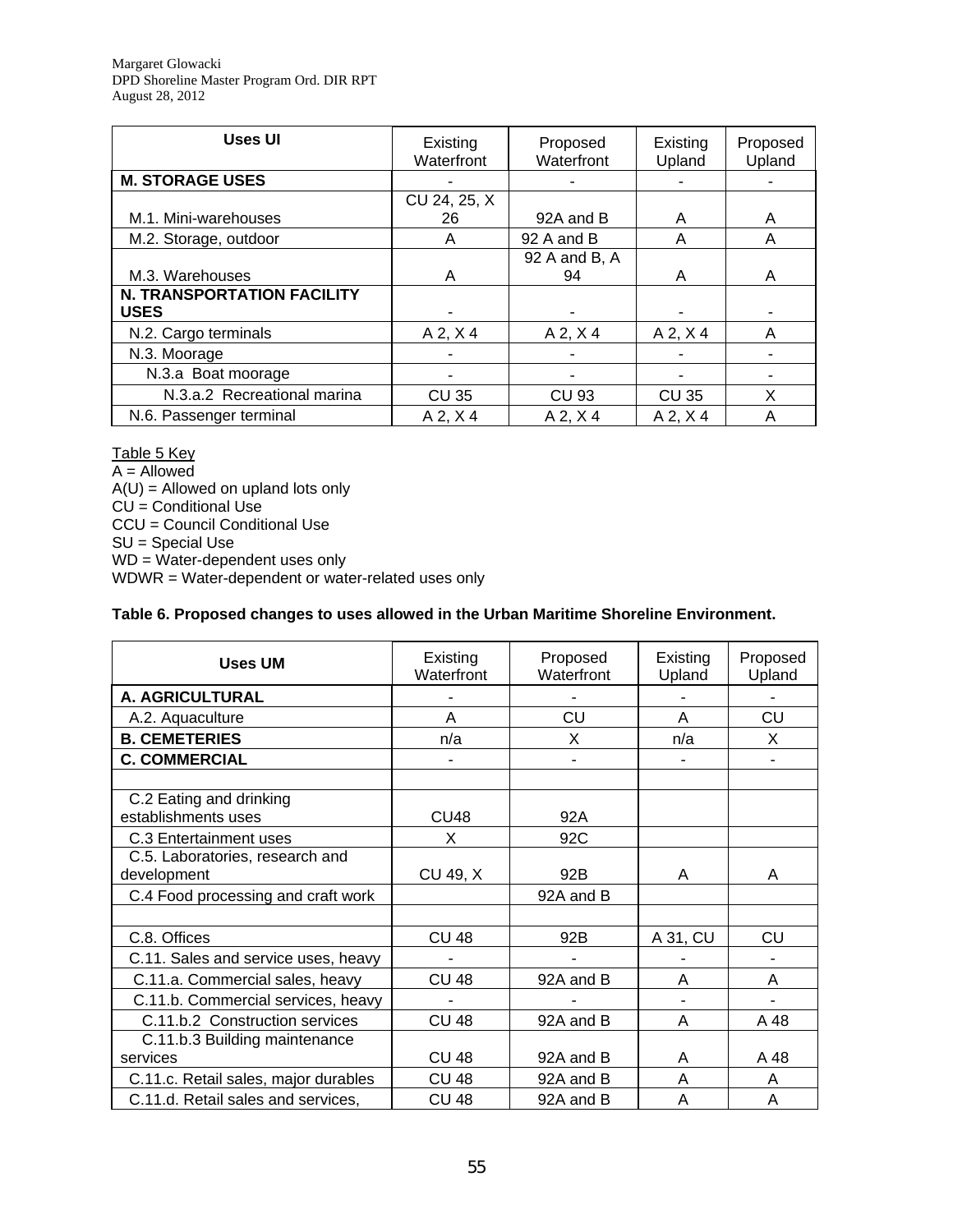| <b>Uses UM</b>                                | Existing<br>Waterfront | Proposed<br>Waterfront | Existing<br>Upland       | Proposed<br>Upland |
|-----------------------------------------------|------------------------|------------------------|--------------------------|--------------------|
| non-household                                 |                        |                        |                          |                    |
| C.11.e. Wholesale showroom                    | A2, CU4, 48            | A2X                    | A                        | A                  |
| <b>E. INSTITUTIONAL USES</b>                  |                        | ٠                      | $\overline{\phantom{a}}$ |                    |
| E.4. Community Center or Club                 |                        |                        |                          |                    |
| E.4.a. Community yacht, boat &                |                        |                        | CU 35,                   |                    |
| beach clubs                                   | <b>CU 35</b>           | <b>CU 93</b>           | <b>CU 50</b>             | <b>CU 50</b>       |
| E.10. Museum                                  | X                      | X                      | <b>CU 50</b>             | A2, CU 50          |
| E.11. Private Club                            | ÷,                     | ä,                     | $\blacksquare$           |                    |
| E.11.a. Private yacht, boat & beach           |                        |                        |                          |                    |
| clubs                                         | <b>CU 93</b>           | A, 93, CU 93           |                          |                    |
| <b>F. LIVE-WORK UNITS</b>                     | n/a                    | Χ                      | n/a                      | Χ                  |
| <b>G. MANUFACTURING USES</b>                  |                        |                        |                          |                    |
| G.1. Light manufacturing                      | A2, CU 48              | 92A and B              | A                        | A                  |
| G.2. General manufacturing                    | A2, CU 48              | 92A and B              | $\overline{A}$           | A                  |
| G.3. Heavy manufacturing                      | <b>SU2, CU 48</b>      | 92A and B              | SU                       | SU                 |
| <b>H. PARKS AND OPEN SPACE</b><br><b>USES</b> |                        |                        |                          |                    |
| H.1 General                                   | X                      | X                      | X                        | Α                  |
| <b>K. RESIDENTIAL USES</b>                    | <b>CU 49</b>           | Χ                      | CU 49,<br><b>CU 50</b>   | <b>CU 50</b>       |
| <b>L. RESTORATION AND</b>                     |                        |                        |                          |                    |
| <b>ENHANCEMENT USES</b>                       | n/a                    | A                      | n/a                      | Α                  |
| <b>M. STORAGE USES</b>                        |                        |                        | $\overline{a}$           |                    |
| M.1 Mini-warehouses                           | <b>CU 48</b>           | 92A and B              | Α                        | A                  |
| M.2. Storage, outdoor                         | <b>CU 48</b>           | 92A and B              | A                        | A                  |
| M.3. Warehouses                               | <b>CU 48</b>           | 92A and B              | A                        | A                  |
| <b>N. TRANSPORTATION FACILITY</b>             |                        |                        |                          |                    |
| <b>USES</b>                                   |                        |                        |                          |                    |
| N.3. Moorage                                  |                        |                        |                          |                    |
| N.3.a Boat moorage                            |                        |                        |                          |                    |
| N.3.a.2 Recreational marina                   | <b>CU 35</b>           | <b>CU 93</b>           | CU35                     | A                  |
| <b>O. UTILITY USES</b>                        |                        |                        |                          |                    |
| O.4. Recycling                                | X                      | $A$ 2, $X$ 4           | $\overline{A}$           | $\overline{A}$     |

Table 6 Key A = Allowed  $A(U) =$  Allowed on upland lots only  $CU =$  Conditional Use CCU = Council Conditional Use SU = Special Use WD = Water-dependent uses only WDWR = Water-dependent or water-related uses only

#### **Table 7. Proposed changes to uses allowed in the Urban Residential Shoreline Environment.**

| Uses UR              | Existing   | Proposed   | Existing | Proposed |
|----------------------|------------|------------|----------|----------|
|                      | Waterfront | Waterfront | Upland   | Jpland   |
| <b>B. CEMETERIES</b> | n/a        |            | n/a      |          |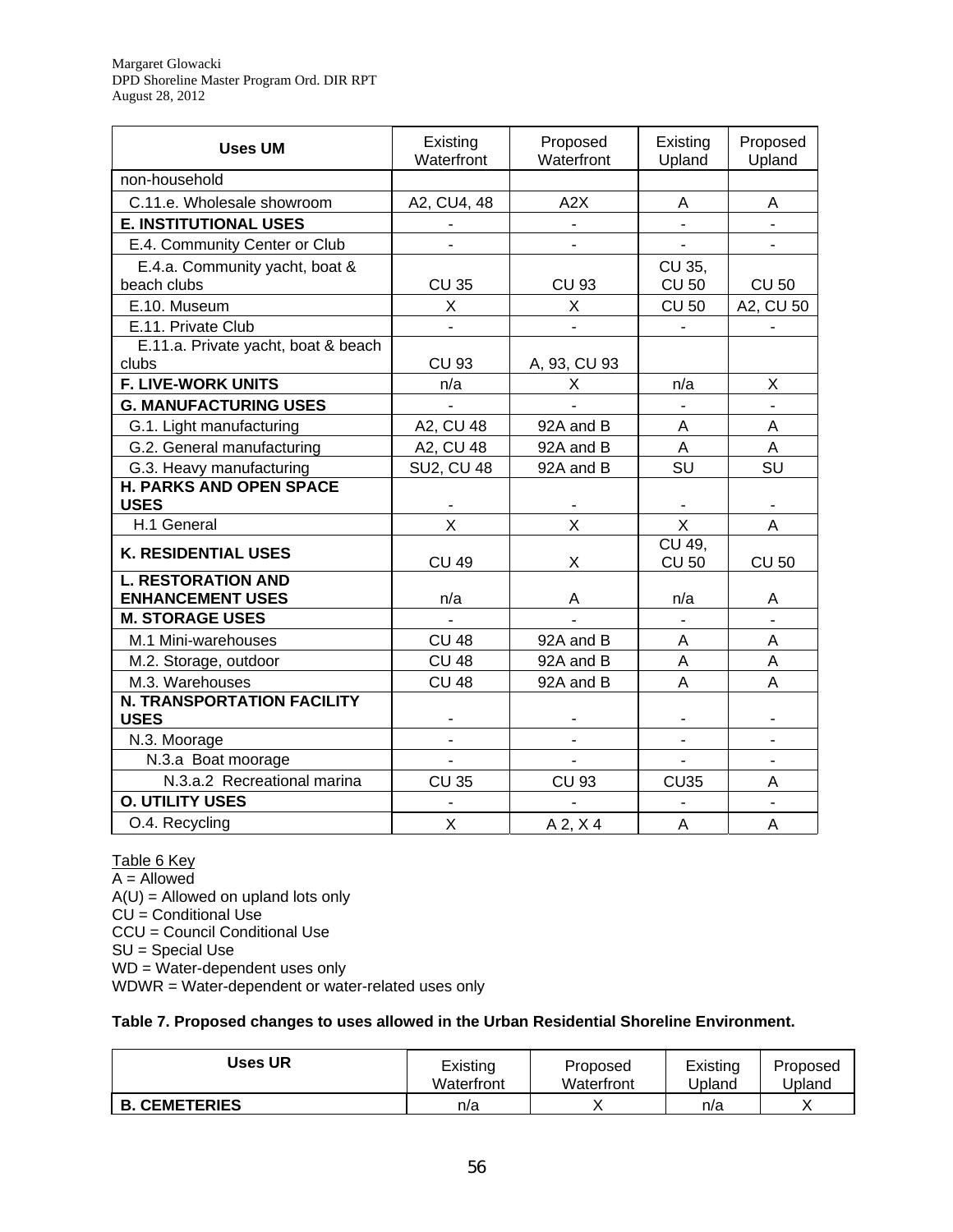Margaret Glowacki DPD Shoreline Master Program Ord. DIR RPT August 28, 2012

| <b>Uses UR</b>                                       | Existing<br>Waterfront | Proposed<br>Waterfront | Existing<br>Upland | Proposed<br>Upland |
|------------------------------------------------------|------------------------|------------------------|--------------------|--------------------|
| <b>F. LIVE-WORK UNITS</b>                            | n/a                    | х                      | n/a                | X                  |
| <b>K. RESIDENTIAL USES</b>                           |                        |                        |                    |                    |
| K.1. Accessory Dwelling Unit                         | n/a                    | X                      | n/a                | A                  |
| K.2. Adult Family Homes                              | n/a                    | X                      | n/a                | A                  |
| K.3. Artist studio/dwelling                          | n/a                    | X                      | n/a                | A                  |
| K.4. Assisted Living Facilities                      | n/a                    | x                      | n/a                | A                  |
| K.5. Caretaker Quarters                              | n/a                    | X                      | n/a                | A                  |
| K.8. Domestic Violence Shelter                       | n/a                    | X                      | n/a                | X                  |
| K.9. Floating home moorage                           | A                      | A 83                   | Α                  | A                  |
| K.10. Mobile Park Home                               | n/a                    | X                      | n/a                | X                  |
| <b>L. RESTORATION AND</b><br><b>ENHANCEMENT USES</b> | n/a                    | A                      | n/a                | A                  |
| <b>N. TRANSPORTATION FACILITY</b>                    |                        |                        |                    |                    |
| <b>USES</b>                                          |                        |                        |                    |                    |
| N.1. Bridges and tunnels                             | A                      | A 96, CU 97            | A                  | A                  |
| N.11. Railroads                                      | Α                      | SU                     | Α                  | A                  |

Table 7 Key A = Allowed  $A(U)$  = Allowed on upland lots only

CU = Conditional Use CCU = Council Conditional Use

SU = Special Use

WD = Water-dependent uses only

WDWR = Water-dependent or water-related uses only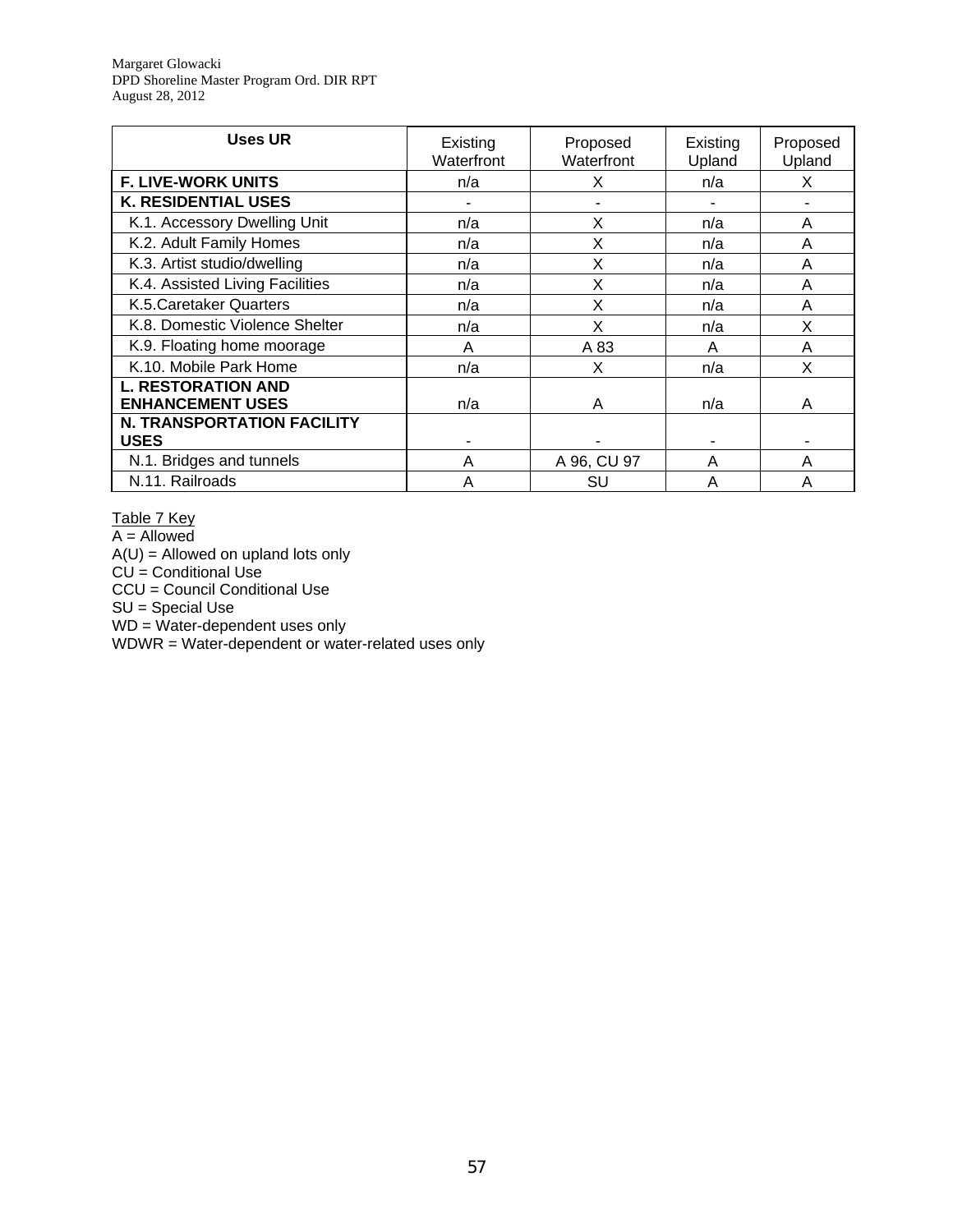#### **Conservancy Shoreline Environment Tables Indicating Proposed Changes**

| Table 8. Proposed changes to uses allowed in the Conservancy Management Shoreline |  |
|-----------------------------------------------------------------------------------|--|
| Environment.                                                                      |  |

| <b>Uses CM</b>                                        | <b>Existing</b>                   | <b>Proposed</b>                   |
|-------------------------------------------------------|-----------------------------------|-----------------------------------|
| A. AGRICULTURAL                                       |                                   | X                                 |
| <b>B. CEMETERIES</b>                                  | n/a                               | $\overline{\mathsf{x}}$           |
| C. COMMERCIAL                                         |                                   |                                   |
| C.2. Eating and drinking establishments               | X, CU 21, CU 22,<br><b>CU 23</b>  | CU 101, A 102                     |
| C.3. Entertainment uses                               | Χ                                 | X                                 |
| C.4 Food processing and custom craft work             | $\overline{\mathsf{x}}$           | A 102                             |
| C.8. Offices                                          | $\overline{X}$                    | A 103                             |
| C.10. Sales and services, general                     | X, CU 22, CU 23                   | CU 101, A 102                     |
| C.11. Sales and service uses, heavy                   |                                   | X                                 |
| C.11.c. Retail sales, major durables                  | X, CU 22, CU 23                   | X                                 |
| C.12. Sales and services, marine                      |                                   |                                   |
| C.12.b. Sale or rental of large boats.                | $\overline{\mathsf{S}\mathsf{U}}$ | <b>SU, A 104</b>                  |
| C.12.c. Sale or rental of small boats, boat parts, or | X, CU 21, 22, 23                  | A 104                             |
| accessories                                           |                                   |                                   |
| E. INSTITUTIONAL USES                                 |                                   |                                   |
| E.3. Colleges                                         | $A(U)$ , $X(W)$                   | A(U), WD/WR(W)                    |
| E.4. Community center or club                         |                                   |                                   |
| E.4.a Yacht, Boat and Beach Clubs                     | SU 38, A 37                       | $\overline{\text{SU}}$            |
| E.4.b Other Community centers or clubs                | X                                 | $A(U)$ , $X(W)$                   |
| E.7. Institute for advanced study                     | $A(U), \overline{SU2}$            | A(U), WD/WR(W)                    |
| E.9. Museum                                           | $A(U)$ , SU 2                     | A(U), WD/WR(W)                    |
| E.10. Private club                                    |                                   |                                   |
| E.10.a Private yacht, boat and beach clubs            | SU 38, A 37                       | $\overline{\mathsf{S}\mathsf{U}}$ |
| E.10.b Other private clubs                            | $\overline{X}$                    | $A(U)$ , $X(W)$                   |
| E.13. Vocational or fine arts schools                 | $A(U)$ , $X(W)$                   | $A(U)$ , WD/WR(W)                 |
| F. LIVE-WORK UNITS                                    | $A(U)$ , $X(W)$                   | Χ                                 |
| H. PARKS AND OPEN SPACE USES                          |                                   |                                   |
| H.1 General                                           | $\times$                          | $A(U)$ , $X(W)$                   |
| <b>J. RESEARCH USES</b>                               | $\overline{n/a}$                  | A 64                              |
| L. RESTORATION AND ENHANCEMENT USES                   | n/a                               | Α                                 |
| <b>M. STORAGE USES</b>                                | X                                 | A 103                             |

Table 8 Key

A = Allowed

CU = Conditional Use

SU = Special Use

 $(U)$  = Upland lots

(W) = Waterfront lots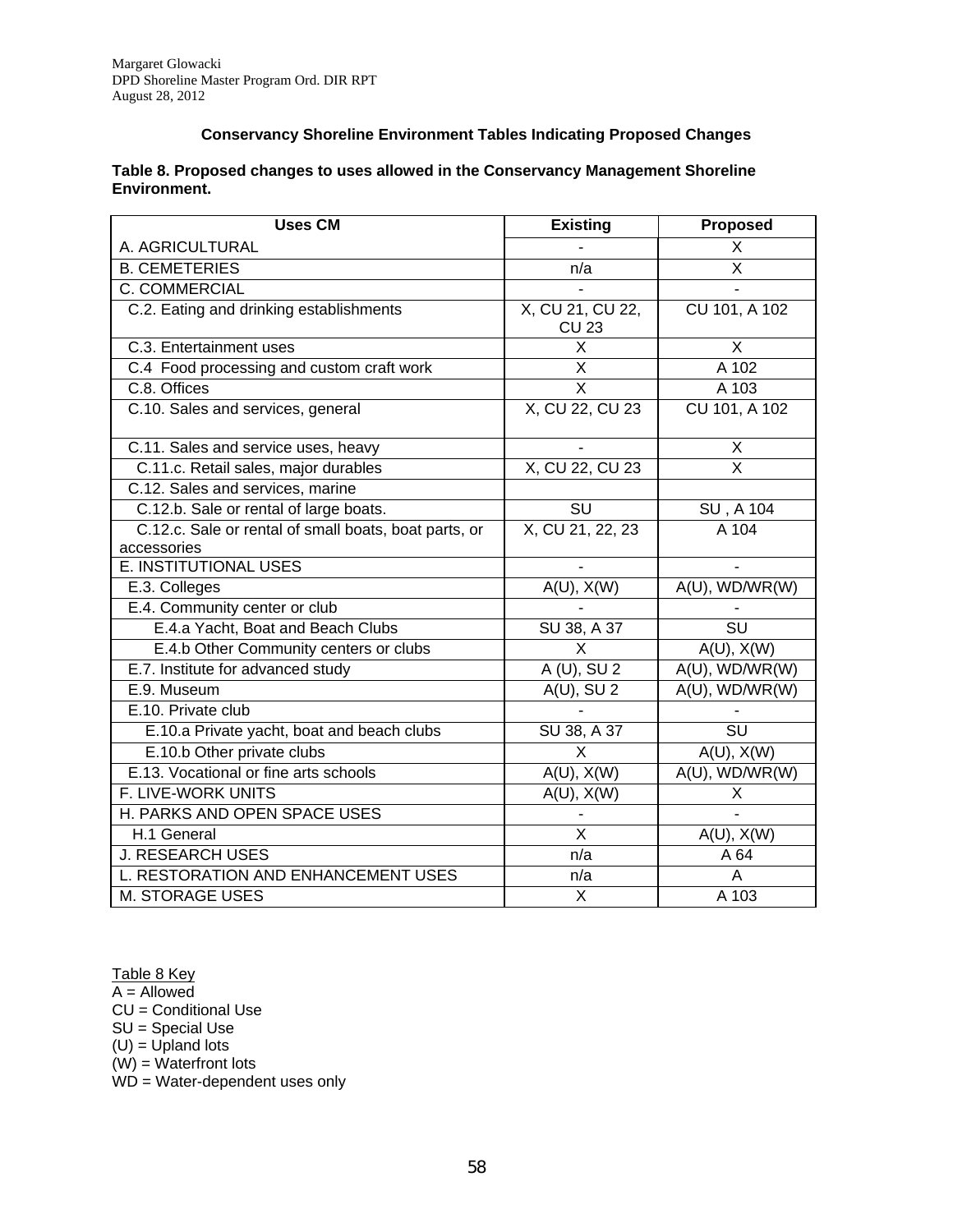#### **Table 9. Proposed changes to uses allowed in the Conservancy Navigation Shoreline Environment.**

| <b>Uses CN</b>                        | Existing | Proposed     |
|---------------------------------------|----------|--------------|
| A. AGRICULTURAL                       |          |              |
| A.1. Animal Husbandry                 | n/a      | X            |
| A.2. Aquaculture                      | SU       | X            |
| <b>B. CEMETERIES</b>                  | n/a      | X            |
| F. LIVE-WORK UNITS                    | n/a      | X            |
| <b>J. RESEARCH USES</b>               | n/a      | A 64         |
| L. RESTORATION AND ENHANCEMENT USES   | n/a      | A            |
| N. TRANSPORTATION FACILITY USES       |          |              |
| N.2. Cargo terminals                  | n/a      | X            |
| N.3. Moorage                          | n/a      | X            |
| N.3.a Boat moorage                    | n/a      | X            |
| N.3.b. Dry boat storage               | n/a      | X            |
| N.5. Parking, principal use           | n/a      | X            |
| N.6. Passenger terminal               | n/a      | X            |
| N.7. Rail Transit Facilities          | A        | A 98         |
| N.9. Transportation Facilities, Air   | ÷.       |              |
| N.9.a. Airports, Land-based           | n/a      | X            |
| N.9.b. Airports, water-based          | n/a      | X            |
| N.9.c. Heliports                      | n/a      | $\times$     |
| N.9.d. Helistops                      | n/a      | X            |
| N.10. Vehicle storage and maintenance | n/a      | X            |
| N.11. Tugboat services                | n/a      | X            |
| N.12. Railroads                       | X        | <b>SU 98</b> |
| N.13. Streets                         | X        | <b>SU 98</b> |

Table 9 Key

A = Allowed

CU = Conditional Use

SU = Special Use

 $(U)$  = Upland lots (W) = Waterfront lots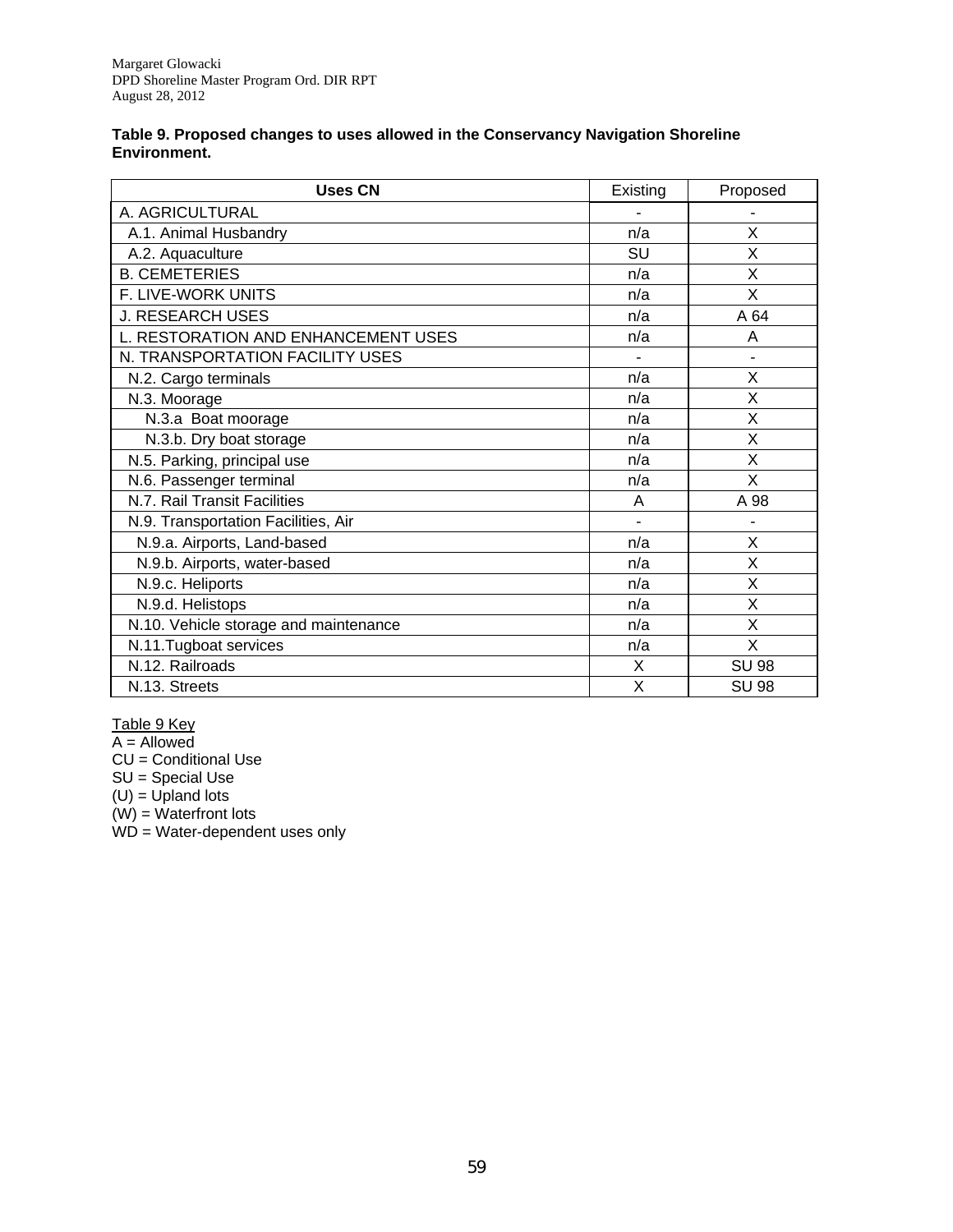| Table 10. Proposed changes to uses allowed in the Conservancy Preservation Shoreline |  |
|--------------------------------------------------------------------------------------|--|
| Environment.                                                                         |  |

| <b>Uses CP</b>                       | Existing        | Proposed      |
|--------------------------------------|-----------------|---------------|
| A. AGRICULTURAL                      |                 |               |
| A.2. Aquaculture                     | SU              | X             |
| <b>B. CEMETERIES</b>                 | n/a             | X             |
| L. RESTORATION AND ENHANCEMENT USES  | n/a             | A             |
| N. TRANSPORTATION FACILITY USES      |                 |               |
| N.1. Bridges and tunnels             | CU              | A 99          |
| N.2. Cargo terminals                 | n/a             | X             |
| N.3. Moorage                         | n/a             | X             |
| N.5. Parking, principal use          | n/a             | X             |
| N.6. Passenger terminal              | n/a             | x             |
| N.7. Rail transit facilities         | n/a             | A 100, CU 100 |
| N.8. Transportation Facilities, Air  | n/a             | x             |
| N.8.a. Airports, Land-based          | n/a             | x             |
| N.8.b. Airports, water-based         | n/a             | X             |
| N.8.c. Heliports                     | n/a             | Χ             |
| N.8.d. Helistops                     | n/a             | X             |
| N.9. Vehicle storage and maintenance | n/a             | Χ             |
| N.10.Tugboat services                | n/a             | X             |
| N.11. Railroads                      | CU              | Χ             |
| N.12. Streets                        | CU              | <b>CU 13</b>  |
| P. UTILITY LINES                     | SU <sub>8</sub> | 68            |

Table 10 Key

A = Allowed

CU = Conditional Use

SU = Special Use

 $(U)$  = Upland lots

(W) = Waterfront lots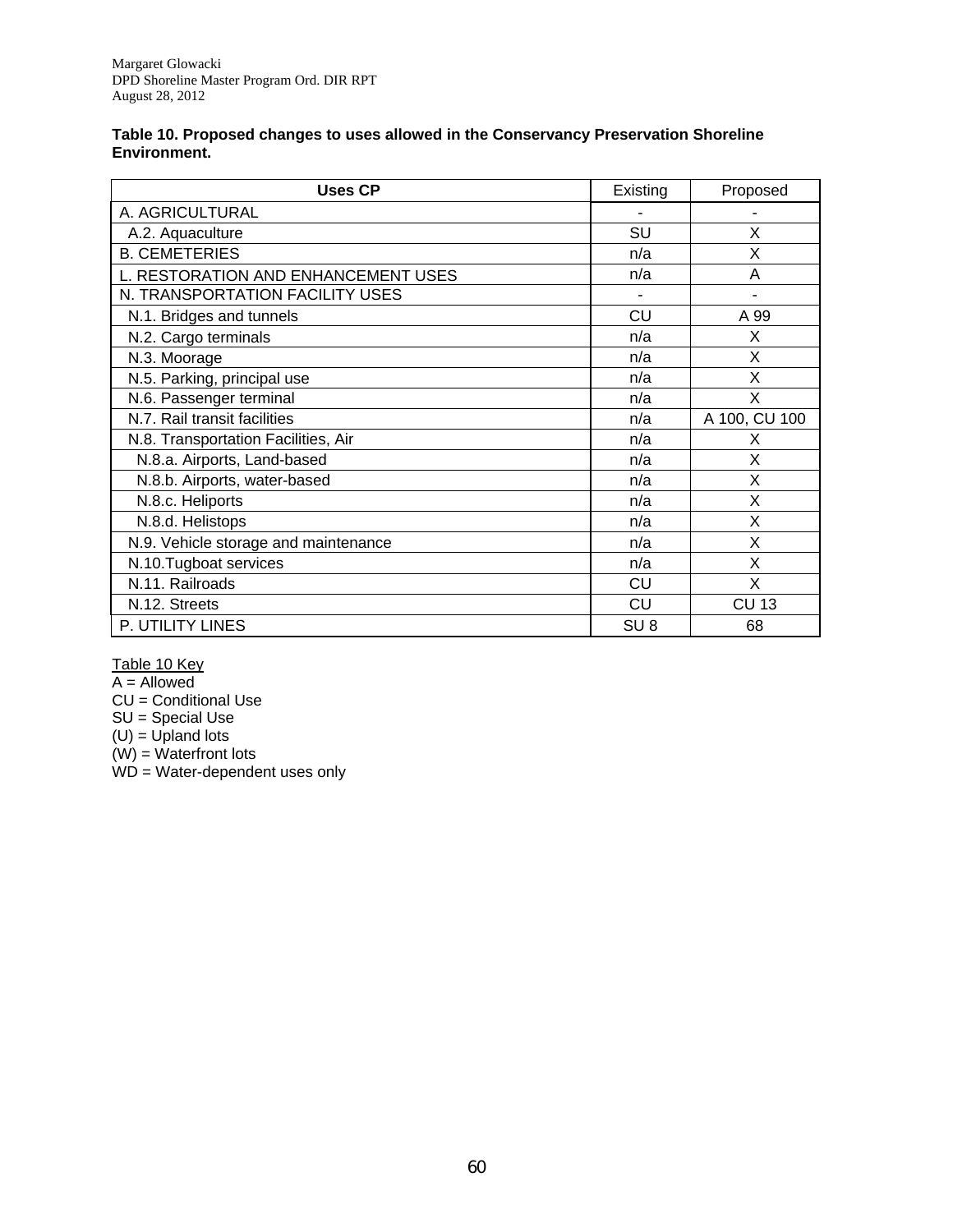| Table 11. Proposed changes to uses allowed in the Conservancy Recreation Shoreline |
|------------------------------------------------------------------------------------|
| Environment.                                                                       |

| <b>Uses CR</b>                       | Existing        | Proposed                 |
|--------------------------------------|-----------------|--------------------------|
| A. AGRICULTURAL                      |                 |                          |
| A.2. Aquaculture                     | A               | X                        |
| <b>B. CEMETERIES</b>                 | n/a             | X                        |
| C. COMMERCIAL                        |                 |                          |
| C.11. Sales and service uses, heavy  |                 |                          |
| C.11.c. Retail sales, major durables | X, CU 23        | X                        |
| <b>J. RESEARCH USES</b>              | n/a             | A 64                     |
| K.12. Single-family dwelling units   | X, CU<br>11,12  | <b>CU 70, X</b>          |
| L. RESTORATION AND ENHANCEMENT USES  | n/a             | Α                        |
| M. STORAGE USES                      | n/a             | X                        |
| N. TRANSPORTATION FACILITY USES      |                 |                          |
| N.1. Bridges and tunnels             | <b>SU</b>       | SU <sub>8</sub>          |
| N.2. Cargo terminals,                | n/a             | X                        |
| N.3. Moorage                         |                 |                          |
| N.3.a Boat moorage                   |                 | $\overline{\phantom{0}}$ |
| N.3.a.1 Commercial marina            | n/a             | X                        |
| N.3.b. Dry boat storage              | n/a             | SU                       |
| N.5. Parking, principal use          | SU              | Χ                        |
| N.8. Transportation Facilities, Air  |                 |                          |
| N.8.a. Airports, Land-based          | <b>SU</b>       | X                        |
| N.8.b. Airports, water-based         | <b>SU</b>       | CU                       |
| N.8.c. Heliports                     | SU              | X                        |
| N.8.d. Helistops                     | SU              | X                        |
| N.9. Vehicle storage and maintenance | SU              | X                        |
| N.12. Streets                        | SU <sub>7</sub> | <b>SU7&amp;8</b>         |
| O. UTILITY USES                      |                 |                          |
| O.7. Utility service uses            | X               | <b>CU 57</b>             |

Table 11 Key

A = Allowed

CU = Conditional Use

SU = Special Use

 $(U)$  = Upland lots

(W) = Waterfront lots